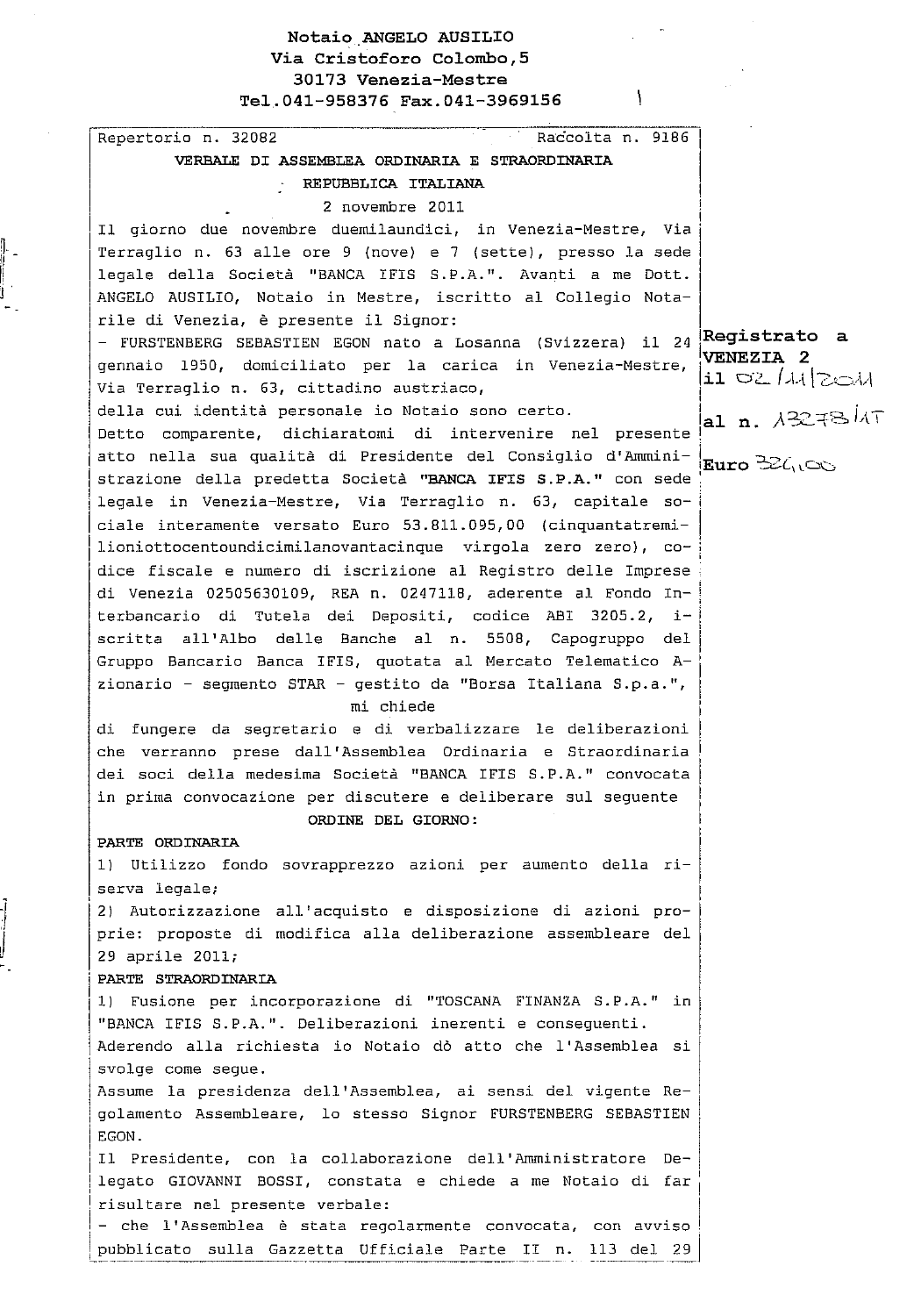settembre 2011 e pubblicato anche sul quotidiano "Italia Oggi" del 30 settembre 2011 e sul sito internet della Società (sezione Investor Relations - Assemblee), in prima convocazione per il giorno 2 novembre 2011 alle ore 9 (nove) presso la sede legale e in seconda convocazione per il giorno 18 novembre 2011, stessi ora e luogo; - che nell'avviso di convocazione è stato segnalato il diritto degli azionisti di chiedere l'integrazione dell'ordine del giorno ai sensi dell'art. 126 bis D.Lqs. n. 58/1998 e che nessun socio si è avvalso di tale facoltà; - che ai sensi dell'art. 135 undecies del D.Lgs. n. 58/1998 la Società ha individuato come rappresentante designato per la presente Assemblea la Dott.ssa Francesca Gianolli di Castelfranco Veneto (TV), alla quale i soci avrebbero potuto conferire delega, senza spese a loro carico e che nessun socio si è avvalso di tale facoltà; - che risultano effettuati i depositi di atti e documenti e le comunicazioni previsti dalla Legge nonchè adempiuti gli obblighi di informativa al mercato; che l'attuale capitale sociale, quale risultante dall'iscrizione effettuata presso il Registro delle Imprese di Venezia in data 5 agosto 2010, è pari ad Euro 53.811.095,00 (cinquantatremilioniottocentoundicimilanovantacinque virgola zero zero) rappresentato da n. 53.811.095 (cinquantatremilioniottocentoundicimilanovantacinque) azioni ordinarie nominative da Euro 1 (uno) ciascuna; - che per ottenere il biglietto di ammissione all'Assemblea sono state prodotte ai sensi dell'art. 9 dello Statuto Sociale le comunicazioni degli intermediari relative alle azioni indicate nel documento che si allega al presente verbale sotto la lettera "A"; - che, ai sensi del D.Lgs. n. 196/2003 (Codice in materia di protezione dei dati personali), i dati dei partecipanti all'Assemblea sono raccolti e trattati dalla Società esclusivamente ai fini dell'esecuzione degli adempimenti assembleari e societari obbligatori, comunque in modo da garantire la sicurezza e la riservatezza degli stessi; - che alle ore 9 (nove) e 11 (undici) sono presenti i soci indicati nel documento che si allega al presente verbale sotto la lettera "B" e, che, pertanto, risultano rappresentate in Assemblea complessive n. 43.605.155 (quarantatremilioniazioni seicentocinquemilacentocinquantacinque) ordinarie  $a$ venti diritto di voto su un totale complessivo di  $\mathbf{n}$ . 53.811.095 (cinquantatremilioniottocentoundicimilanovantacinque) azioni ordinarie che costituiscono il capitale sociale, pari all'81,034% (ottantuno virgola zero trentaquattro per cento) del capitale sociale medesimo; - che secondo le risultanze del Libro Soci, integrate dalle comunicazioni ricevute ai sensi dell'art. 120 del D.Lgs.  $n$ . 58/1998 e da altre informazioni a disposizione, gli azionisti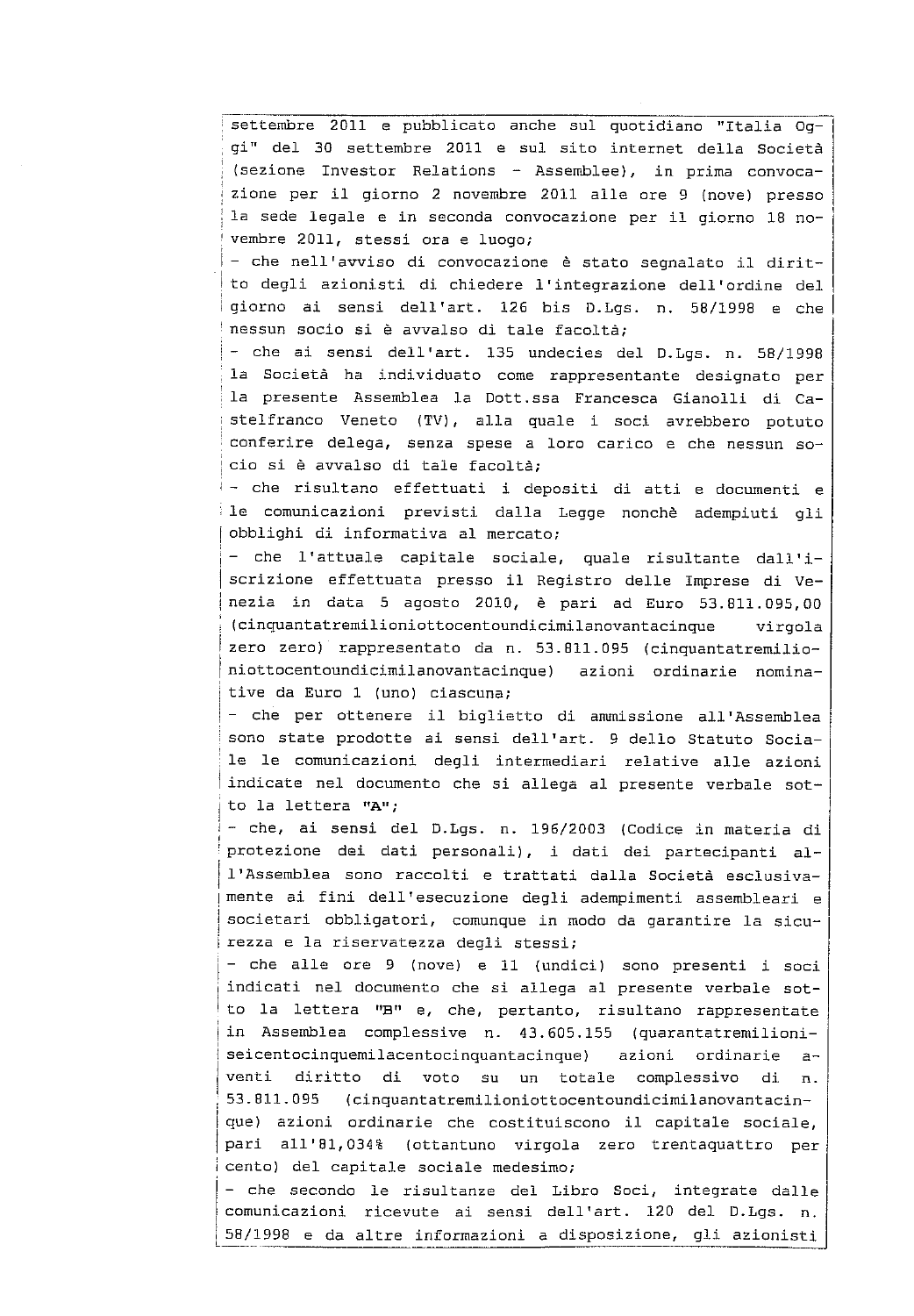che partecipano in misura superiore al 2% (due per cento) al capitale sociale sottoscritto e rappresentato da azioni con diritto di voto sono: "LA SCOGLIERA S.P.A." titolare di n. 37.214.696 (trentasettemilioniduecentoquattordicimilaseicentonovantasei) azioni  $-$  ordinarie pari al 69,158% (sessantanove virgola centocinquantotto per cento) del capitale sociale; GIOVANNI BOSSI titolare di n. 1.909.648 (unmilionenovecentonovemilaseicentoquarantotto) azioni ordinarie pari al 3,549% (tre virgola cinquecentoquarantanove per cento) del capitale sociale; "ALCHIMIA S.P.A." titolare di n. 1.825.993 (unmilioneottocentoventicinquemilanovecentonovantatre) azioni ordinarie pari al 3,393% (tre virgola trecentonovantatre per cento) del capitale sociale di cui n. 1.202.460 (unmilioneduecentoduemilaquattrocentosessanta) azioni ordinarie costituite in pegno a favore della "Cassa di Risparmio del Veneto S.p.a" con sede in Padova con diritto di voto spettante ad "ALCHIMIA S.P.A." nelle assemblee ordinarie ed a "Cassa di Risparmio del Veneto S.p.a" (salvo rinuncia) nelle assemblee straordinarie, giusta convenzione a norma dell'art. 2352 Codice Civile (in particolare, "Cassa di Risparmio del Veneto S.p.a" ha rinunciato a favore del socio "ALCHIMIA S.P.A." al diritto di voto ad essa spettante nella presente Assemblea straordinaria); "PREVE COSTRUZIONI S.P.A" titolare di n. 1.391.716 (unmilionetrecentonovantunomilasettecentosedici) azioni ordinarie pari al 2,586% (due virgola cinquecentottantasei per cento) del capitale sociale; - che non esistono accordi di cui all'art. 122 D.Lqs.  $\mathbf n$  . 58/1998; - che alla data odierna "BANCA IFIS S.P.A." detiene  $n$ . (unmilionetrecentoquarantottomilaquattrocentocin-1.348.458 quantotto) azioni proprie; - che del Consiglio di Amministrazione sono presenti lo stesso Presidente, il Vice Presidente ALESSANDRO CSILLAGHY, l'Amministratore Delegato GIOVANNI BOSSI, i Consiglieri ROBERTO CRAVERO, LEOPOLDO CONTI, RICCARDO PREVE, FRANCESCA MADERNA; - che del Collegio Sindacale è presente il Presidente MAURO CARLO ROVIDA; - che, a norma dell'art. 125 ter del D.Lgs. n. 58/1998, il. Consiglio d'Amministrazione ha redatto l'apposita Relazione Illustrativa sulle proposte concernenti le materie in discussione nell'odierna riunione e che detta relazione è stata depositata presso la sede sociale e "Borsa Italiana S.p.a." e messa disposizione del pubblico sul sito internet della Società ed è stata trasmessa in copia alla "Consob" mediante circuito NIS ed è a disposizione dei soci intervenuti in Assemblea; - che la Banca d'Italia con provvedimento n. 807992/11 in data 30 settembre 2011 ha autorizzato ex art. 57 D.Lgs. n.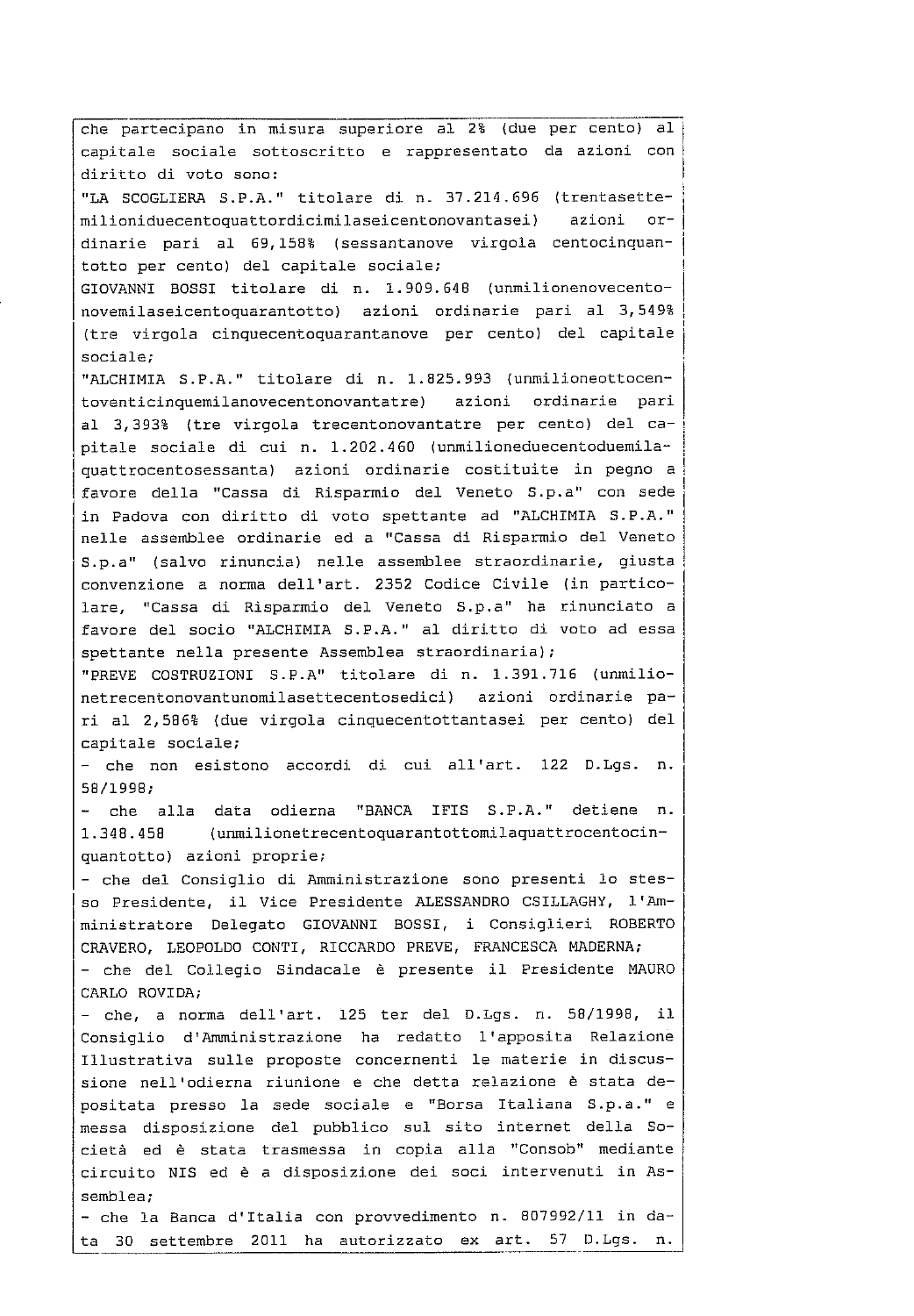385/1993 la fusione per incorporazione della Società "TOSCANA FINANZA S.P.A." nella Società "BANCA IFIS S.P.A."; - che, ai sensi dell'art. 2501-septies Codice Civile e dell'art. 70 del Regolamento Emittenti, sono stati predisposti ed in data 3 ottobre 2011 depositati in copia e messi a disposizione dei soci e del pubblico presso la sede sociale, presso il sito internet della Società e presso "Borsa Italiana S.p.a.", il progetto di fusione con le relazioni indicate nell'art. 2501 quinquies Codice Civile e nell'art. 2501 sexies Codice Civile, i bilanci di "BANCA IFIS S.P.A." degli ultimi tre esercizi chiusi rispettivamente al 31 dicembre 2008, al 31 dicembre 2009, al 31 dicembre 2010, corredati dalle relazioni degli amministratori sulla gestione nonchè dalle relazioni del Collegio Sindacale e della Società di Revisione, la situazione patrimoniale al 30 giugno 2011 di "BANCA IFIS S.P.A." di cui all'art. 2501 quater comma 1 Codice Civile, i bilanci di "TOSCANA FINANZA S.P.A." degli ultimi tre esercizi chiusi rispettivamente al 31 dicembre 2008, al 31 dicembre 2009, al 31 dicembre 2010, corredati dalle relazioni degli amministratori sulla gestione nonchè dalle relazioni del Collegio Sindacale e della Società di Revisione, la situazione patrimoniale al 30 giugno 2011 di "TOSCANA FINANZA S.P.A." di cui all'art. 2501 quater comma 1 Codice Civile; - che, ai sensi dell'art. 90 del Regolamento Emittenti, in data 3 ottobre 2011 sono stati trasmessi in copia alla "Consob" il progetto di fusione con le relazioni indicate nell'art. 2501 quinquies Codice Civile e nell'art. 2501 sexies Codice Civile, i bilanci di "BANCA IFIS S.P.A." degli ultimi tre esercizi chiusi rispettivamente al 31 dicembre 2008, al 31 dicembre 2009, al 31 dicembre 2010, corredati dalle relazioni degli amministratori sulla gestione nonchè dalle relazioni del Collegio Sindacale e della Società di Revisione, la situazione patrimoniale al 30 giugno 2011 di "BANCA IFIS S.P.A." di cui all'art. 2501 quater comma 1 Codice Civile, i bilanci di "TOSCANA FINANZA S.P.A." degli ultimi tre esercizi chiusi rispettivamente al 31 dicembre 2008, al 31 dicembre 2009, al 31 dicembre 2010, corredati dalle relazioni degli amministratori sulla gestione nonchè dalle relazioni del Collegio Sindacale e della Società di Revisione, la situazione patrimoniale al 30 giugno 2011 di "TOSCANA FINANZA S.P.A." di cui all'art. 2501 quater comma 1 Codice Civile; - che il Progetto di fusione è stato depositato per l'iscrizione presso il Registro delle Imprese di Venezia in data 3 ottobre 2011 ed iscritto in pari data ed è stato, altresì, depositato per l'iscrizione presso il Registro delle Imprese di Firenze in data 30 settembre 2011 ed iscritto in data 3 ottobre 2011; che il Progetto di fusione contiene tutte le indicazioni prescritte dall'art. 2501 ter Codice Civile; - che è stato predisposto ed in data 15 settembre 2011 depo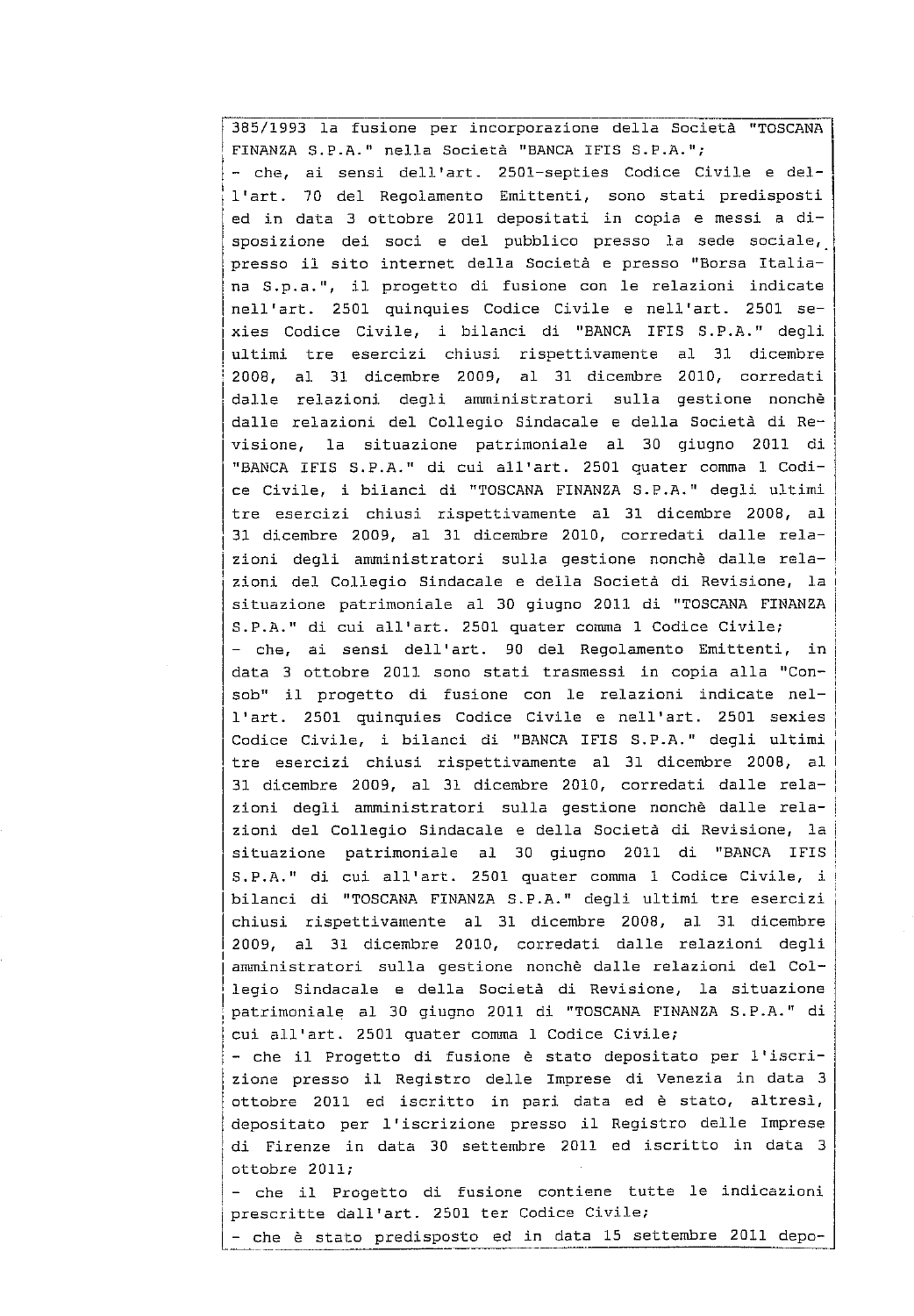sitato in copia e messo a disposizione dei soci e del pubblico presso la sede sociale, presso il sito internet della Società e presso "Borsa Italiana S.p.a." e trasmesso in copia alla "Consob" mediante circuito NIS il documento informativo redatto in conformità all'allegato 4 del Regolamento recante disposizioni in materia di operazioni con parti correlate approvato con Delibera Consob n. 17221/2010; - che è stato predisposto ed in data 18 ottobre 2011 deposi-

tato in copia e messo a disposizione dei soci e del pubblico presso la sede sociale, presso il sito internet della Società e presso "Borsa Italiana S.p.a." e trasmesso in copia alla "Consob" mediante circuito NIS il documento informativo redatto in conformità all'allegato 3B del Regolamento Emittenti; - che i soci hanno avuto facoltà di richiedere copia della documentazione indicata ai punti precedenti;

- che è stato consentito di assistere all'Assemblea a giornalisti qualificati, esperti, analisti finanziari nonchè a rappresentanti della Società di Revisione "KPMG S.p.A. - REVI-SIONE ORGANIZZAZIONE CONTABILE":

- che è presente il Direttore Generale ALBERTO STACCIONE;

- che sono presenti in sala ed all'ingresso alcuni dipendenti e collaboratori della Società per motivi di servizio.

Il Presidente invita sin d'ora gli intervenuti a far constare in sede di votazione l'eventuale loro carenza di legittimazione al voto ai sensi della normativa vigente che prevede che:

- chiunque partecipi direttamente o indirettamente in una Società con azioni quotate in Borsa in misura superiore al 2% deve darne comunicazione scritta alla Società stessa ed alla "Consob";

- soggiace a specifici obblighi di legge e di comunicazione alla Banca d'Italia l'acquisizione di partecipazioni in banche che, tenuto conto di quelle già possedute, dia luogo: a) a una partecipazione pari o superiore al 10% ovvero al raggiungimento o al superamento delle soglie del 20%, del 33% e del 50% del capitale sociale o dei diritti di voto; b) alla possibilità di esercitare un'influenza notevole sulla gestione; c) al controllo, indipendentemente dall'entità della partecipazione;

- i titolari di partecipazioni rilevanti in banche devono possedere i requisiti di onorabilità previsti dalla vigente normativa e in mancanza di detti requisiti non possono essere esercitati i diritti di voto inerenti alle partecipazioni eccedenti le soglie partecipative stabilite dalla normativa medesima.

Il Presidente dà atto che è stato riscontrato il diritto di ammissione al voto di tutti i soggetti che rientrano nelle fattispecie sopra indicate. Il Presidente, quindi, constata e dichiara che sulla base delle informazioni disponibili per l'ammissione al voto sono stati effettuati i previsti riscon-

Í.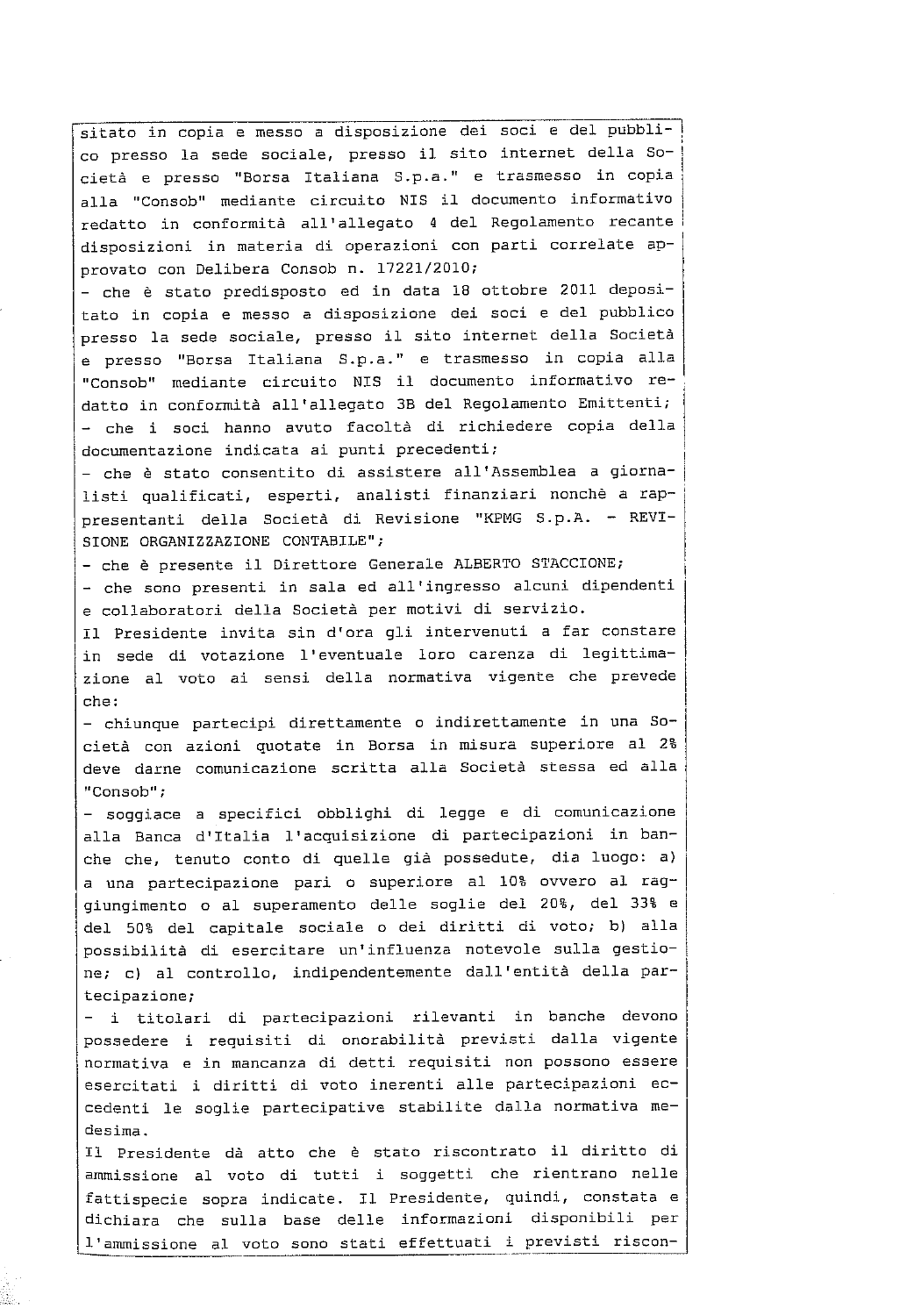tri e che nessuno ha dichiarato situazioni impeditive. Il Presidente informa, quindi, i presenti che secondo le prescrizioni dell'Organo di Vigilanza i nominativi di coloro che esprimeranno voto contrario, si asterranno o si saranno allontanati dalla sala prima di ciascuna votazione dovranno essere fatti risultare da verbale. A tal fine per una corretta verbalizzazione il Presidente chiede ai soci, nei limiti del possibile, di non assentarsi. Prega coloro che dovessero assentarsi di farlo constare all'uscita della sala presso le apposite postazioni e di evitare di uscire dalla sala nel corso delle votazioni.

Esaurite le formalità preliminari e constatato che la presente Assemblea è validamente costituita ed idonea a deliberare sulle materie all'ordine del giorno, il Presidente precisa che le votazioni avverranno per alzata di mano e passa alla trattazione dell'ordine del giorno per la

#### PARTE ORDINARIA

prendendo in esame il primo punto "Utilizzo fondo sovrapprezzo azioni per aumento della riserva legale".

Il Presidente richiama la Relazione Illustrativa ed espone le motivazioni che rendono opportuno l'utilizzo del Fondo sovrapprezzo azioni per aumentare la riserva legale dell'ammontare necessario a portarla fino alla misura di un quinto del capitale sociale.

Quindi, il Presidente dichiara aperto il dibattito.

Rilevando che nessuno interviene, il Presidente dichiara chiusa la discussione.

Il Presidente, quindi, dichiara l'apertura delle votazioni in merito al primo punto della parte ordinaria all'ordine del qiorno.

Il Presidente invita nuovamente gli azionisti a far constare l'eventuale carenza di legittimazione al voto ai sensi della vigente normativa sopra richiamata.

Alle ore 9 (nove) e 20 (venti) il Presidente constata che sono presenti i soci indicati nel documento allegato al presente verbale sotto la lettera "B" e, che, pertanto, risultano rappresentate in Assemblea complessive n. 43.605.155 (quarantatremilioniseicentocinquemilacentocinquantacinque) azioni ordinarie aventi diritto di voto su un totale complessivo di n. 53.811.095 (cinquantatremilioniottocentoundicimilanovantacinque) azioni ordinarie che costituiscono il capitale sociale, pari all'81,034% (ottantuno virgola zero trentaquattro per cento) del capitale sociale medesimo.

L'Assemblea

- udita ed approvata la relazione del Consiglio di Amministrazione sul punto 1) della parte ordinaria all'ordine del qiorno;

#### DELIBERA

- l'utilizzo del Fondo sovrapprezzo azioni per aumentare la riserva legale dell'ammontare necessario a portarla fino alla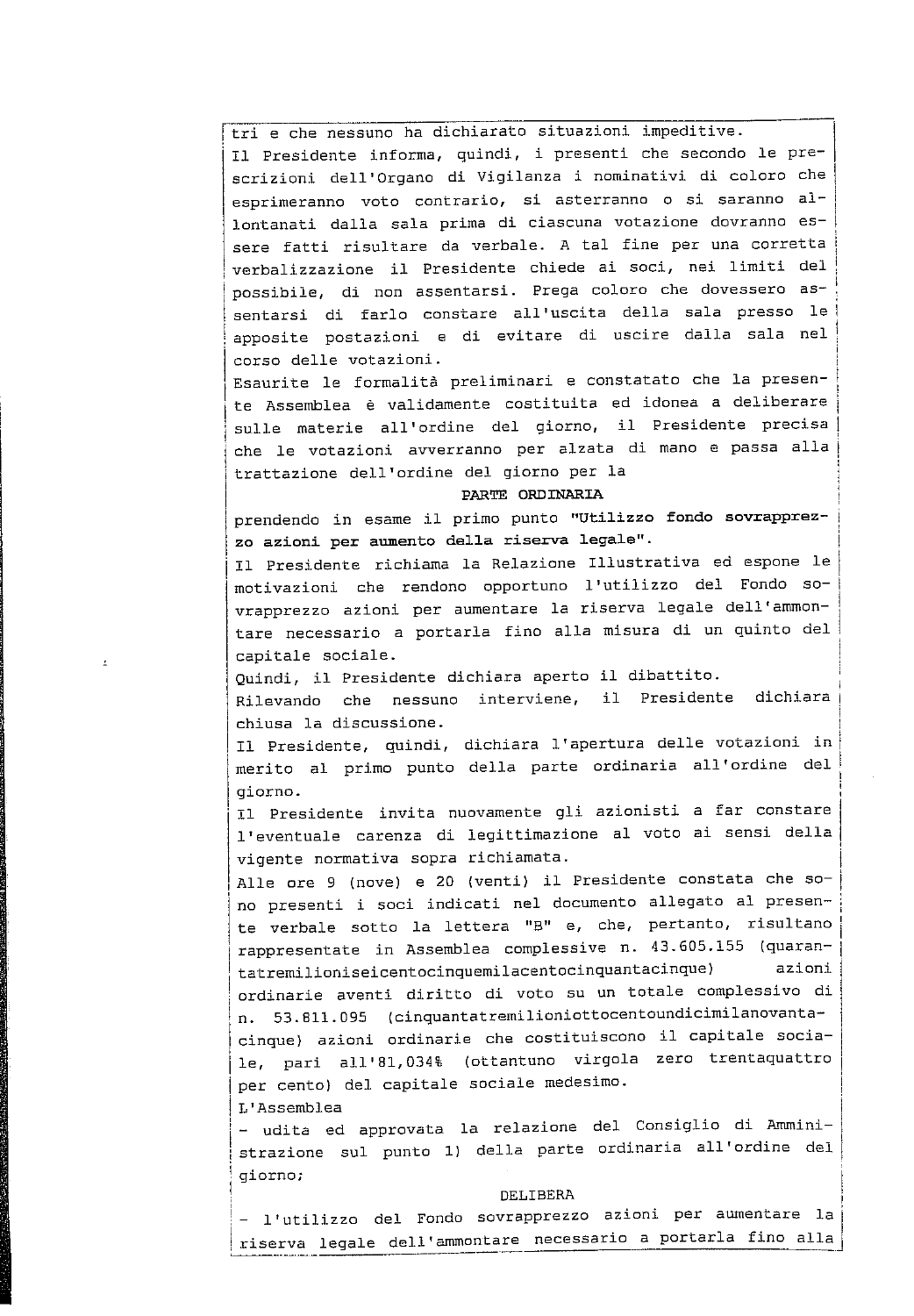misura di un quinto del capitale sociale; con il seguente risultato espresso per alzata di mano: - voti favorevoli: 43.605.155 (quarantatremilioniseicentocinquemilacentocinquantacinque); - voti contrari: nessuno; - voti nulli: nessuno; - astenuti: nessuno. I nominativi dei soggetti che hanno espresso voto favorevole o voto contrario o voto nullo o che si sono astenuti ed il relativo numero di azioni risultano dal documento che si allega al presente verbale sotto la lettera "C". Passando all'esame del secondo punto della parte ordinaria all'ordine del giorno "Autorizzazione all'acquisto e disposizione di azioni proprie: proposte di modifica alla deliberazione assembleare del 29 aprile 2011", il Presidente richiama la Relazione Illustrativa ed espone le motivazioni che rendono opportuno modificare le modalità, quali stabilite nella delibera assembleare del 29 aprile ultimo scorso, attraverso le quali gli amministratori possono disporre delle azioni proprie di "BANCA IFIS S.P.A.", includendo la possibilità di utilizzo del Fondo acquisto azioni proprie per attribuire dette azioni agli azionisti della Società incorporanda "TO-SCANA FINANZA S.P.A." di cui alla delibera di fusione al punto della parte straordinaria all'ordine del giorno dell'odierna Assemblea. Il Presidente, quindi, dichiara aperta la discussione. Rilevando che nessuno interviene, il Presidente dichiara chiusa la discussione. Il Presidente, quindi, dichiara l'apertura delle votazioni in merito al secondo punto della parte ordinaria all'ordine del giorno. Il Presidente invita nuovamente gli azionisti a far constare l'eventuale carenza di legittimazione al voto ai sensi della vigente normativa sopra richiamata. Alle ore 9 (nove) e 25 (venticinque) il Presidente constata che sono presenti i soci indicati nel documento allegato al presente verbale sotto la lettera "B" e, che, pertanto, risultano rappresentate in Assemblea complessive n. 43.605.155 (quarantatremilioniseicentocinquemilacentocinquantacinque)  $a$ zioni ordinarie aventi diritto di voto su un totale complessivo di n. 53.811.095 (cinquantatremilioniottocentoundicimilanovantacinque) azioni ordinarie che costituiscono il capitale sociale, pari all'81,034% (ottantuno virgola zero trentaquattro per cento) del capitale sociale medesimo e che è giunto anche il Sindaco Effettivo DARIO STEVANATO. L'Assemblea - udita ed approvata la relazione del Consiglio di Amministrazione sul punto 2) della parte ordinaria all'ordine del giorno;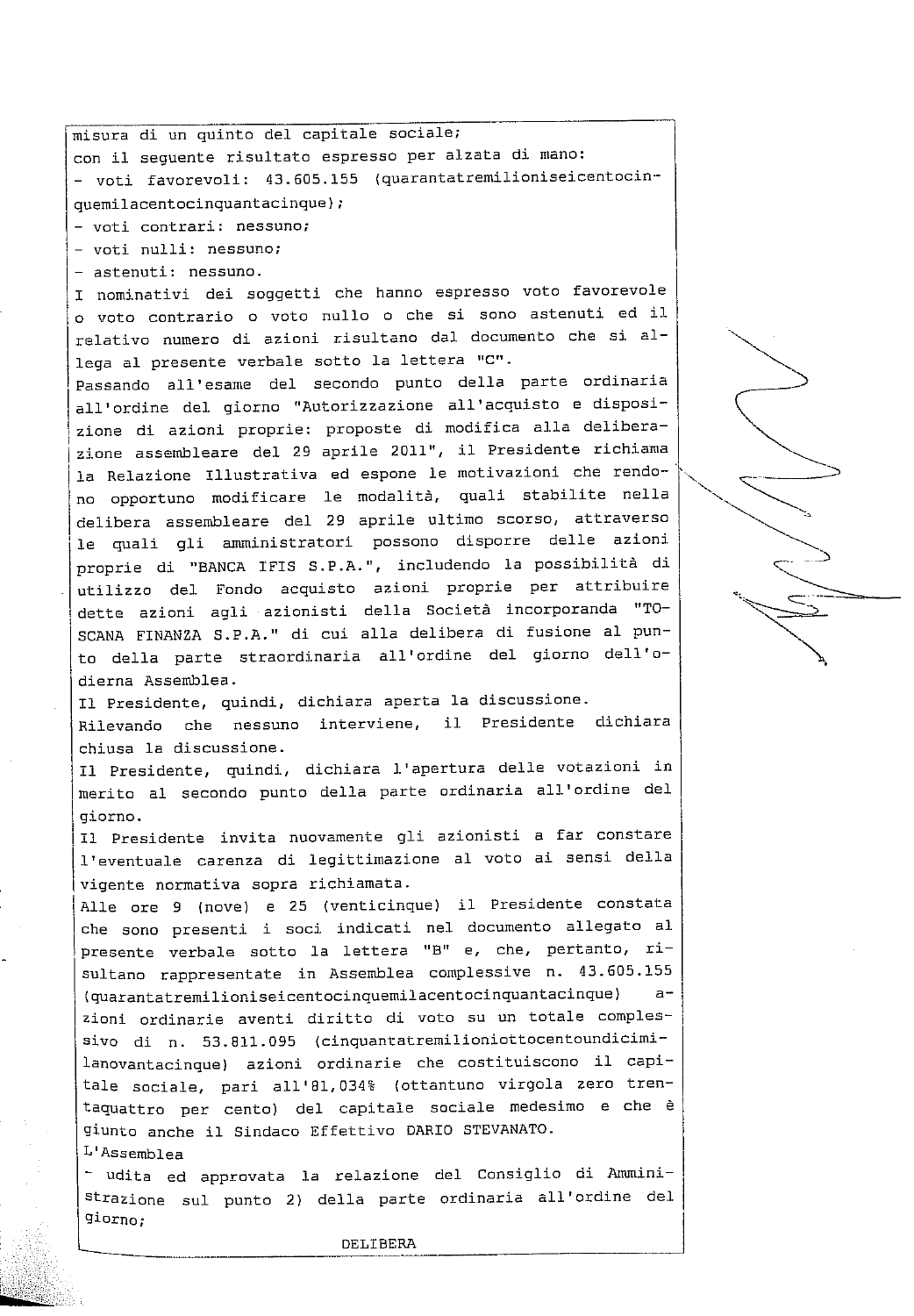- di modificare le modalità attraverso le quali gli amministratori possono disporre delle azioni proprie di "BANCA IFIS S.P.A.", includendo la possibilità di utilizzo del Fondo acquisto azioni proprie per attribuire dette azioni agli azionisti della Società incorporanda "TOSCANA FINANZA S.P.A." in conformità a quanto verrà deliberato in merito al punto della parte straordinaria all'ordine del giorno dell'odierna Assemblea;

con il seguente risultato espresso per alzata di mano:

- voti favorevoli: 43.605.155 (quarantatremilioniseicentocinquemilacentocinquantacinque);

- voti contrari: nessuno;

- voti nulli: nessuno;

- astenuti: nessuno.

I nominativi dei soggetti che hanno espresso voto favorevole o voto contrario o voto nullo o che si sono astenuti ed il relativo numero di azioni risultano dal documento che si allega al presente verbale sotto la lettera "D".

Il Presidente dichiara esaurita la trattazione dell'ordine del giorno per la parte ordinaria e passa alla trattazione dell'ordine del giorno per la

### PARTE STRAORDINARIA

prendendo in esame il punto "Fusione per incorporazione di "TOSCANA FINANZA S.P.A." in "BANCA IFIS S.P.A.". Deliberazioni inerenti e consequenti".

Il Presidente illustra ai presenti l'opportunità di operare la fusione per incorporazione della Società "TOSCANA FINANZA S.P.A." con sede legale in Firenze, Via Giambologna n. 2/R, capitale sociale Euro 3.059.447,60, codice fiscale e numero : di iscrizione  $a1$ Registro delle Imprese di Firenze 03906680487, REA n. 400664 nella Società "BANCA IFIS S.P.A.", come da Progetto di fusione con unito Statuto vigente della medesima Società "BANCA IFIS S.P.A.", che si allega in copia al presente verbale sotto la lettera "E", previa lettura da me Notaio datane al Presidente. Il Presidente, quindi, richiamate le relazioni indicate nell'art. 2501 quinquies Codice Civile e nell'art. 2501 sexies Codice Civile, espone che la Società "TOSCANA FINANZA S.P.A." e la sua controllata Società "FAST FINANCE S.P.A." svolgono rispettivamente l'attività di acquisto di crediti "non performing" e l'attività di acquisto di crediti erariali, ossia servizi specialistici integranti l'attività di "factoring". Con la fusione "BANCA I-FIS S.P.A." intende introdurre nel proprio perimetro societario le attività di acquisto e riscossione di crediti "non performing". La fusione, che si inserisce nell'ambito di un più ampio progetto di acquisizione del Gruppo Toscana Finanza da parte di "BANCA IFIS S.P.A." ed autorizzato dalla Banca d'Italia ai sensi degli articoli 53 e 67 D.Lgs. n. 385/1993 in data 21 febbraio 2011, consentirà di semplificare l'esercizio del controllo strategico, gestionale  $\epsilon$ tecni-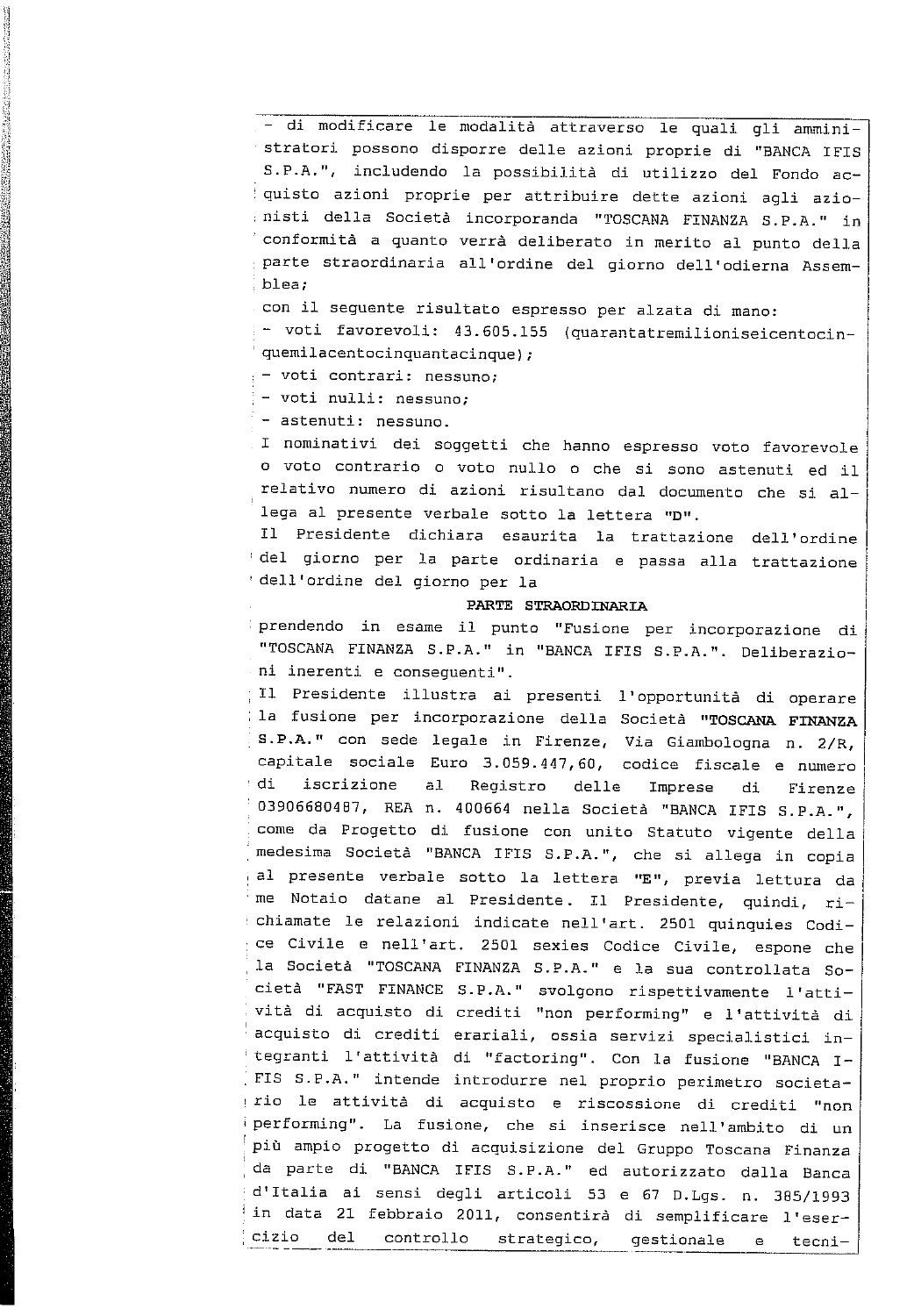da parte di "BANCA IFIS S.P.A." mediante  $1a$ co-operativo creazione di una divisione operativa al proprio interno specificamente dedicata allo svolgimento delle attuali attività di "TOSCANA FINANZA S.P.A.". Il Presidente dichiara aperto il dibattito. rilevando che nessuno interviene, dichiara Il Presidente, chiusa la discussione. Il Presidente, quindi, dichiara l'apertura delle votazioni in merito al punto della parte straordinaria all'ordine del giorno. Il Presidente invita nuovamente gli azionisti a far constare l'eventuale carenza di legittimazione al voto ai sensi della vigente normativa sopra richiamata. Alle ore 9 (nove) e 32 (trentadue) il Presidente constata che sono presenti i soci indicati nel documento allegato al presente verbale sotto la lettera "B" e, che, pertanto, risultano rappresentate in Assemblea complessive n. 43.605.155 (quarantatremilioniseicentocinquemilacentocinquantacinque) azioni ordinarie aventi diritto di voto su un totale complessivo di n. 53.811.095 (cinquantatremilioniottocentoundicimilanovantacinque) azioni ordinarie che costituiscono il capitale sociale, pari all'81,034% (ottantuno virgola zero trentaquattro per cento) del capitale sociale medesimo. L'Assemblea - visto il progetto di fusione per incorporazione di "TOSCANA FINANZA S.P.A." in "BANCA IFIS S.P.A."; - vista la Relazione illustrativa degli amministratori al progetto di fusione redatta ai sensi dell'art. 2501 quinquies Codice Civile e dell'art. 70, commi 1-2 del Regolamento Emittenti: - preso atto delle situazioni patrimoniali al 30 giugno 2011 di entrambe le Società partecipanti alla fusione; - preso atto del parere di congruità del rapporto di cambio delle azioni redatto a norma dell'art. 2501 sexies Codice Civile dalla Società "KPMG S.p.a." nominata dal Tribunale di Venezia in data 1 settembre 2011; - vista l'autorizzazione rilasciata dalla Banca d'Italia, ai sensi dell'art. 57 D.Lgs n. 385/1993; DELIBERA - di approvare il progetto di fusione per incorporazione di "TOSCANA FINANZA S.P.A." in "BANCA IFIS S.P.A.", così come iscritto al Registro Imprese di Venezia in data 3 ottobre 2011 ed al Registro Imprese di Firenze in pari data ed allegato in copia al presente verbale; - di approvare la fusione per incorporazione di "TOSCANA FI-NANZA S.P.A." in "BANCA IFIS S.P.A." sulla base delle rispettive situazioni patrimoniali di riferimento al 30 giugno 2011; - di determinare il rapporto di cambio come segue: n. 7 (sette) azioni ordinarie "BANCA IFIS S.P.A." ogni n. 23 (ventitre) azioni ordinarie "TOSCANA FINANZA S.P.A.", che saranno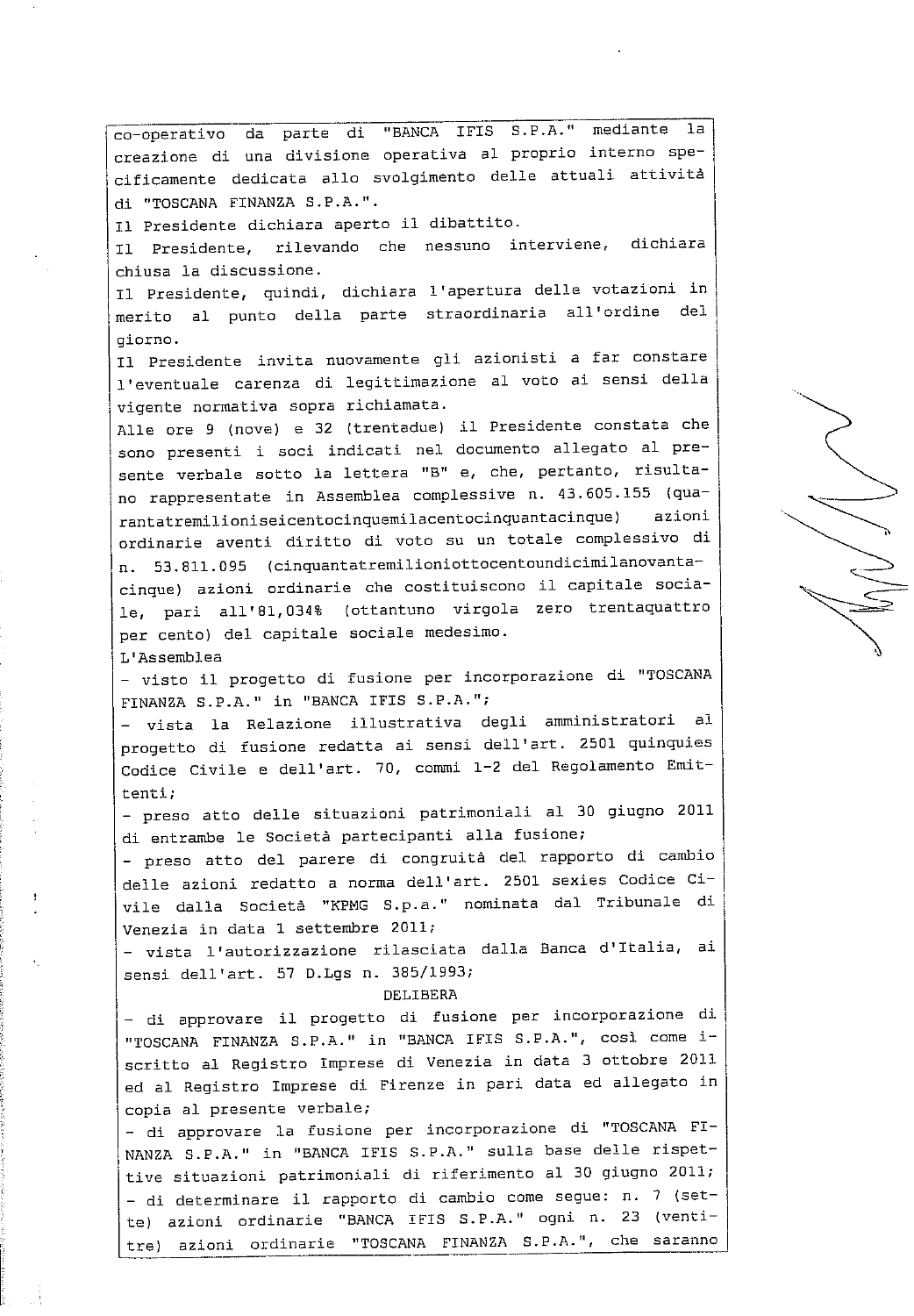poi annullate. E' fatta salva ed impregiudicata la facoltà di esercitare l'eventuale diritto di recesso da parte degli azionisti della Società incorporanda. Le azioni che compongono il capitale sociale di "TOSCANA FINANZA S.P.A." e che sono possedute da "BANCA IFIS S.P.A." a seguito della fusione saranno annullate senza concambio; - di dare alla fusione efficacia giuridica, contabile e fiscale dalla data di esecuzione dell'ultima delle iscrizioni previste dall'art. 2504 Codice Civile ovvero dalla data successiva che sarà indicata nell'atto di fusione; - di conferire al Presidente del Consiglio di Amministrazione, o in caso di sua assenza od impedimento, all'Amministratore Delegato e al Direttore Generale, in via disgiunta, ogni più ampio potere per provvedere a rendere esecutive a norma di legge le deliberazioni di cui sopra, per accettare od introdurre nelle stesse eventuali modifiche o aggiunte ritenute necessarie o anche solo opportune o che fossero eventualmente richieste dalle Autorità competenti in sede di iscrizione, determinando, nel rispetto del progetto di fusione, ogni modalità dell'operazione, intervenendo alla stipulazione del-. l'atto di fusione e ad ogni altro atto inerente e conseguente, procedendo all'annullamento delle azioni di "TOSCANA FI-NANZA S.P.A.", con facoltà di fissare la decorrenza degli effetti giuridici, contabili e fiscali della fusione anche in data successiva alla data dell'ultima delle iscrizioni previste dall'art. 2504 codice civile, provvedendo a tutto quanto necessario per la completa attuazione delle deliberazioni, con ogni potere, nessuno escluso. Il tutto con promessa fin d'ora di rato e valido; con il seguente risultato espresso per alzata di mano: - voti favorevoli: 43.605.155 (quarantatremilioniseicentocinquemilacentocinquantacinque);  $\vert$  - voti contrari: nessuno; - voti nulli: nessuno; - astenuti: nessuno. I nominativi dei soggetti che hanno espresso voto favorevole o voto contrario o voto nullo o che si sono astenuti ed il relativo numero di azioni risultano dal documento che si allega al presente verbale sotto la lettera "F". Il Presidente, null'altro essendovi da deliberare e nessuno dei presenti chiedendo la parola, dichiara esaurita la trattazione dell'ordine del giorno, ringrazia i soci per la loro partecipazione e dichiara sciolta l'Assemblea alle ore 9 (nove) e 35 (trentacinque). Il Presidente mi dispensa dalla lettura degli allegati "A", "B", "C", "D" e "F". Di quest'atto, da me diretto, scritto in parte a macchina da persona di mia fiducia e in parte di mio pugno, ho dato lettura al Presidente che l'approva e con me Notaio lo sottoscrive a norma di legge alle ore sedici.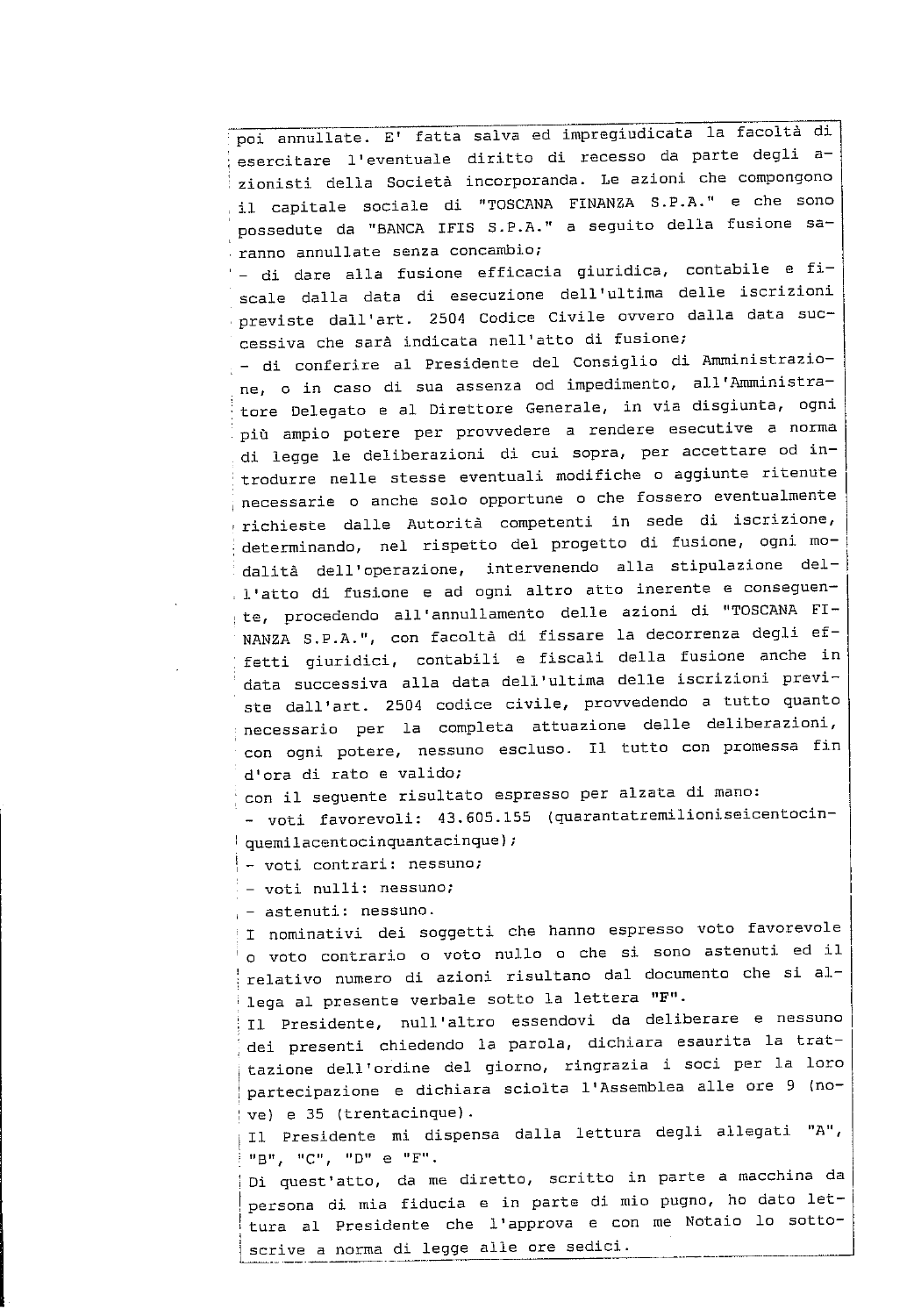|       |  | Occupa ventuno pagine di sei fogli.                         |  |  |
|-------|--|-------------------------------------------------------------|--|--|
|       |  | Firmato: Sebastien Egon Furstenberg - Angelo Ausilio Notaio |  |  |
| 1. S. |  |                                                             |  |  |



**CONTRACTORS** 

 $\frac{1}{2}$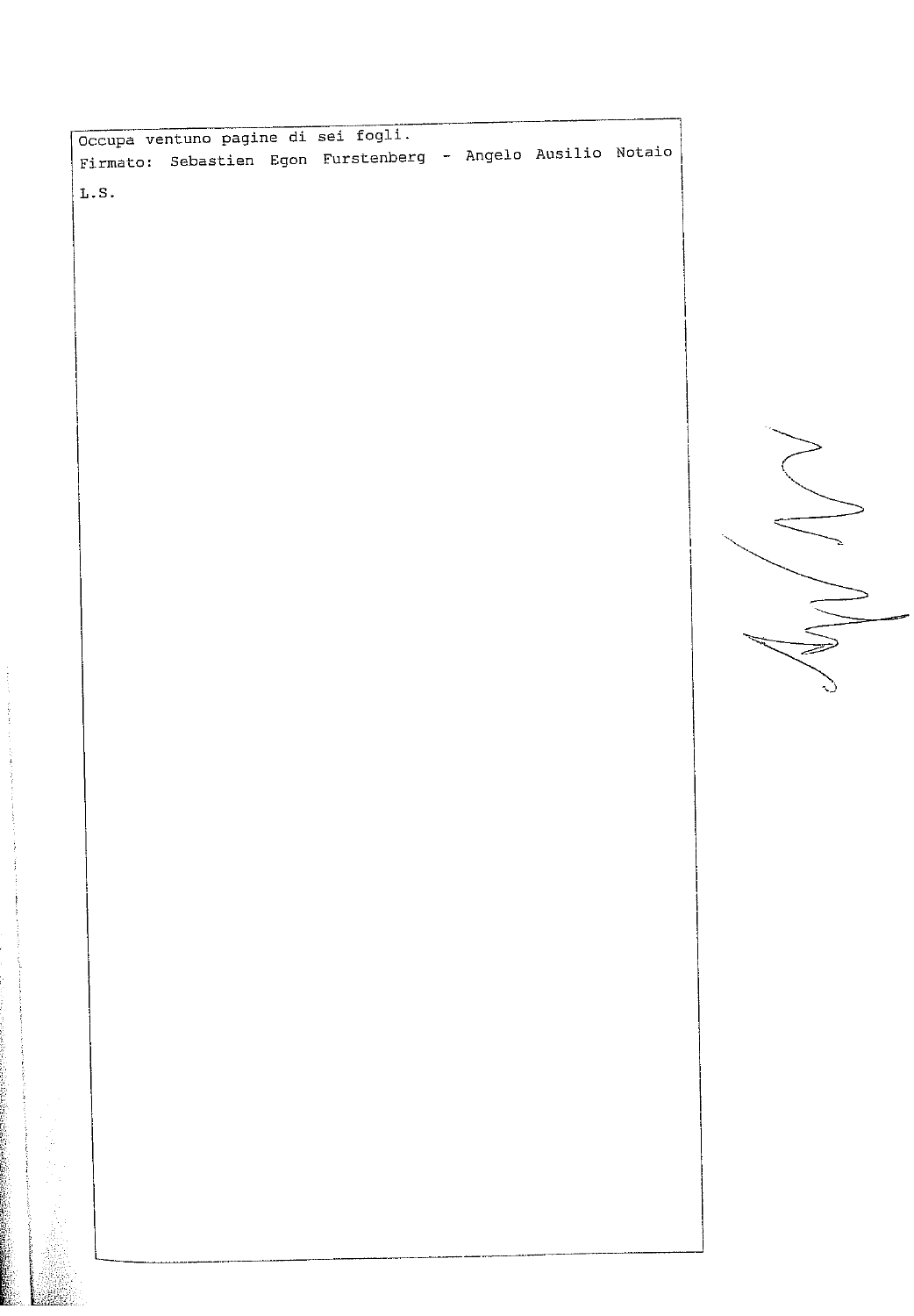

#### **ALLEGATO A ELENCO DEI BIGLIETTI DI AMMISSIONE EMESSI**

| <b>AZIONISTA</b>                                                                                                         | <b>BIGLIETTI DI AMMISSIONE</b><br><b>EMESSI</b> |
|--------------------------------------------------------------------------------------------------------------------------|-------------------------------------------------|
| 1 LA SCOGLIERA S.P.A.                                                                                                    | 37.210.922                                      |
| Via Terraglio 65 - VENEZIA MESTRE                                                                                        |                                                 |
| C.F. 01141780104                                                                                                         |                                                 |
| 2 BOSSI GIOVANNI<br>nato a Trieste 24/05/1960                                                                            | 1.838.646                                       |
| Piazza S. Giovanni, 6 Trieste - TRIESTE                                                                                  |                                                 |
| C.F. BSSGNN60E24L424F                                                                                                    |                                                 |
| <b>3 STACCIONE ALBERTO</b><br>nato a Genova il 18/08/57                                                                  | 156.762                                         |
| Viale Aspromonte, 19 - 16129 GENOVA                                                                                      |                                                 |
| C.F. STCLRT57M18D969B<br><b>4 PREVE COSTRUZIONI SPA</b>                                                                  | 1.391.716                                       |
| Via Provinciale Boves 12 - Roccavione CUNEO                                                                              |                                                 |
| C.F. 00185120045                                                                                                         |                                                 |
| <b>5 PREVE RICCARDO</b><br>nato a Magliano Alpi il 21/01/1951                                                            | 84.334                                          |
| Viale degli angeli 23 - 12100 CUNEO                                                                                      |                                                 |
| C.F. PRVRCR51A21E808Y                                                                                                    |                                                 |
| <b>6 ALCHIMIA SPA</b>                                                                                                    | 1.666.421                                       |
| Via Friuli 13, 31038 PAESE (TV)                                                                                          |                                                 |
| CF 00812020261                                                                                                           |                                                 |
| <b>7 MADERNA FRANCESCA</b><br>nato a Napoli 17/10/1963<br>Località Cianderies 41                                         | 1.070.422                                       |
| 32043 CORTINA D'AMPEZZO (BL)                                                                                             |                                                 |
| <b>8 BANCA POPOLARE DI VICENZA</b>                                                                                       | 971.580                                         |
| Via BTG. Framarin 18 - 36100 VICENZA                                                                                     |                                                 |
| CF 00204010243                                                                                                           |                                                 |
| 9 ANDREATTA MARIA ANNA<br>nato il 16/12/1920 a CRESPANO DEL GRAPPA                                                       | 2.054                                           |
| VIA PIETRO CANAL 5, 31017 CRESPANO DEL GRAPPA (TV)                                                                       |                                                 |
| cf: NDRMNN20T56D157K                                                                                                     |                                                 |
| <b>10 BRAGHERO CARLO MARIA</b><br>nato il 9/01/1945 a CONZANO<br>Residente in STRADA COMUNALE Di SASSI 10, 10132 TORIN O | 16                                              |
| cf: BRGCLM45A09C977D                                                                                                     |                                                 |
| 11 BLACKROCK INSTITUTIONAL TRUST COMPANY, N.A. INVESTMENT FUNDSFO                                                        | 25.487                                          |
| 400 HOWARD STREET, SAN FRANCISCO, CA 9410 (EE)                                                                           |                                                 |
|                                                                                                                          |                                                 |
| <b>12 BOVE KATRIN</b><br>nato il 14/09/1976 a BARI                                                                       |                                                 |
| residente in VIA DEI CASTAGNI 13, 01015 SUTRI (VT)                                                                       |                                                 |
| CF: BVOKRN76P54A662Z                                                                                                     |                                                 |
| <b>13 CARADONNA GIANFRANCO MARIA</b><br>nato il 05/06/1961 a MILANO                                                      |                                                 |
| residente in VIA OLMETTO 5, 20123 MILANO (MI)<br>CF: CRDGFR61H05F205E                                                    |                                                 |
| <b>14 CARADONNA MARCELLA</b><br>nato il 22/05/1959 a STORNARA                                                            |                                                 |
| residente in VIA OLMETTO 5, 20123 MILANO (MI)                                                                            |                                                 |
| CF: CRDMCL59E62I962J                                                                                                     |                                                 |
| <b>15 COLLEGE RETIREMENT EQUITIES FUND</b>                                                                               | 17.510                                          |
| 730 THIRD AVENUE US, NEW YORK (EE)                                                                                       |                                                 |
|                                                                                                                          |                                                 |
| <b>16 CONNECTICUT GENERAL LIFE INSURANCE COMPANY</b>                                                                     | 122                                             |
| 1601 CHESTNUT ST, PHILADELPHIA PA 19192 (EE)                                                                             |                                                 |
| <b>17 EFIN ECONOMIA E FINANZA SRL</b>                                                                                    | 9                                               |
| VIA OLMETTO 5, 20123 MILANO (MI)                                                                                         |                                                 |
| CF: 07211900159                                                                                                          |                                                 |
| <b>18 FORD MOTOR COMPANY DEFINED BENEFIT</b>                                                                             | 2.785                                           |
| THE AMERICAN ROAD, DEARBORN (EE)                                                                                         |                                                 |
|                                                                                                                          |                                                 |
| <b>19 GOVERNMENT OF NORWAY</b>                                                                                           | 746.735                                         |
| P.B. 1179, SENTRUM, OSLO (EE)                                                                                            |                                                 |
| <b>20 IBM SAVINGS PLAN</b>                                                                                               | 13.619                                          |
| 262 HARBOR DRIVE, STAMFORD CT 06904 (EE)                                                                                 |                                                 |
|                                                                                                                          |                                                 |
| 21 LAUDI GIULIANO<br>nato il 11/04/1940 a MILANO                                                                         | 5                                               |
| residente in VIA CENISIO 76/7, 20154 MILANO (MI)                                                                         |                                                 |
| CF: LDAGLN40D11F205T                                                                                                     |                                                 |
| 22 LOIZZI GERMANA<br>nato il 06/02/1972 a ROMA                                                                           | 2                                               |
| residente in VIA MONTE SANTO 10/A, 00195 ROMA (RM)<br>CF: LZZGMN72B46H501R                                               |                                                 |
| 23 MSCI EAFE SMALL CAP PROV INDEX SEC COMMON TR F                                                                        | 1.879                                           |
| residente in ONE LINCOLN STREET, BOSTON MA 02111 (EE)                                                                    |                                                 |
|                                                                                                                          |                                                 |
| 24 MUNICIPAL EMP ANNUITY E BEN FD CHICA                                                                                  | 2.144                                           |
| residente in 221 N LASALLE STREET, CHICAGO (EE)                                                                          |                                                 |
|                                                                                                                          |                                                 |
| 25 NT GLOBAL INVESTMENT COLL FUNDS                                                                                       | 15.328                                          |
| residente in 50 S. LASALLE STREET, CHICAGO (EE)                                                                          |                                                 |
| <b>26 REALE DAVIDE GIORGIO</b><br>nato il 27/05/1966 a MILANO                                                            | $\overline{2}$                                  |
| residente in VIA MARIA GAETANA AGNESI 6, 20135 MILANO (MI)                                                               |                                                 |
| CF: RLEDDG66E27F205M                                                                                                     |                                                 |
| 27 RODINO' DEMETRIO<br>nato il 12/12/1966 a ROMA                                                                         | $\overline{c}$                                  |
| residente in VIA MONTE SANTO 10, 00195 ROMA (RM)                                                                         |                                                 |
| CF: RDNDTR66T12H501W                                                                                                     |                                                 |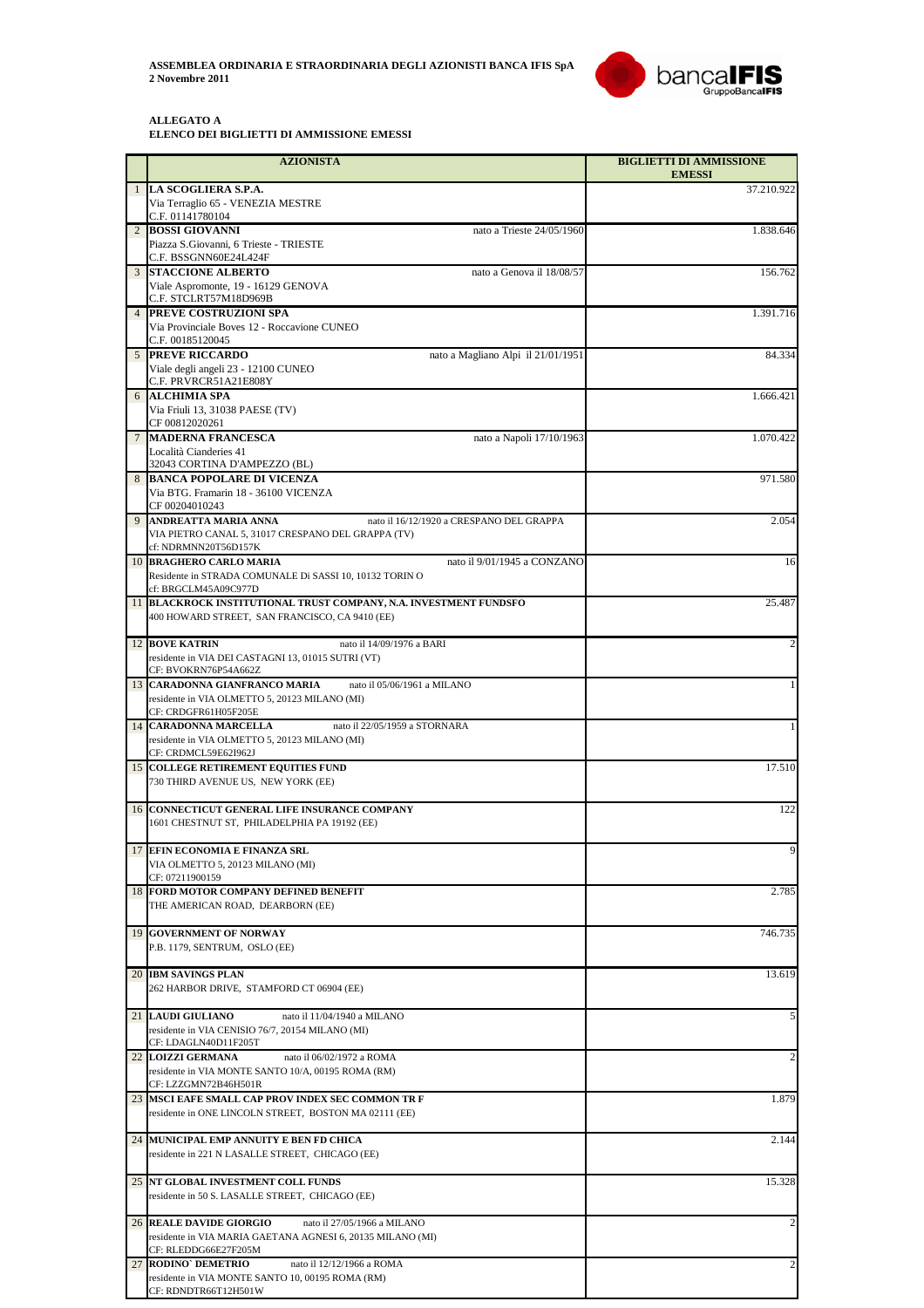| residente in VIA MONTE SANTO 10, 00195 ROMA (RM)<br>CF: RDNWTR72M10H501N<br><b>29 SIMONE GIAN LUIGI</b><br>nato il 08/10/1957 a TORINO<br>residente in CORSO STATI UNITI 39, 10129 TORINO (TO) | 5<br>2.174 |
|------------------------------------------------------------------------------------------------------------------------------------------------------------------------------------------------|------------|
|                                                                                                                                                                                                |            |
|                                                                                                                                                                                                |            |
|                                                                                                                                                                                                |            |
|                                                                                                                                                                                                |            |
| CF: SMNGLG57R08L219P                                                                                                                                                                           |            |
| <b>30 SS BK AND TRUST COMPANY INV FUNDS FOR TAXEXEMPT RETIREMENT PL</b>                                                                                                                        |            |
| 225 FRANKLIN STREET, BOSTON MA 02110 (EE)                                                                                                                                                      |            |
| <b>31 STATE OF ALASKA RETIREMENT AND BENEFITS PLANS</b>                                                                                                                                        | 194        |
| 333 WILLOUGHBY AVE 11TH FL, JUNEAU AK 99811 0405 (EE)                                                                                                                                          |            |
| <b>32 INDIANA PUBBLIC EMPLOYEES RETIREMENT FOUND</b>                                                                                                                                           | 760        |
| ONE NORTH CAPITOL STE 001 INDIANAPOLIS (EE)                                                                                                                                                    |            |
| <b>33 TANTILLO FRANCESCO</b><br>nato il 24/01/1951 a PALERMO                                                                                                                                   | 1.166      |
| residente in VIA DEGLI ASTRONAUTI 11, 90030 ALTOFONTE (PA)                                                                                                                                     |            |
| CF: TNTFNC51A24G273P                                                                                                                                                                           |            |
| <b>34 UAW RETIREE MEDICAL BENEFITS TRUST</b><br>PO BOX 14309, DETROIT, MI 48214 (EE)                                                                                                           | 703        |
|                                                                                                                                                                                                |            |
| <b>35 VANGUARD INVESTMENT SERIES, PLC</b>                                                                                                                                                      | 1.869      |
| 70 SIR JOHN ROGERSON'S QUAY, DUBLIN (EE)                                                                                                                                                       |            |
|                                                                                                                                                                                                |            |
| <b>36 VANGUARD TOTAL INTERNATIONAL STOCK INDEX</b>                                                                                                                                             | 48.249     |
| 100 VANGUARD BLVD., MALVERN (EE)                                                                                                                                                               |            |
| <b>37 WASHINGTON STATE INVESTMENT BOARD</b>                                                                                                                                                    | 432        |
| 2100 EVERGREEN PARK DRIVE, OLYMPIA (EE)                                                                                                                                                        |            |
|                                                                                                                                                                                                |            |
| <b>38 WHEELS COMMON INVESTMENT FUND</b>                                                                                                                                                        | 783        |
| EAGLE WAY, BRENTWOOD (EE)                                                                                                                                                                      |            |
| 39 FABRIS CARLO nato il 23/06/1946 a Grado                                                                                                                                                     | 14         |
| residente via Maria Gaetana Agnesi 6 20030 Bovisio Masciago (MB)                                                                                                                               |            |
| CF FBRCRL46H23E125Z                                                                                                                                                                            |            |
| <b>40 ZOLA PIER LUIGI</b><br>nato a Ozzano Monferrato il 10/10/1939                                                                                                                            | 15         |
| Corso Monte Cucco 72/4 10141 TORINO<br>C.F. ZLOPLG39R10G204M                                                                                                                                   |            |
| <b>41 ZOLA UMBERTO</b><br>nato a Torino il 05/07/1982                                                                                                                                          | 3          |
| Via Bossolasco, 15 Torino                                                                                                                                                                      |            |
| C.F. ZLOMRT82L05L219E                                                                                                                                                                          |            |
|                                                                                                                                                                                                |            |
| TOTALE BIGLIETTI DI AMMISSIONE IN ASSEMBLEA EMESSI<br>41                                                                                                                                       | 45.274.874 |
|                                                                                                                                                                                                | 84,137%    |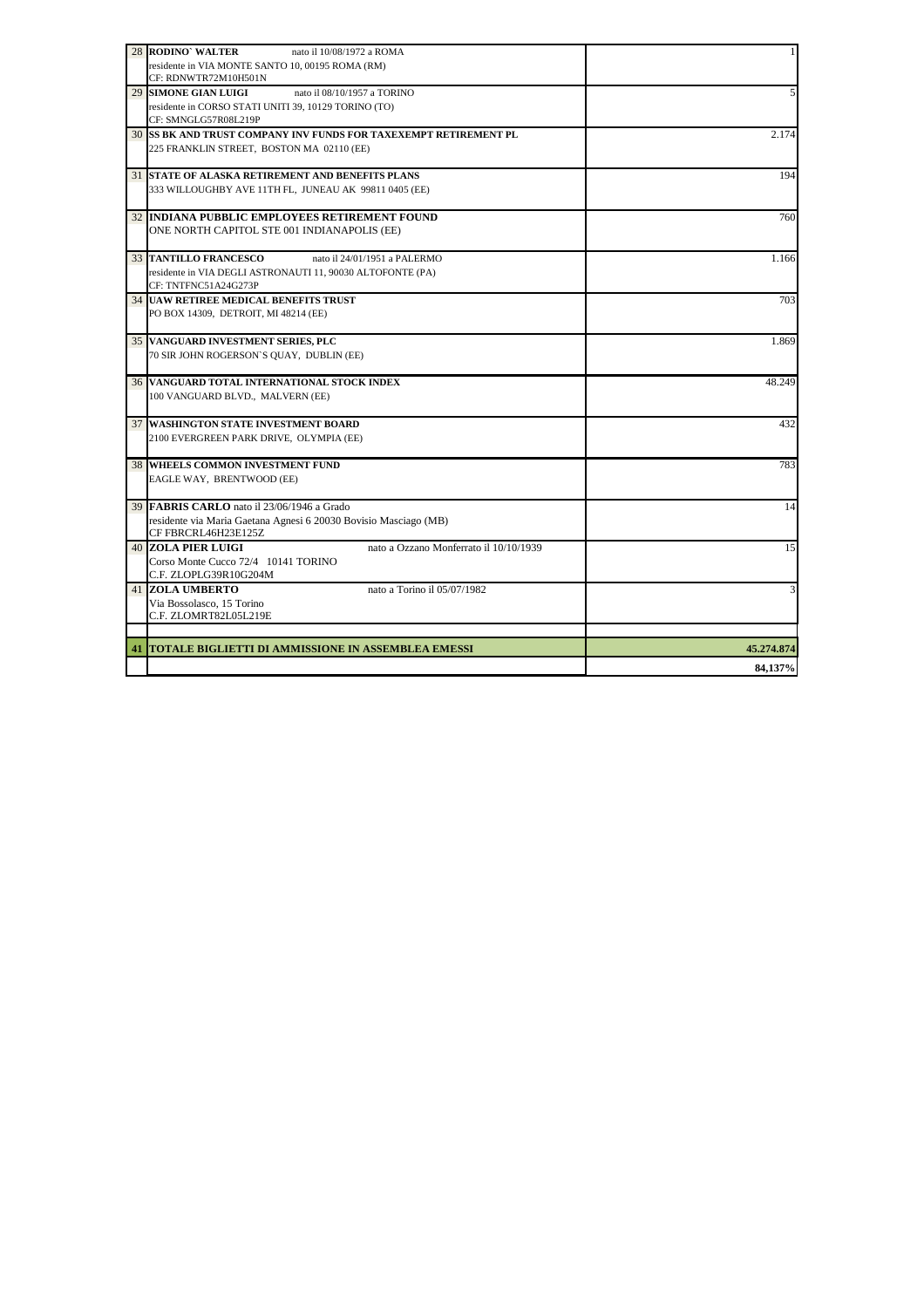

#### **ALLEGATO B**

#### **ELENCO PARTECIPANTI IN ASSEMBLEA**

| <b>PARTECIPANTE</b>      | <b>NOTE</b>                                               | <b>SOCIO</b>                                                   | <b>QUANTITA' IN   QUANTITA' IN</b><br><b>PROPRIO</b> | <b>DELEGA</b> | <b>TOTALE</b><br><b>QUANTITA</b> | $%$ sul<br>Capitale<br>Sociale |
|--------------------------|-----------------------------------------------------------|----------------------------------------------------------------|------------------------------------------------------|---------------|----------------------------------|--------------------------------|
| <b>VANIN MICHELA</b>     | Delegato                                                  | LA SCOGLIERA S.P.A.                                            |                                                      | 37.210.922    | 37.210.922                       | 69,151%                        |
| <b>BOSSI GIOVANNI</b>    | In proprio                                                | <b>BOSSI GIOVANNI</b>                                          | 1.838.646                                            |               | 1.838.646                        | 3,417%                         |
| <b>STACCIONE ALBERTO</b> | In proprio                                                | <b>STACCIONE ALBERTO</b>                                       | 156,762                                              |               | 156.762                          | 0,291%                         |
| PREVE RICCARDO           | Legale rappresentante                                     | PREVE COSTRUZIONI SPA                                          | 1.391.716                                            |               | 1.391.716                        | 2,586%                         |
| PREVE RICCARDO           | In proprio                                                | PREVE RICCARDO                                                 | 84.334                                               |               | 84.334                           | 0,157%                         |
| <b>MADERNA FRANCESCA</b> | In proprio                                                | <b>MADERNA FRANCESCA</b>                                       | 1.070.422                                            |               | 1.070.422                        | 1,989%                         |
| PREMI ROBERTO            | Delegato                                                  | <b>BANCA POPOLARE DI VICENZA</b>                               |                                                      | 971.580       | 971.580                          | 1,806%                         |
| <b>MATTEO ZANDONELLA</b> | Delegato dell'agente STATE STREET BANK AND TRUST COMPANY  | BLACKROCK INSTITUTIONAL TRUST COMPANY, N.A. INVESTMENT FUNDSFO |                                                      | 25.487        | 25.487                           | 0,047%                         |
| <b>MATTEO ZANDONELLA</b> | Delegato dell' agente STATE STREET BANK AND TRUST COMPANY | COLLEGE RETIREMENT EQUITIES FUND                               |                                                      | 17.510        | 17.510                           | 0,033%                         |
| <b>MATTEO ZANDONELLA</b> | Delegato dell'agente STATE STREET BANK AND TRUST COMPANY  | CONNECTICUT GENERAL LIFE INSURANCE COMPANY                     |                                                      | 122           | 122                              | 0,000%                         |
| <b>MATTEO ZANDONELLA</b> | Delegato dell'agente NORTHERN TRUST -LO                   | FORD MOTOR COMPANY DEFINED BENEFIT                             |                                                      | 2.785         | 2.785                            | 0,005%                         |
| <b>MATTEO ZANDONELLA</b> | Delegato dell'agente JP MORGAN CHASE BANK                 | <b>GOVERNMENT OF NORWAY</b>                                    |                                                      | 746.735       | 746.735                          | 1,388%                         |
| <b>MATTEO ZANDONELLA</b> | Delegato dell'agente STATE STREET BANK AND TRUST COMPANY  | <b>IBM SAVINGS PLAN</b>                                        |                                                      | 13.619        | 13.619                           | 0,025%                         |
| <b>MATTEO ZANDONELLA</b> | Delegato dell'agente STATE STREET BANK AND TRUST COMPANY  | MSCI EAFE SMALL CAP PROV INDEX SEC COMMON TR F                 |                                                      | 1.879         | 1.879                            | 0,003%                         |
| <b>MATTEO ZANDONELLA</b> | Delegato dell'agente NORTHERN TRUST -LO                   | MUNICIPAL EMP ANNUITY E BEN FD CHICA                           |                                                      | 2.144         | 2.144                            | 0,004%                         |
| <b>MATTEO ZANDONELLA</b> | Delegato dell'agente NORTHERN TRUST -LO                   | NT GLOBAL INVESTMENT COLL FUNDS                                |                                                      | 15.328        | 15.328                           | 0,028%                         |
| <b>MATTEO ZANDONELLA</b> | Delegato dell'agente STATE STREET BANK AND TRUST COMPANY  | SS BK AND TRUST COMPANY INV FUNDS FOR TAXEXEMPT RETIREMENT PL  |                                                      | 2.174         | 2.174                            | 0,004%                         |
| <b>MATTEO ZANDONELLA</b> | Delegato dell'agente STATE STREET BANK AND TRUST COMPANY  | STATE OF ALASKA RETIREMENT AND BENEFITS PLANS                  |                                                      | 194           | 194                              | 0,000%                         |
| <b>MATTEO ZANDONELLA</b> | Delegato                                                  | INDIANA PUBLIC EMPLOYEES' RETIREMENT FOUND                     |                                                      | 760           | 760                              | 0,001%                         |
| <b>MATTEO ZANDONELLA</b> | Delegato dell'agente STATE STREET BANK AND TRUST COMPANY  | <b>UAW RETIREE MEDICAL BENEFITS TRUST</b>                      |                                                      | 703           | 703                              | 0,001%                         |
| <b>MATTEO ZANDONELLA</b> | Delegato dell'agente JP MORGAN CHASE BANK                 | VANGUARD INVESTMENT SERIES. PLC                                |                                                      | 1.869         | 1.869                            | 0,003%                         |
| <b>MATTEO ZANDONELLA</b> | Delegato dell'agente JP MORGAN CHASE BANK                 | VANGUARD TOTAL INTERNATIONAL STOCK INDEX                       |                                                      | 48.249        | 48.249                           | 0,090%                         |
| <b>MATTEO ZANDONELLA</b> | Delegato dell'agente JP MORGAN CHASE BANK                 | <b>WASHINGTON STATE INVESTMENT BOARD</b>                       |                                                      | 432           | 432                              | 0,001%                         |
| <b>MATTEO ZANDONELLA</b> | Delegato dell'agente NORTHERN TRUST -LO                   | WHEELS COMMON INVESTMENT FUND                                  |                                                      | 783           | 783                              | 0,001%                         |
|                          |                                                           |                                                                |                                                      |               |                                  |                                |
|                          |                                                           |                                                                |                                                      |               |                                  |                                |
|                          |                                                           | <b>TOTALE AZIONI RAPPRESENTATE IN ASSEMBLEA</b>                | 4.541.880                                            | 39.063.275    | 43.605.155                       | 81.034%                        |
|                          |                                                           |                                                                |                                                      |               |                                  |                                |
|                          |                                                           | NUMERO SOCI PRESENTI IN PERSONA O PER DELEGA                   |                                                      | <b>19</b>     | 24                               |                                |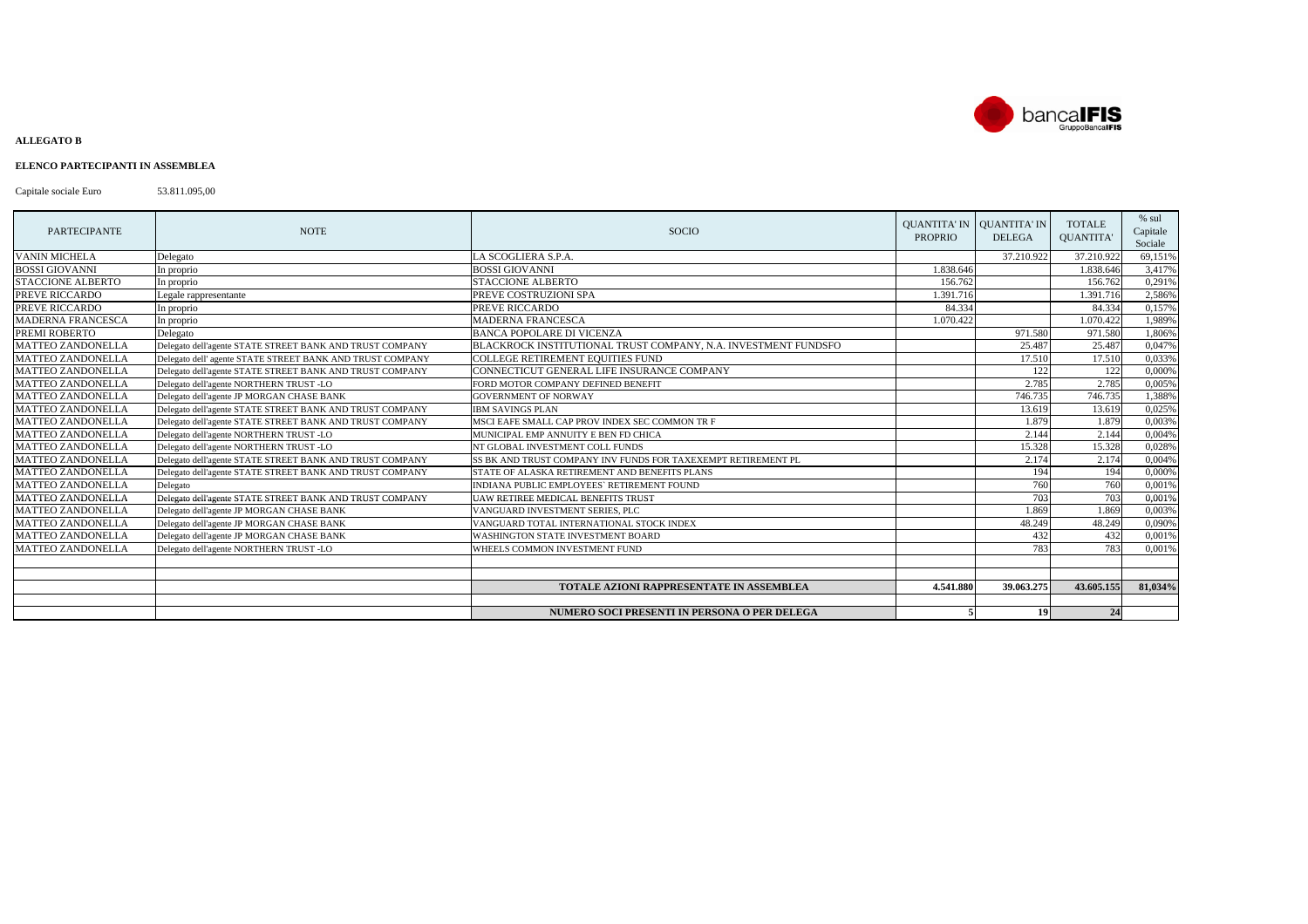

**ALLEGATO C**

### ELENCO DELLE VOTAZIONI RELATIVE AL PUNTO 1) ALL'ORDINE DEL GIORNO - PARTE ORDINARIA: **UTILIZZO FONDO SOVRAPPREZZO AZIONI PER AUMENTO DELLA RISERVA LEGALE**

| <b>SOCIO</b>                                                   | <b>VOTI</b><br><b>FAVOREVOLI</b> | $\%$    | <b>VOTI</b><br><b>CONTRARI</b> | $\%$ | <b>VOTI</b><br><b>NULLI</b> | $\%$ | <b>VOTI</b><br><b>ASTENUTI</b> | $\%$ |
|----------------------------------------------------------------|----------------------------------|---------|--------------------------------|------|-----------------------------|------|--------------------------------|------|
| LA SCOGLIERA S.P.A.                                            | 37.210.922                       | 69.151% |                                |      |                             |      |                                |      |
| <b>BOSSI GIOVANNI</b>                                          | 1.838.646                        | 3,417%  |                                |      |                             |      |                                |      |
| STACCIONE ALBERTO                                              | 156.762                          | 0,291%  |                                |      |                             |      |                                |      |
| PREVE COSTRUZIONI SPA                                          | 1.391.716                        | 2,586%  |                                |      |                             |      |                                |      |
| <b>PREVE RICCARDO</b>                                          | 84.334                           | 0,157%  |                                |      |                             |      |                                |      |
| <b>MADERNA FRANCESCA</b>                                       | 1.070.422                        | 1.989%  |                                |      |                             |      |                                |      |
| <b>BANCA POPOLARE DI VICENZA</b>                               | 971.580                          | 1,806%  |                                |      |                             |      |                                |      |
| BLACKROCK INSTITUTIONAL TRUST COMPANY, N.A. INVESTMENT FUNDSFO | 25.487                           | 0.047%  |                                |      |                             |      |                                |      |
| COLLEGE RETIREMENT EQUITIES FUND                               | 17.510                           | 0.033%  |                                |      |                             |      |                                |      |
| CONNECTICUT GENERAL LIFE INSURANCE COMPANY                     | 122                              | 0,000%  |                                |      |                             |      |                                |      |
| FORD MOTOR COMPANY DEFINED BENEFIT                             | 2.785                            | 0.005%  |                                |      |                             |      |                                |      |
| <b>GOVERNMENT OF NORWAY</b>                                    | 746.735                          | 1,388%  |                                |      |                             |      |                                |      |
| <b>IBM SAVINGS PLAN</b>                                        | 13.619                           | 0,025%  |                                |      |                             |      |                                |      |
| MSCI EAFE SMALL CAP PROV INDEX SEC COMMON TR F                 | 1.879                            | 0.003%  |                                |      |                             |      |                                |      |
| MUNICIPAL EMP ANNUITY E BEN FD CHICA                           | 2.144                            | 0,004%  |                                |      |                             |      |                                |      |
| NT GLOBAL INVESTMENT COLL FUNDS                                | 15.328                           | 0,028%  |                                |      |                             |      |                                |      |
| SS BK AND TRUST COMPANY INV FUNDS FOR TAXEXEMPT RETIREMENT PL  | 2.174                            | 0,004%  |                                |      |                             |      |                                |      |
| STATE OF ALASKA RETIREMENT AND BENEFITS PLANS                  | 194                              | 0,000%  |                                |      |                             |      |                                |      |
| INDIANA PUBLIC EMPLOYEES' RETIREMENT FOUND                     | 760                              | 0,001%  |                                |      |                             |      |                                |      |
| <b>UAW RETIREE MEDICAL BENEFITS TRUST</b>                      | 703                              | 0.001%  |                                |      |                             |      |                                |      |
| VANGUARD INVESTMENT SERIES. PLC                                | 1.869                            | 0,003%  |                                |      |                             |      |                                |      |
| VANGUARD TOTAL INTERNATIONAL STOCK INDEX                       | 48.249                           | 0.090%  |                                |      |                             |      |                                |      |
| <b>WASHINGTON STATE INVESTMENT BOARD</b>                       | 432                              | 0,001%  |                                |      |                             |      |                                |      |
| WHEELS COMMON INVESTMENT FUND                                  | 783                              | 0.001%  |                                |      |                             |      |                                |      |
|                                                                |                                  |         |                                |      |                             |      |                                |      |
| <b>TOTALE</b>                                                  | 43.605.155                       | 81,034% | $\bf{0}$                       |      | $\mathbf{0}$                |      | $\mathbf{0}$                   |      |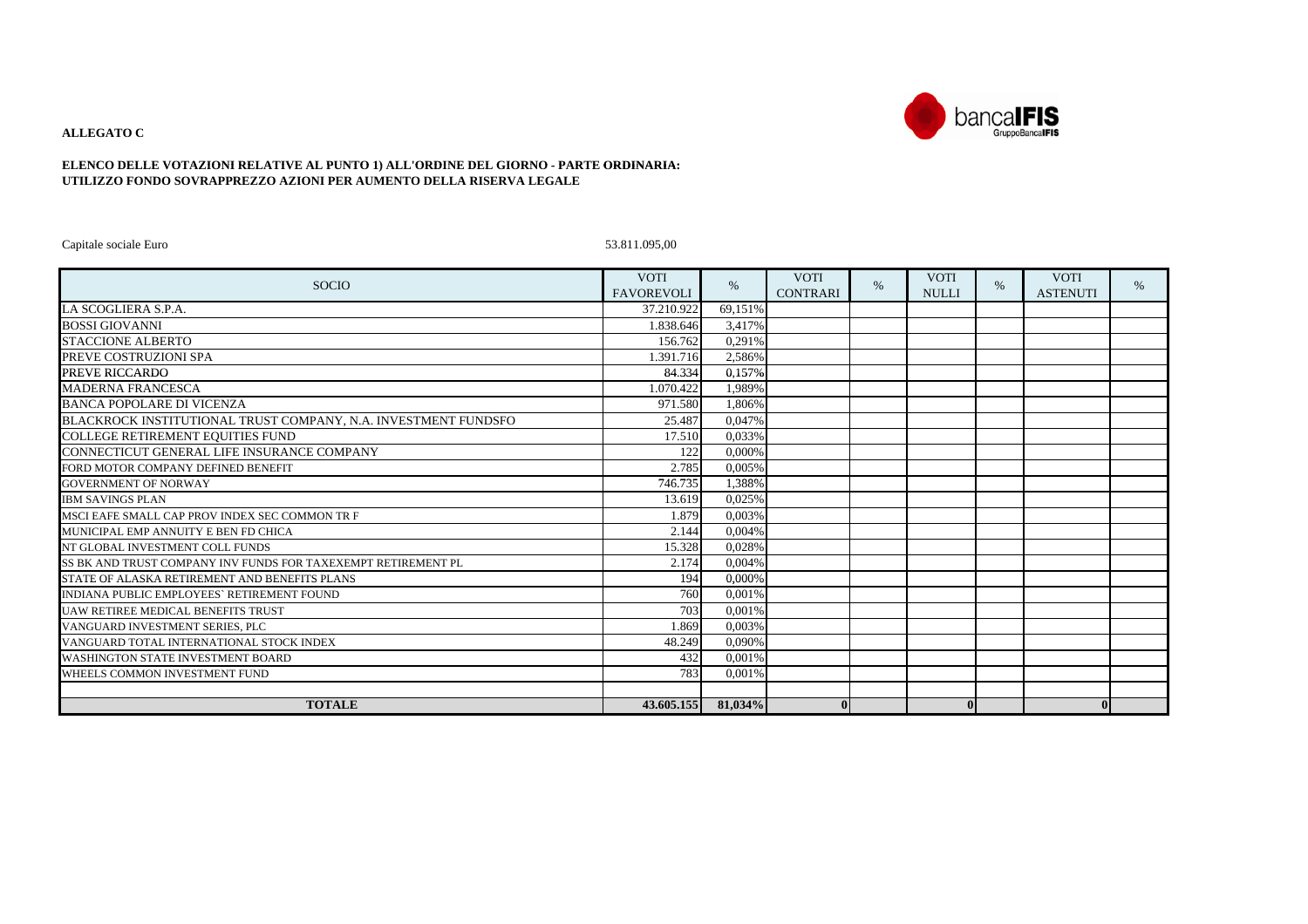

### **ALLEGATO D**

### **ELENCO DELLE VOTAZIONI RELATIVE AL PUNTO 2) ALL'ORDINE DEL GIORNO - PARTE ORDINARIA: AUTORIZZAZIONE ALL'ACQUISTO E DISPOSIZIONE DI AZIONI PROPRIE: PROPOSTE DI MODIFICA ALLA DELIBERAZIONE ASSEMBLEARE DEL 29 APRILE 2011**

| <b>SOCIO</b>                                                   | <b>VOTI FAVOREVOLI</b> | %       | <b>VOTI CONTRARI</b> | % | <b>VOTI NULLI</b> | % | <b>VOTI</b><br><b>ASTENUTI</b> | $\%$ |
|----------------------------------------------------------------|------------------------|---------|----------------------|---|-------------------|---|--------------------------------|------|
| LA SCOGLIERA S.P.A.                                            | 37.210.922             | 69,151% |                      |   |                   |   |                                |      |
| <b>BOSSI GIOVANNI</b>                                          | 1.838.646              | 3.417%  |                      |   |                   |   |                                |      |
| <b>STACCIONE ALBERTO</b>                                       | 156.762                | 0,291%  |                      |   |                   |   |                                |      |
| PREVE COSTRUZIONI SPA                                          | 1.391.716              | 2,586%  |                      |   |                   |   |                                |      |
| PREVE RICCARDO                                                 | 84.334                 | 0.157%  |                      |   |                   |   |                                |      |
| <b>MADERNA FRANCESCA</b>                                       | 1.070.422              | 1,989%  |                      |   |                   |   |                                |      |
| <b>BANCA POPOLARE DI VICENZA</b>                               | 971.580                | 1,806%  |                      |   |                   |   |                                |      |
| BLACKROCK INSTITUTIONAL TRUST COMPANY, N.A. INVESTMENT FUNDSFO | 25.487                 | 0,047%  |                      |   |                   |   |                                |      |
| COLLEGE RETIREMENT EQUITIES FUND                               | 17.510                 | 0.033%  |                      |   |                   |   |                                |      |
| CONNECTICUT GENERAL LIFE INSURANCE COMPANY                     | 122                    | 0,000%  |                      |   |                   |   |                                |      |
| FORD MOTOR COMPANY DEFINED BENEFIT                             | 2.785                  | 0,005%  |                      |   |                   |   |                                |      |
| <b>GOVERNMENT OF NORWAY</b>                                    | 746.735                | 1,388%  |                      |   |                   |   |                                |      |
| <b>IBM SAVINGS PLAN</b>                                        | 13.619                 | 0,025%  |                      |   |                   |   |                                |      |
| MSCI EAFE SMALL CAP PROV INDEX SEC COMMON TR F                 | 1.879                  | 0,003%  |                      |   |                   |   |                                |      |
| MUNICIPAL EMP ANNUITY E BEN FD CHICA                           | 2.144                  | 0,004%  |                      |   |                   |   |                                |      |
| NT GLOBAL INVESTMENT COLL FUNDS                                | 15.328                 | 0.028%  |                      |   |                   |   |                                |      |
| SS BK AND TRUST COMPANY INV FUNDS FOR TAXEXEMPT RETIREMENT PL  | 2.174                  | 0.004%  |                      |   |                   |   |                                |      |
| STATE OF ALASKA RETIREMENT AND BENEFITS PLANS                  | 194                    | 0,000%  |                      |   |                   |   |                                |      |
| INDIANA PUBLIC EMPLOYEES' RETIREMENT FOUND                     | 760                    | 0,001%  |                      |   |                   |   |                                |      |
| <b>UAW RETIREE MEDICAL BENEFITS TRUST</b>                      | 703                    | 0.001%  |                      |   |                   |   |                                |      |
| VANGUARD INVESTMENT SERIES, PLC                                | .869                   | 0,003%  |                      |   |                   |   |                                |      |
| VANGUARD TOTAL INTERNATIONAL STOCK INDEX                       | 48.249                 | 0,090%  |                      |   |                   |   |                                |      |
| <b>WASHINGTON STATE INVESTMENT BOARD</b>                       | 432                    | 0.001%  |                      |   |                   |   |                                |      |
| WHEELS COMMON INVESTMENT FUND                                  | 783                    | 0.001%  |                      |   |                   |   |                                |      |
|                                                                |                        |         |                      |   |                   |   |                                |      |
| <b>TOTALE</b>                                                  | 43.605.155             | 81.034% |                      |   |                   |   |                                |      |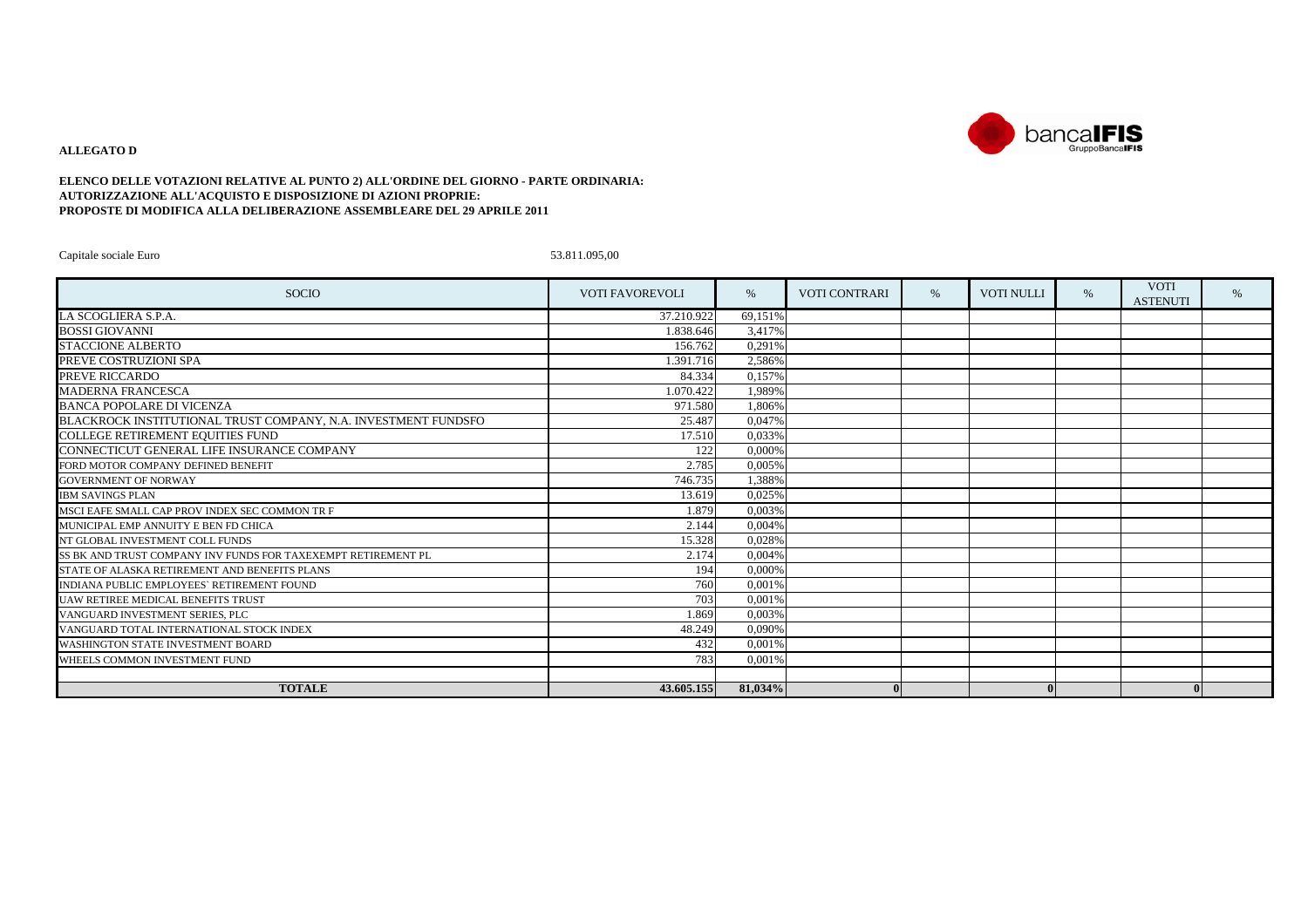# **PROGETTO DI FUSIONE PER INCORPORAZIONE**

**di Toscana Finanza S.p.A. in Banca IFIS S.p.A.** 

**ai sensi dell'art. 2501 -** *ter* **del Codice Civile** 

Il Consiglio di Amministrazione di Toscana Finanza S.p.A. ("**Toscana Finanza**" o la "**Società Incorporanda**") e il Consiglio di Amministrazione di Banca IFIS S.p.A. ("**Banca IFIS**" o la "**Società Incorporante**") in data 8 settembre 2011 hanno approvato, ai sensi dell'art. 2501-*ter* del Codice Civile, il seguente progetto di fusione (il "**Progetto di Fusione**") che prevede la fusione per incorporazione di Toscana Finanza in Banca IFIS (la"**Fusione**").

Si precisa che Banca IFIS aveva inizialmente espresso l'intenzione di voler procedere alla Fusione con contestuale scorporo di tutte le attività e passività trasferibili di Toscana Finanza a favore di Fast Finance S.p.A.(lo"**Scorporo**"), società controllata al 100% da Toscana Finanza così come risulta dall'accordo quadro sottoscritto in data 5 marzo 2010 (l"**Accordo Quadro**") tra Next S.r.l., Finross S.p.A., Serenella Bettini, Mario Sordi, Andrea Manganelli, Enrico Rossetti e Banca IFIS (le "**Parti**" e singolarmente, ciascuno, la "**Parte**") e dal documento relativo all'offerta pubblica di acquisto volontaria totalitaria (l'"**Opa**") promossa sulle azioni ordinarie di Toscana Finanza S.p.A. ai sensi degli articoli 102 e 106, comma quarto, del D.Lgs n. 58 del 1998 (il "**Documento di Offerta**"), approvato da Consob in data 29 marzo 2011 con nota n. 110244061, reso noto al pubblico in data 31 marzo 2011.

A seguito dei risultati raggiunti con l'Opa e di successive analisi e valutazioni, Banca IFIS ha ritenuto più opportuno proporre la Fusione senza contestuale Scorporo in quanto la semplice Fusione meglio può raggiungere gli obiettivi di semplificazione della catena partecipativa nonché di perseguimento di una maggiore efficienza in termini di struttura organizzativa e di costi.

A tale riguardo in data 22 giugno 2011 le Parti hanno sottoscritto un atto integrativo all'Accordo Quadro (l'"**Atto Integrativo**") che contiene le opportune modifiche all'Accordo Quadro per riflettere la nuova struttura organizzativa che prevede la Fusione senza contestuale Scorporo.

La Fusione comporta l'applicazione dell'art. 70, quarto comma, del Regolamento Emittenti, in quanto costituisce operazione significativa di fusione in base ai criteri generali predeterminati dalla Consob e conseguentemente la predisposizione del documento informativo previsto dall'art. 70, quarto comma, Regolamento Emittenti. La Fusione soggiace altresì al regolamento recante disposizioni in materia di operazioni con parti correlate adottato da Consob con delibera n.17221 del 12 marzo 2010 e successivamente modificato con delibera n. 17389 del 23 giugno 2010 (il "**Regolamento Operazioni con Parti Correlate**").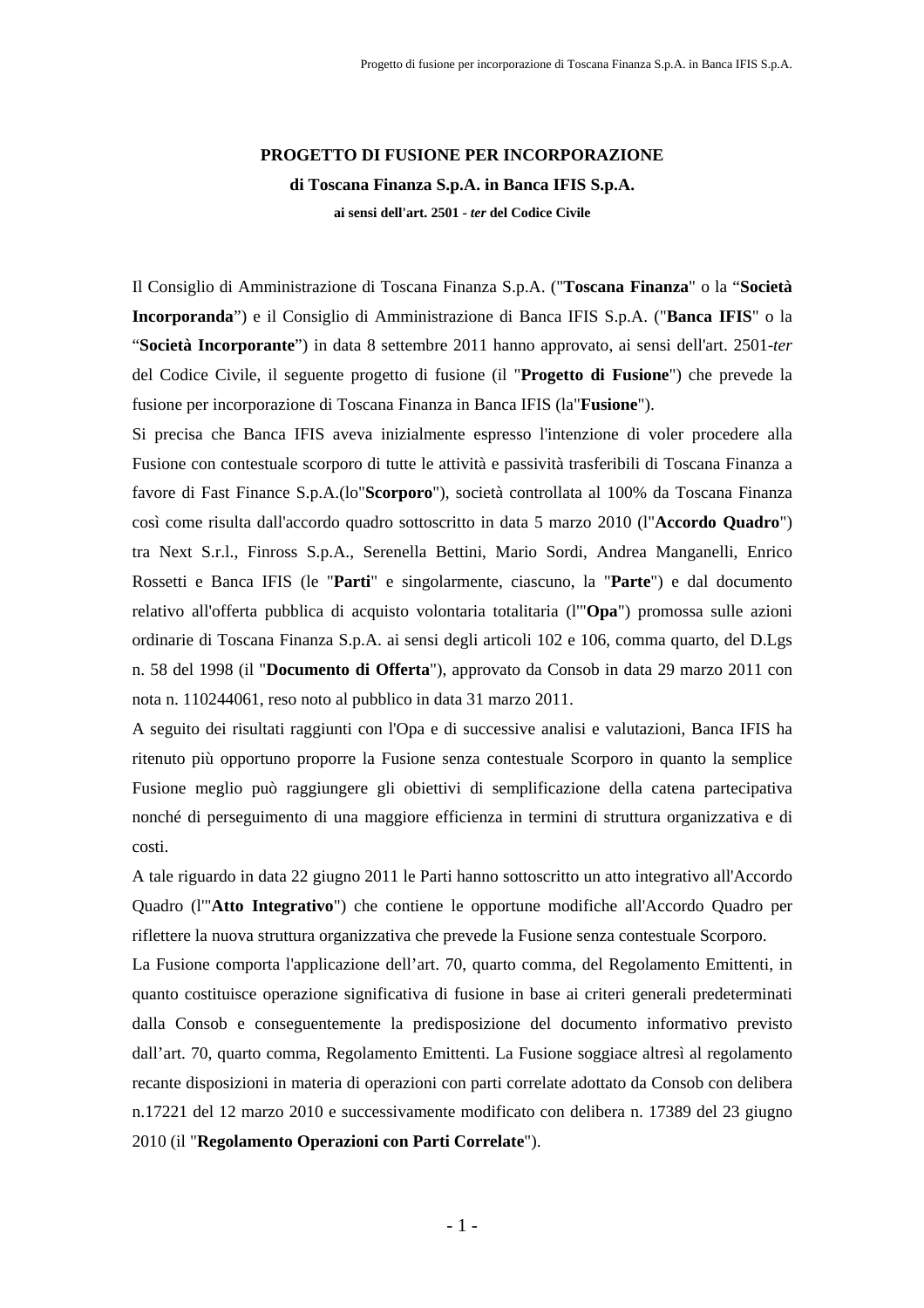Il documento informativo previsto dall'art. 70, quarto comma, Regolamento Emittenti. verrà predisposto anche ai sensi dell'art. 57, primo comma lett. d) e terzo comma lett. b), del Regolamento Emittenti, ai fini del giudizio di equivalenza da parte di Consob.

Si precisa inoltre che ai fini della determinazione del rapporto di cambio per la Fusione nonché secondo quanto stabilito dall'art. 2501 – *sexies,* terzo e quarto comma del Codice Civile, i Consigli di Amministrazione delle società partecipanti alla Fusione hanno ritenuto di richiedere al Tribunale di Venezia la nomina di un esperto congiunto scelto tra le società di revisione sottoposte alla vigilanza di Consob e Borsa Italiana. In data 1 settembre 2011 il Tribunale di Venezia ha nominato KPMG S.p.A in qualità di esperto.

# **1) TIPO, DENOMINAZIONE, SEDE E OGGETTO SOCIALE DELLE SOCIETA' PARTECIPANTI ALLA FUSIONE**

# *Società Incorporante*

**BANCA IFIS S.P.A.**, con sede in Mestre (VE), Via Terraglio n. 63, capitale sociale di  $\in$ 53.811.095,00 i.v., iscrizione al Registro delle Imprese di Venezia e Codice Fiscale n. 02505630109, iscrizione all'Albo delle Banche al n. 5508, avente per oggetto:

*"La raccolta del risparmio tra il pubblico e l'esercizio del credito nelle sue varie forme in Italia e all'estero, quivi operando anche secondo le norme e consuetudini vigenti. Essa, con l'osservanza delle disposizioni vigenti, può compiere tutte le operazioni ed i servizi bancari, finanziari e d'investimento consentiti, costituire e gestire fondi pensione aperti nonché svolgere ogni altra operazione strumentale o comunque connessa al raggiungimento dello scopo sociale. La società può emettere obbligazioni conformemente alle vigenti disposizioni normative.*"

# *Società Incorporanda*

**TOSCANA FINANZA S.P.A.,** con sede in Firenze, Via Giambologna n.2/r Capitale sociale  $\epsilon$ 3.059.447,60 i.v., Codice Fiscale ed iscrizione al Registro Imprese di Firenze n. 03906680487, avente per oggetto:

*"la società ha per oggetto le seguenti attività svolte in via esclusiva:* 

*a) operazioni di acquisto di crediti pro-soluto e pro-solvendo;* 

*b) l'acquisto, la vendita in conto proprio di titoli di stato, di titoli azionari ed obbligazionari e titoli similari, sia italiani che esteri, ed in genere di ogni titolo pubblico o privato. la partecipazione a consorzi di garanzia per l'assunzione di titoli azionari ed obbligazionari;* 

*c) l'effettuazione di qualsiasi altra operazione in titoli quali, a mero titolo esemplificativo, l'acquisto e la vendita a termine o per contanti, il riporto, il comodato in titoli, il pegno e l'anticipazione;*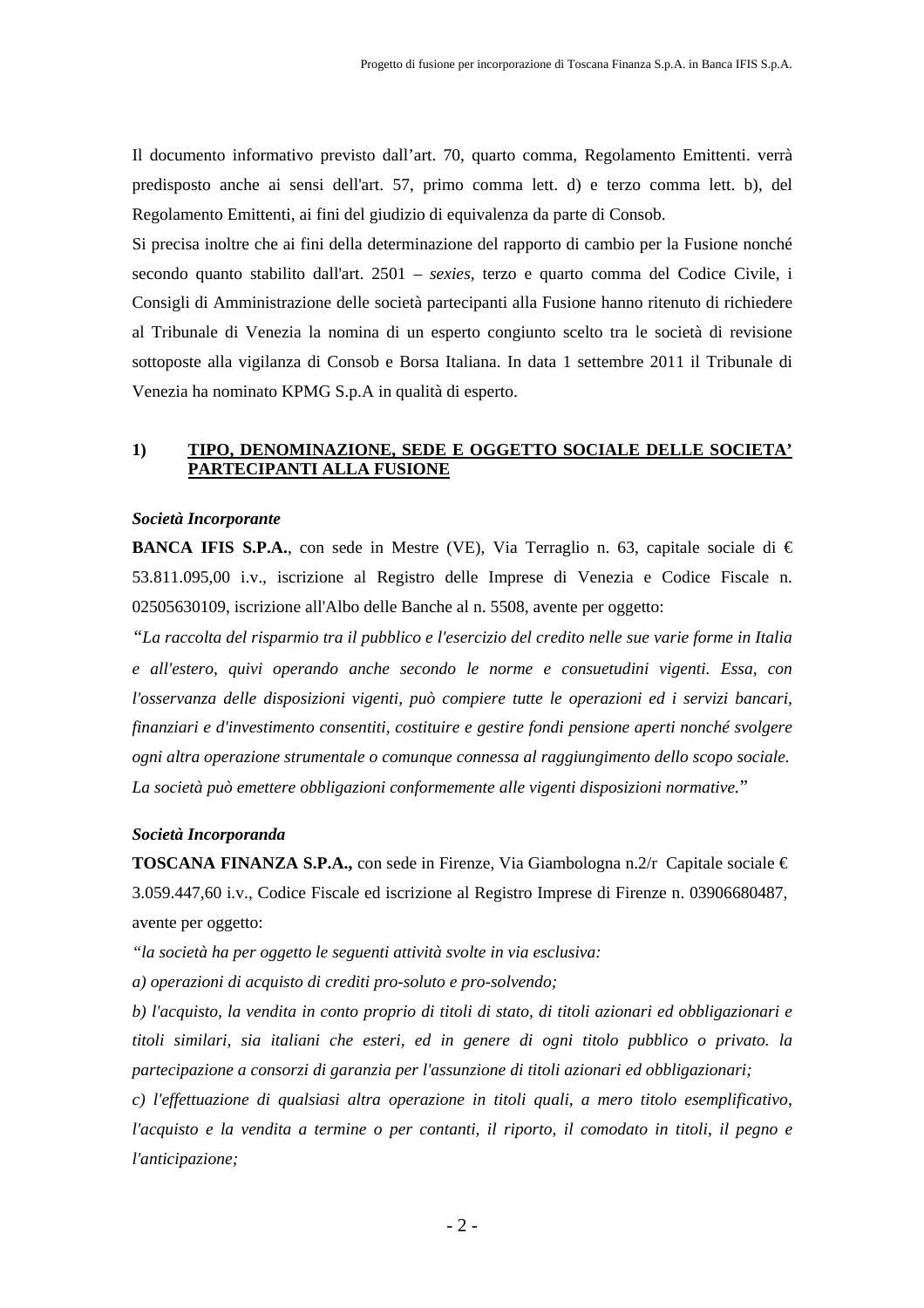*d) l'assunzione e la cessione di partecipazioni in altre società ed enti in Italia ed all'estero, la partecipazione alla costituzione di altre società nonché l'intermediazione per l'acquisto e la vendita di società di qualsiasi tipo, tra cui società finanziarie ed industriali;* 

*e) il finanziamento ed il coordinamento tecnico e finanziario delle società ed enti nei quali la società abbia comunque assunto un'interessenza, l'intermediazione mobiliare nell'acquisizione e nella collocazione sul mercato di complessi aziendali anche attraverso la negoziazione totale o parziale dei relativi pacchetti azionari, l'assistenza nella concentrazione e nello scorporo di tali complessi;* 

*f) la consulenza alle imprese in materia di struttura finanziaria, di strategia industriale e di questioni connesse, nonché di consulenza e servizi nel campo delle concentrazioni e del rilievo delle imprese. La società potrà concedere mutui (assistiti anche da garanzie reali) e/o finanziamenti e rilasciare avalli, fideiussioni o coobbligazioni purché connesse o accessorie all'incasso di crediti acquistati nell'ambito della propria attività prevalente. La società potrà rilasciare avalli, fideiussioni o coobbligazioni a terzi purché nell'interesse di società collegate o controllate dalla società. La società non potrà comunque esercitare attività di concessione di finanziamenti nei confronti del pubblico nella forma di rilascio garanzie. La società potrà inoltre compiere, in via strumentale all'attività finanziaria, tutte le operazioni commerciali, finanziarie e mobiliari relative e connesse con la finalità della società stessa, quali a titolo meramente* 

*esemplificativo:.* 

*- la prestazione di servizi amministrativi in genere, compresa, a mero titolo esemplificativo, l'elaborazione meccanografica dei dati;* 

*- l'acquisto, la vendita, la permuta, la locazione anche finanziaria (leasing) e la concessione in usufrutto di beni immobiliari, macchinari industriali,attrezzature per l'esercizio delle professioni e del commercio e beni mobili iscritti ai pubblici registri (imbarcazioni, aeromobili, autoveicoli);* 

*- l'acquisto, la vendita, la permuta, la locazione di aziende ed esercizi commerciali in genere. la società potrà inoltre effettuare l'attività di gestione e recupero dei crediti in via strumentale all'attività di acquisto dei crediti."* 

# **2) ATTO COSTITUTIVO E STATUTO DELLA SOCIETA' INCORPORANTE**

In dipendenza della Fusione non derivano esigenze di modifiche statutarie.

Al riguardo si evidenzia, che rientra tra le intenzioni degli amministratori della Società Incorporante la formulazione delle seguenti proposte ai soci di Banca IFIS: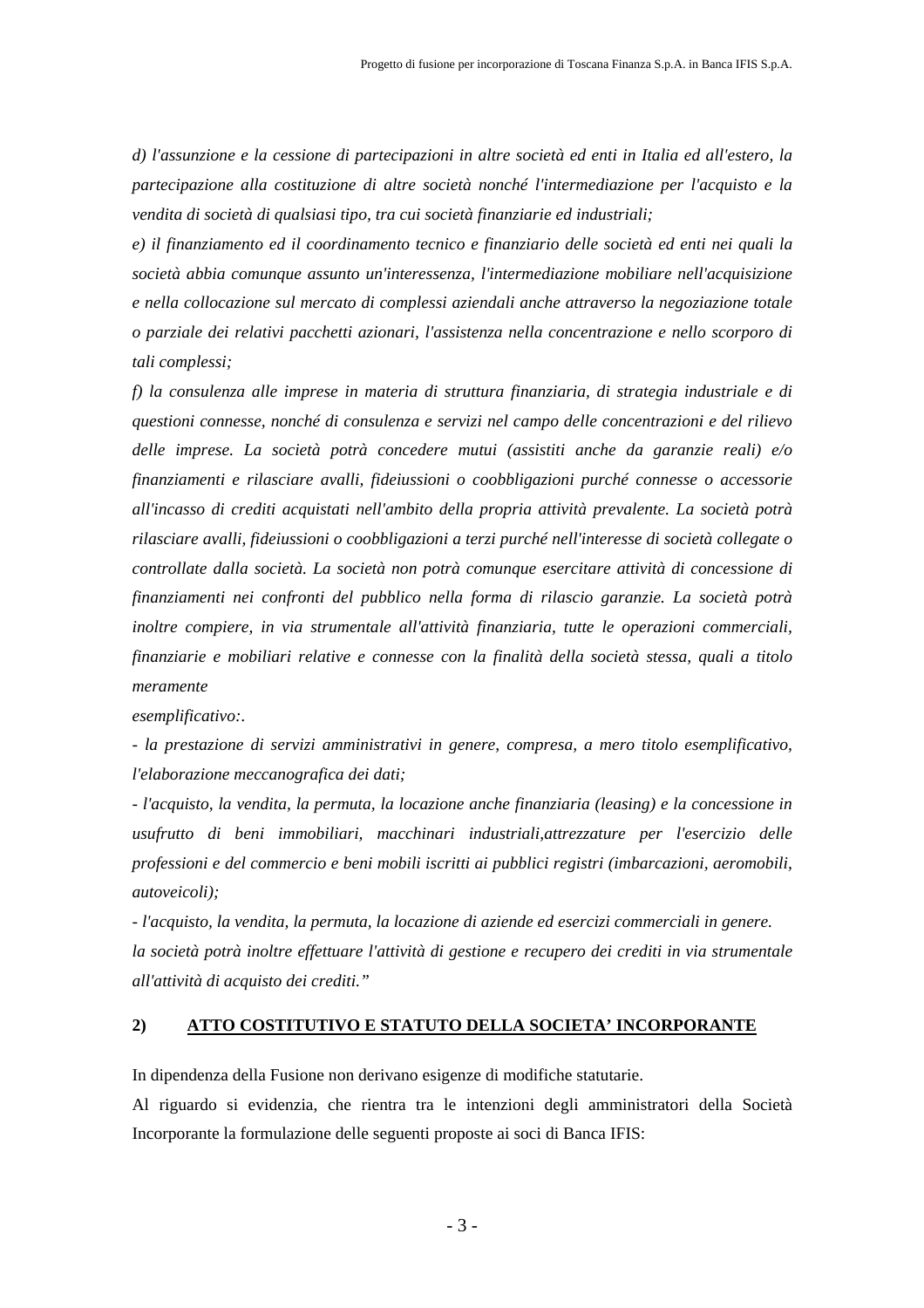• utilizzo del fondo sovrapprezzo azioni per aumentare la "riserva legale" dell'ammontare necessario a portarla fino alla misura di un quinto del capitale sociale;

• modifica delle "modalità" stabilite con delibera assembleare del 29 aprile 2011 attraverso le quali gli amministratori possono disporre delle azioni proprie;

• utilizzo del fondo acquisto azioni proprie per l'attribuzione di azioni della Società Incorporante agli azionisti della Società Incorporanda.

Si precisa al riguardo che, dalle prime stime effettuate sulla base dei criteri per la determinazione del rapporto di cambio come di seguito specificati, non emergerebbe l'esigenza di attivare l'iter autorizzativo previsto dalla Circolare n. 263 del 27 dicembre 2006, Titolo I, Capitolo 2, Sezione II, emanata da Banca d'Italia in quanto l'ammontare delle azioni proprie da acquisire a servizio della Fusione non determinerà il superamento della soglia del 5% del capitale sociale.

A decorrere dalla data di efficacia della Fusione, gli azionisti della Società Incorporanda diverranno soci della Società Incorporante che in qualità di banca è soggetta alla normativa prevista per le banche e, in particolare, a quanto previsto dal D.lgs 1 settembre 1993, n. 385.

# **3) RAPPORTO DI CAMBIO**

Il rapporto di cambio è il seguente:

7 (sette) azioni ordinarie della Società Incorporante da nominali Euro 1,00 cadauna per ogni n. 23 (ventitré) azioni Toscana Finanza.

Le situazioni patrimoniali di riferimento sono le situazioni patrimoniali al 30 giugno 2011 di Banca IFIS e di Toscana Finanza sottoposte a revisione contabile limitata.

Non sono previsti conguagli in denaro.

# **4) MODALITA' DI ASSEGNAZIONE DELLE AZIONI DELLA SOCIETA' INCORPORANTE ATTRIBUITE IN CAMBIO AGLI AZIONISTI DI TOSCANA FINANZA**

In conseguenza dell'efficacia della Fusione, la Società Incorporante, utilizzando il fondo acquisto azioni proprie, procederà all'attribuzione di azioni della Società Incorporante agli azionisti della Società Incorporanda.

Si precisa che la Società Incorporanda alla data di redazione del presente progetto non detiene azioni proprie.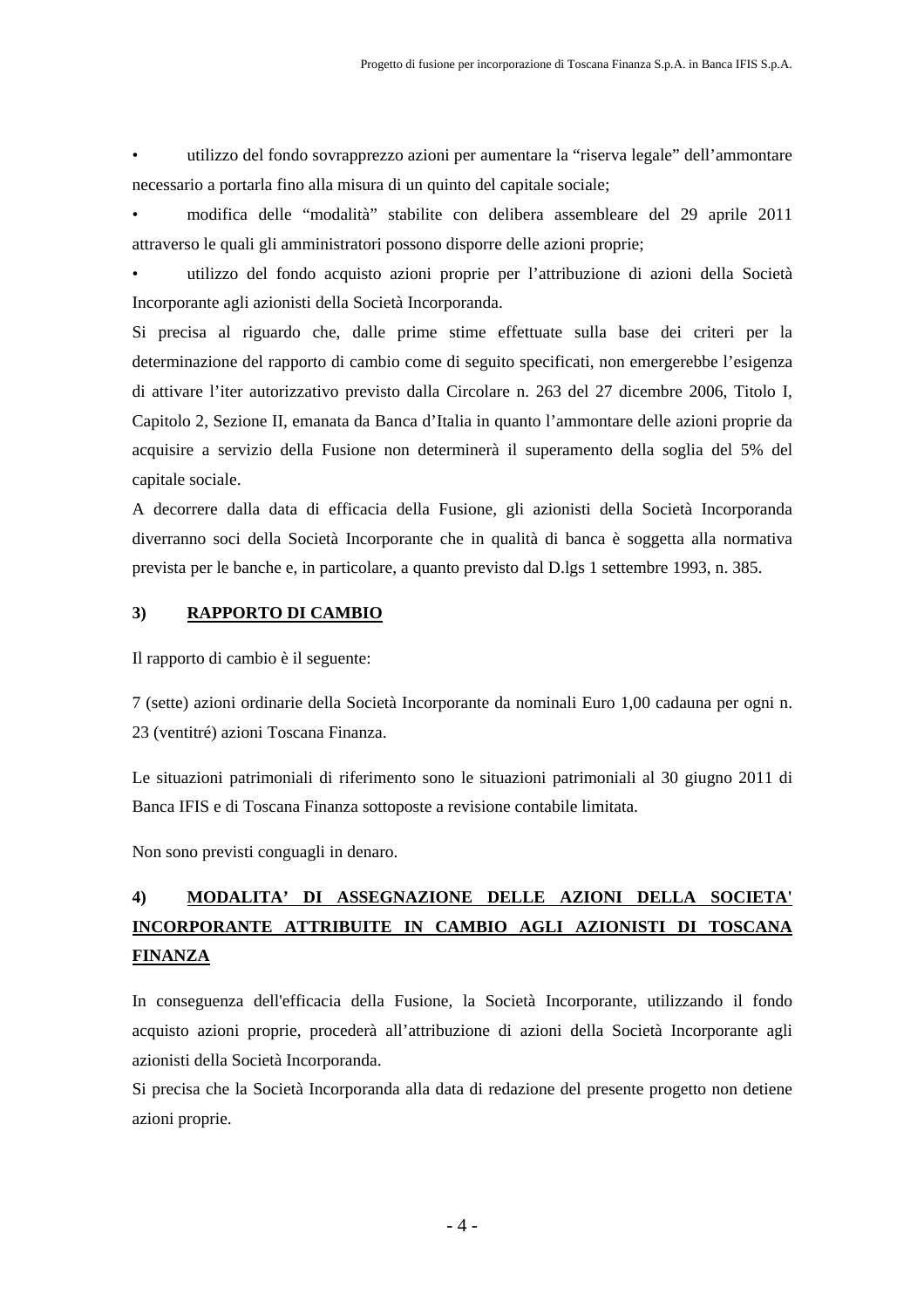Si provvederà a mettere a disposizione degli azionisti della Società Incorporanda un servizio per il trattamento delle eventuali frazioni di azioni, a prezzi di mercato, senza aggravio di ulteriori oneri per spese, bolli o commissioni.

Le azioni proprie della Società Incorporante a servizio del concambio saranno messe a disposizione degli azionisti della Società Incorporanda secondo le modalità proprie delle azioni dematerializzate accentrate nella Monte Titoli S.p.A. a partire dal primo giorno lavorativo successivo alla data di decorrenza degli effetti civilistici della Fusione. Tale data sarà resa nota nell'apposito avviso concernente la Fusione pubblicato su almeno un quotidiano a diffusione nazionale.

Le operazioni di cambio verranno effettuate, a partire dal primo giorno di efficacia della Fusione, presso gli sportelli di Banca Akros S.p.A. nonché presso ogni altro intermediario autorizzato ai sensi di legge.

# **5) DIRITTO DI RECESSO**

L'attuazione della Fusione darà diritto agli azionisti della Societa Incorporanda, che non abbiano concorso all'approvazione del progetto in sede assembleare, di recedere per tutte o parte delle loro azioni. In tale ipotesi, sarà corrisposto agli azionisti che avessero esercitato tale diritto di recesso un corrispettivo determinato con riferimento alla media aritmetica dei prezzi di chiusura nei sei mesi precedenti la pubblicazione dell'avviso di convocazione dell'assemblea straordinaria di Toscana Finanza chiamata a deliberare sulla Fusione. L'efficacia del recesso sarà subordinata all'efficacia della Fusione.

# **6) DECORRENZA DELLA PARTECIPAZIONE AGLI UTILI DELLE AZIONI DELLA SOCIETA' INCORPORANTE ASSEGNATE IN CAMBIO**

Le azioni ordinarie della Società Incorporante che saranno assegnate in cambio delle azioni Toscana Finanza, annullate per effetto della Fusione, avranno godimento regolare e, pertanto, attribuiranno ai loro possessori diritti identici a quelli spettanti ai possessori di azioni ordinarie in circolazione al momento della loro assegnazione.

# **7) DECORRENZA DEGLI EFFETTI DELLA FUSIONE**

Gli effetti della Fusione nei confronti dei terzi, ai sensi dell'art. 2504- *bis,* secondo comma, del Codice Civile, decorreranno dall'ultima delle iscrizioni dell'atto di Fusione, ovvero dalla data successiva che sarà indicata nell'atto di Fusione medesimo.

Con riferimento a quanto previsto dall'articolo 2501-*ter*, primo comma, n. 6, del Codice Civile, le operazioni effettuate dalla Società Incorporanda saranno imputate al bilancio della Società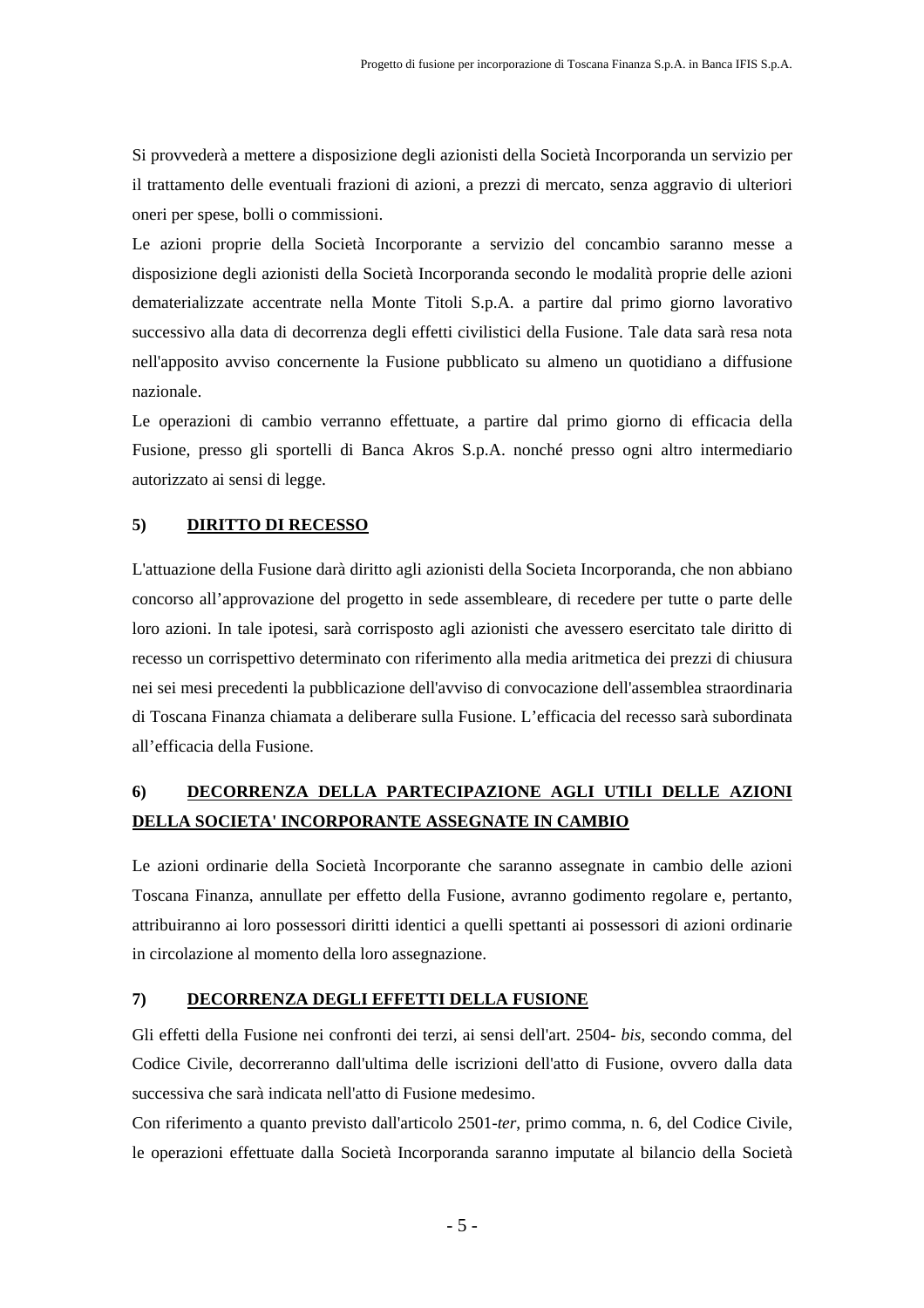Incorporante a partire dalla data di decorrenza degli effetti giuridici della Fusione ai sensi del precedente capoverso. Dalla stessa data decorreranno gli effetti fiscali della Fusione.

# **8) TRATTAMENTO EVENTUALMENTE RISERVATO A PARTICOLARI CATEGORIE DI SOCI E AI POSSESSORI DI TITOLI DIVERSI DALLE AZIONI**

Né la Società Incorporante né la Società Incorporanda hanno emesso titoli, diversi da azioni, cui possa essere riservato, nel contesto di questa Fusione, un trattamento particolare. Di conseguenza, non è previsto un trattamento particolare per alcuna categoria di soci.

# **9) VANTAGGI PARTICOLARI A FAVORE DEGLI AMMINISTRATORI**

Non sussistono benefici o vantaggi particolari a favore degli Amministratori delle società partecipanti alla Fusione.

\*\*\*

Oltre alla documentazione richiesta dall'art. 2501 – *septies,* del Codice Civile, verrà messo a disposizione del pubblico nei termini di legge il Documento Informativo che conterrà le informazioni richieste ai sensi dell'art. 70 del Regolamento Emittenti adottato con delibera Consob n. 11971/99, come successivamente integrato e modificato nonché il documento che conterrà le informazioni richieste ai sensi dell'articolo 5, primo comma del regolamento recante disposizioni in materia di operazioni con parti correlate adottato da Consob con delibera n.17221 del 12 marzo 2010 e successivamente modificato con delibera n. 17389 del 23 giugno 2010.

Sono fatte salve variazioni, integrazioni, aggiornamenti anche numerici del presente progetto così come dello statuto sociale della Società incorporante qui allegato, eventualmente richiesti dall'Autorità di Vigilanza ovvero in sede di iscrizione nel Registro delle Imprese.

Mestre (VE) / Firenze 8 settembre 2011

# **BANCA IFIS S.P.A**

L'Amministratore Delegato Giovanni Bossi

# **TOSCANA FINANZA S.P.A.**

Il Presidente del Consiglio di Amministrazione e Amministratore Delegato Andrea Manganelli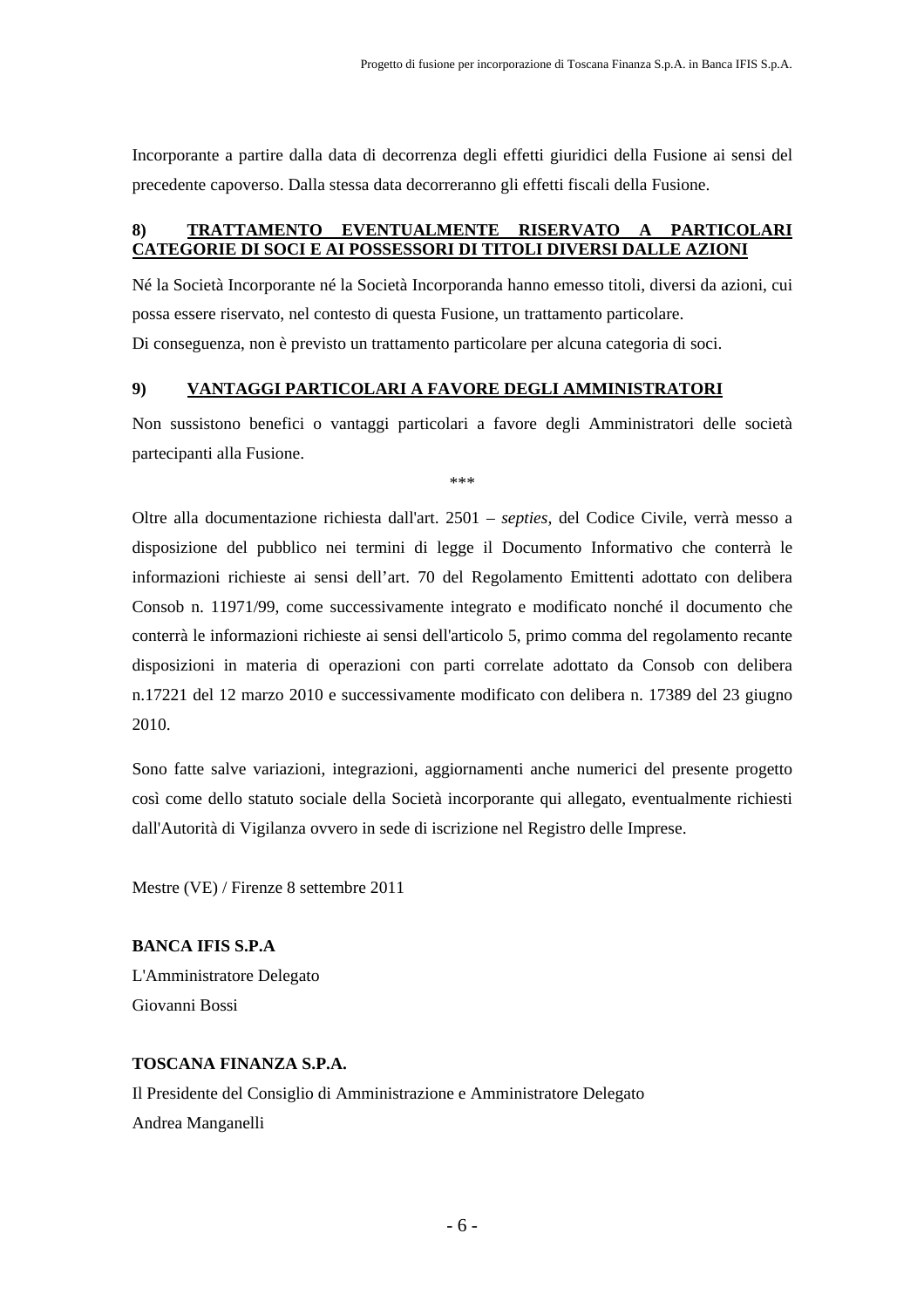# **STATUTO "BANCA IFIS S.p.A."**

### DENOMINAZIONE

Art.1) E' costituita una Società per Azioni sotto la denominazione "BANCA IFIS S.p.A.", che potrà essere usata nella forma "IFIS BANCA S.p.A." o nella forma abbreviata "IFIS S.p.A.".

### SEDE

Art.2) La Società ha sede legale in Venezia-Mestre. Può stabilire, in Italia ed all'estero, succursali, filiali, agenzie, sportelli, recapiti e rappresentanze. La Direzione Generale è ubicata presso la sede legale della Società.

#### DURATA

Art.3) La durata della Società è fissata sino al 31 (trentuno) dicembre 2050 (duemilacinquanta) e può essere prorogata con delibera dell'Assemblea Straordinaria. In caso di proroga del termine di durata della Società i soci che non abbiano concorso all'approvazione della delibera non hanno il diritto di recedere.

### OGGETTO

Art.4) La Società ha per oggetto la raccolta del risparmio tra il pubblico e l'esercizio del credito nelle sue varie forme in Italia e all'estero, quivi operando anche secondo le norme e consuetudini vigenti.

Essa, con l'osservanza delle disposizioni vigenti, può compiere tutte le operazioni ed i servizi bancari, finanziari e d'investimento consentiti, costituire e gestire fondi pensione aperti nonché svolgere ogni altra operazione strumentale o comunque connessa al raggiungimento dello scopo sociale.

La Società, nella sua qualità di Capogruppo del Gruppo Bancario Banca IFIS, ai sensi dell'art. 61, comma 4 del D.Lgs. n. 385/1993 emana, nell'esercizio dell'attività di direzione e coordinamento, disposizioni alle componenti il gruppo per l'esecuzione delle istruzioni impartite dalla Banca d'Italia nell'interesse della stabilità del gruppo.

La Società può emettere obbligazioni conformemente alle vigenti disposizioni normative.

### **CAPTTALE**

Art.5.1) Il capitale sociale è stabilito in Euro 53.811.095,00 (cinquantatremilioniottocentoundicimilazeronovantacinque virgola zero zero) rappresentato da numero 53.811.095 (cinquantatremilioniottocentoundicimilazeronovantacinque) azioni ordinarie nominative da Euro 1 (uno) ciascuna. Art.5.2) Con deliberazione assunta dall'Assemblea Straordinaria in data 30 aprile 2007 è stato deliberato di aumentare il capitale sociale a pagamento a servizio del "Quarto piano di incentivazione azionaria per gli Amministratori e i dipendenti di Banca IFIS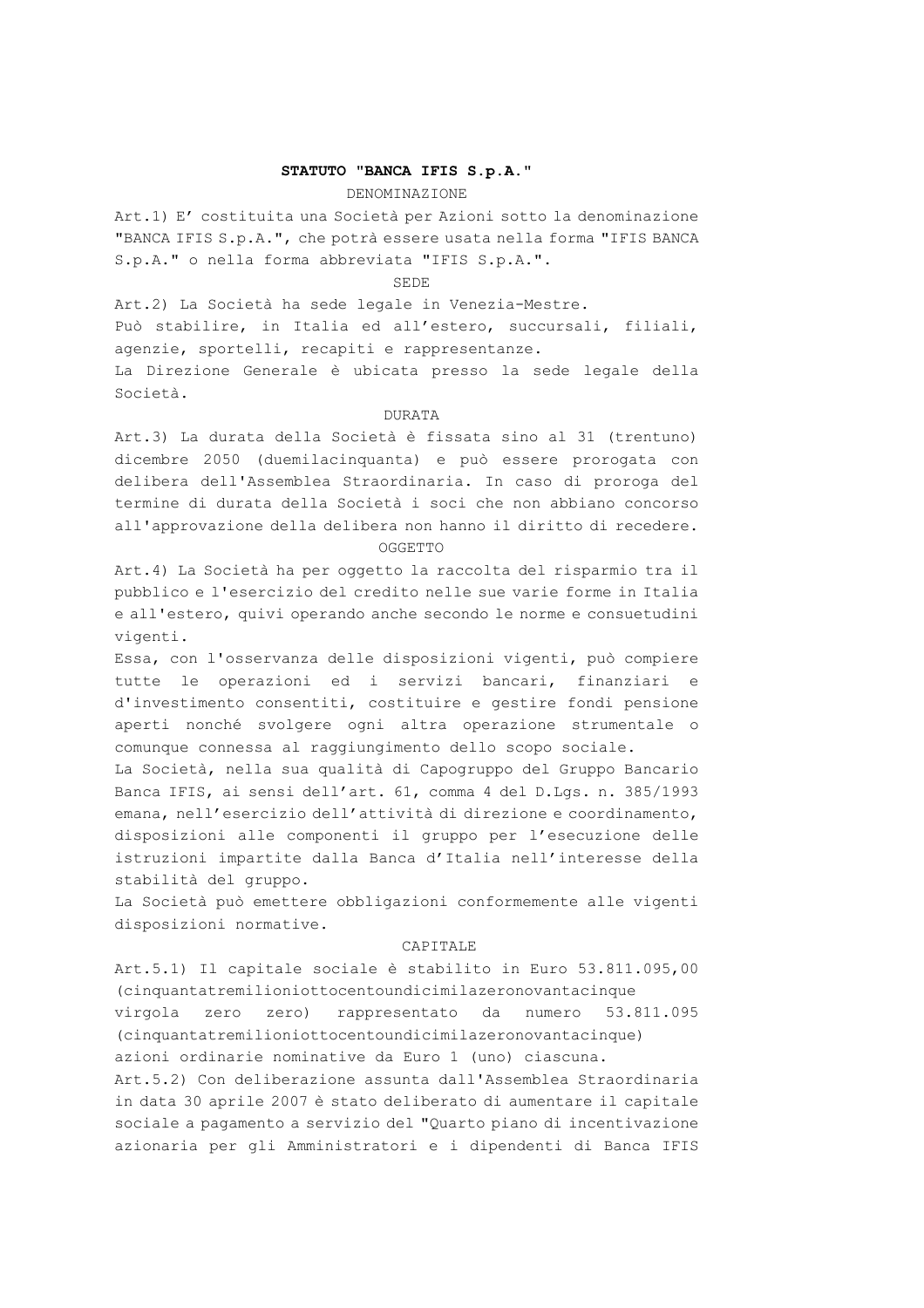S.p.A. – Piano N. 4", per l'importo di nominali Euro 214.500,00 (duecentoquattordicimilacinquecento virgola zero zero), in via scindibile, mediante emissione di n. 214.500 (duecentoquattordicimilacinquecento) nuove azioni ordinarie del valore nominale di Euro 1 (uno) cadauna con caratteristiche identiche a quelle già in circolazione, senza vincoli di intrasferibilità, neppure temporanea, al prezzo di Euro 10,10 (dieci virgola dieci) per azione, con esclusione del diritto di opzione ex art. 2441, commi 5 e 6 cod. civ., da offrirsi in sottoscrizione per n. 64.500 (sessantaquattromilacinquecento) azioni agli amministratori della Società investiti di particolari incarichi e per n. 150.000 (centocinquantamila) azioni alla generalità dei dipendenti, fissando quale termine ultimo per la sottoscrizione la data del 31 (trentuno) dicembre 2010 (duemiladieci); in ogni caso il capitale sociale si intenderà aumentato di un importo pari alle sottoscrizioni raccolte alla predetta data del 31 (trentuno) dicembre 2010 (duemiladieci). Art.5.3) Con deliberazione assunta dall'Assemblea Straordinaria in data 30 aprile 2007 è stato deliberato di aumentare il capitale sociale a pagamento a servizio del "Quinto piano di incentivazione azionaria per gli Amministratori e i dipendenti di Banca IFIS S.p.A. – Piano N. 5", per l'importo di nominali Euro 250.000,00 (duecentocinquantamila virgola zero zero), in via scindibile, mediante emissione di n. 250.000 (duecentocinquantamila) nuove azioni ordinarie del valore nominale di Euro 1 (uno) cadauna con caratteristiche identiche a quelle già in circolazione, senza vincoli di intrasferibilità, neppure temporanea, al prezzo di Euro 10,10 (dieci virgola dieci) per azione, con esclusione del diritto di opzione ex art. 2441, commi 5 e 6 cod. civ., da offrirsi in sottoscrizione per n. 59.200 (cinquantanovemiladuecento) azioni agli amministratori della Società investiti di particolari incarichi e per n. 190.800 (centonovantamilaottocento) azioni alla generalità dei dipendenti, fissando quale termine ultimo per la sottoscrizione la data del 30 (trenta) aprile 2011 (duemilaundici); in ogni caso il capitale sociale si intenderà aumentato di un importo pari alle sottoscrizioni raccolte alla predetta data del 30 (trenta) aprile 2011 (duemilaundici). Art.5.4) L'Assemblea straordinaria del 29 aprile 2010 ha deliberato di aumentare gratuitamente il capitale sociale, ai sensi dell'art. 2442 cod. civ., per l'importo di Euro 3.430.016,00 (tremilioniquattrocentotrentamilasedici virgola zero zero) con

emissione di n. 3.430.016 (tremilioniquattrocentotrentamilasedici) azioni ordinarie del valore nominale di Euro 1 (uno) ciascuna, godimento regolare a far data dall'1 (uno) gennaio 2010 (duemiladieci), mediante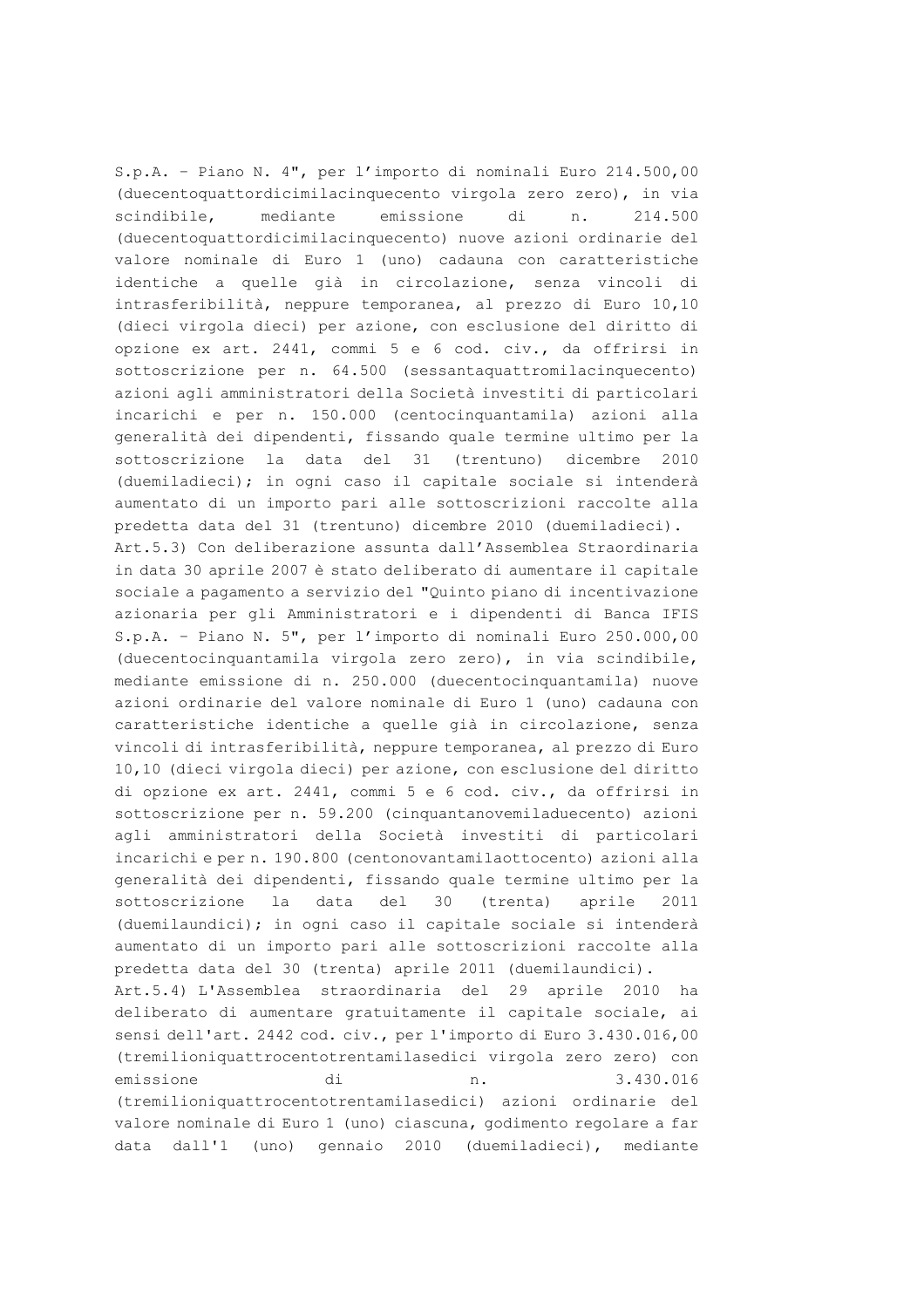imputazione di corrispondente importo della "Riserva Sovrapprezzi di Emissione", risultante dal bilancio al 31 dicembre 2009, da attribuire agli azionisti in ragione di n. 1 (una) azione gratuita di nuova emissione ogni n. 10 (dieci) azioni esistenti antecedentemente all'aumento di capitale a pagamento di cui all'art.5.5 con la precisazione che dette azioni verranno assegnate agli aventi diritto sulla base del capitale sociale di Banca IFIS S.p.a prima di detto aumento a pagamento e che le stesse non saranno computate ai fini dell'aumento del capitale a pagamento medesimo; l'esecuzione dell'aumento a titolo gratuito avverrà dopo la data di stacco cedola del dividendo relativo al bilancio chiuso al 31 dicembre 2009.

Art.5.5) L'Assemblea straordinaria del 29 aprile 2010 ha deliberato di attribuire, ai sensi dell'art. 2443 cod. civ., la facoltà al Consiglio di Amministrazione di aumentare, anche in via scindibile, in una o più volte, entro il periodo di 12 (dodici) mesi dalla data della delibera assembleare, il capitale sociale sino ad un importo massimo (comprensivo di eventuale sovrapprezzo) di Euro 50.000.000,00 (cinquantamilioni virgola zero zero), mediante emissione di azioni ordinarie, godimento regolare a far data dall'1 (uno) gennaio 2010 (duemiladieci), da offrire a pagamento in opzione agli azionisti sulla base delle azioni detenute pre aumento di capitale a titolo gratuito di cui all'art.5.4, con ogni più ampia facoltà per il Consiglio di Amministrazione di stabilire di volta in volta modalità, termini e condizioni dell'aumento, ivi incluso il prezzo di emissione delle nuove azioni (compreso l'eventuale sovrapprezzo), il numero di azioni di nuova emissione, il relativo rapporto di opzione, precisando che, in ogni caso, il prezzo di emissione non potrà essere inferiore al valore nominale delle azioni della Società e che lo stesso sarà determinato tenuto conto, tra l'altro, delle condizioni pro tempore dei mercati finanziari, del corso di mercato dell'azione Banca IFIS e della situazione economica, patrimoniale e finanziaria della Società e del Gruppo.

In esecuzione della delega attribuita al Consiglio di Amministrazione dall'Assemblea straordinaria del 29 aprile 2010, il Consiglio di Amministrazione con deliberazione in data 6 maggio 2010 ha disposto:

- di aumentare il capitale sociale, a pagamento e in forma scindibile, fino all'importo massimo di Euro 50.000.000,00 (cinquantamilioni virgola zero zero), comprensivo di eventuale sovrapprezzo, mediante emissione di nuove azioni ordinarie del valore nominale di Euro 1,00 (uno virgola zero zero) ciascuna, aventi le stesse caratteristiche delle azioni già emesse e godimento regolare a far data dall'1 (uno) gennaio 2010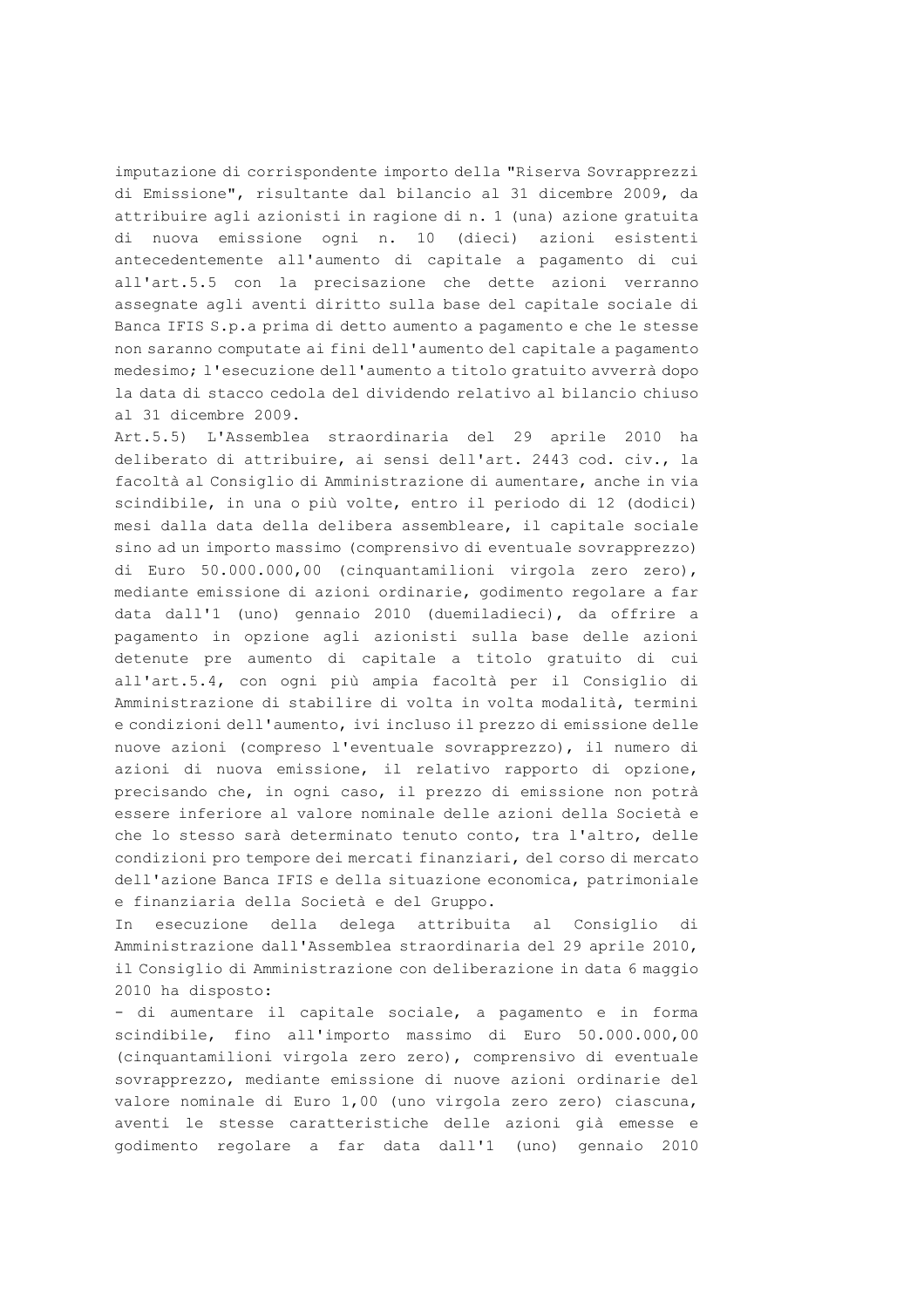(duemiladieci), da offrire in opzione agli azionisti sulla base delle azioni detenute pre aumento di capitale a titolo gratuito deliberato dall'Assemblea straordinaria degli azionisti del 29 aprile 2010, con obbligo di versamento integrale del valore nominale e del sovrapprezzo delle azioni opzionate al momento della sottoscrizione (l'"Aumento di Capitale");

- di fissare, per l'Aumento di Capitale, al giorno 30 (trenta) settembre 2010 (duemiladieci) il termine di cui all'art. 2439, comma secondo, cod. civ., stabilendo che, qualora entro tale termine l'Aumento di Capitale non sia integralmente sottoscritto, detto Aumento resterà fermo nei limiti delle sottoscrizioni raccolte entro tale data;

- di rimettere ad una futura deliberazione del Consiglio di Amministrazione, da assumersi ai sensi dell'art. 2443, ultimo comma, cod. civ. nei giorni immediatamente precedenti l'avvio dell'offerta in opzione, la determinazione di tutti i termini e le condizioni dell'Aumento di Capitale, tra i quali, a titolo meramente esemplificativo, la determinazione del prezzo di emissione, comprensivo di eventuale sovrapprezzo, delle azioni ordinarie di nuova emissione, la determinazione del numero massimo di azioni da emettersi in forza dell'Aumento di Capitale e del relativo rapporto d'opzione e, comunque, l'esatto ammontare del predetto Aumento di Capitale, fermo restando che il prezzo di emissione non potrà essere inferiore al valore nominale delle azioni della Società e che lo stesso sarà determinato tenuto conto, tra l'altro, delle condizioni pro tempore dei mercati finanziari, del corso di mercato dell'azione Banca IFIS e della situazione economica, patrimoniale e finanziaria della Società e del Gruppo. In esecuzione della delega attribuita al Consiglio di Amministrazione dall'Assemblea straordinaria del 29 aprile 2010 e ad integrazione della deliberazione del Consiglio di Amministrazione del 6 maggio 2010, il Consiglio di Amministrazione con deliberazione in data 23 giugno 2010 ha disposto:

- di determinare il prezzo unitario di sottoscrizione delle azioni di nuova emissione in Euro 3,10 (tre virgola dieci), di cui Euro 1,00 (uno virgola zero zero) a titolo di valore nominale ed Euro 2,10 (due virgola dieci) a titolo di sovrapprezzo;

- di stabilire, considerato (i) il controvalore massimo di Euro 50.000.000,00 (cinquantamilioni virgola zero zero) comprensivo di valore nominale e sovrapprezzo dell'Aumento di Capitale come deliberato dal Consiglio di Amministrazione del 6 maggio 2010, (ii) il prezzo unitario di sottoscrizione delle azioni di nuova emissione come sopra determinato e (iii) il numero delle azioni cui spetta il diritto di opzione, che l'Aumento di Capitale avrà luogo con emissione, in regime di dematerializzazione, di massime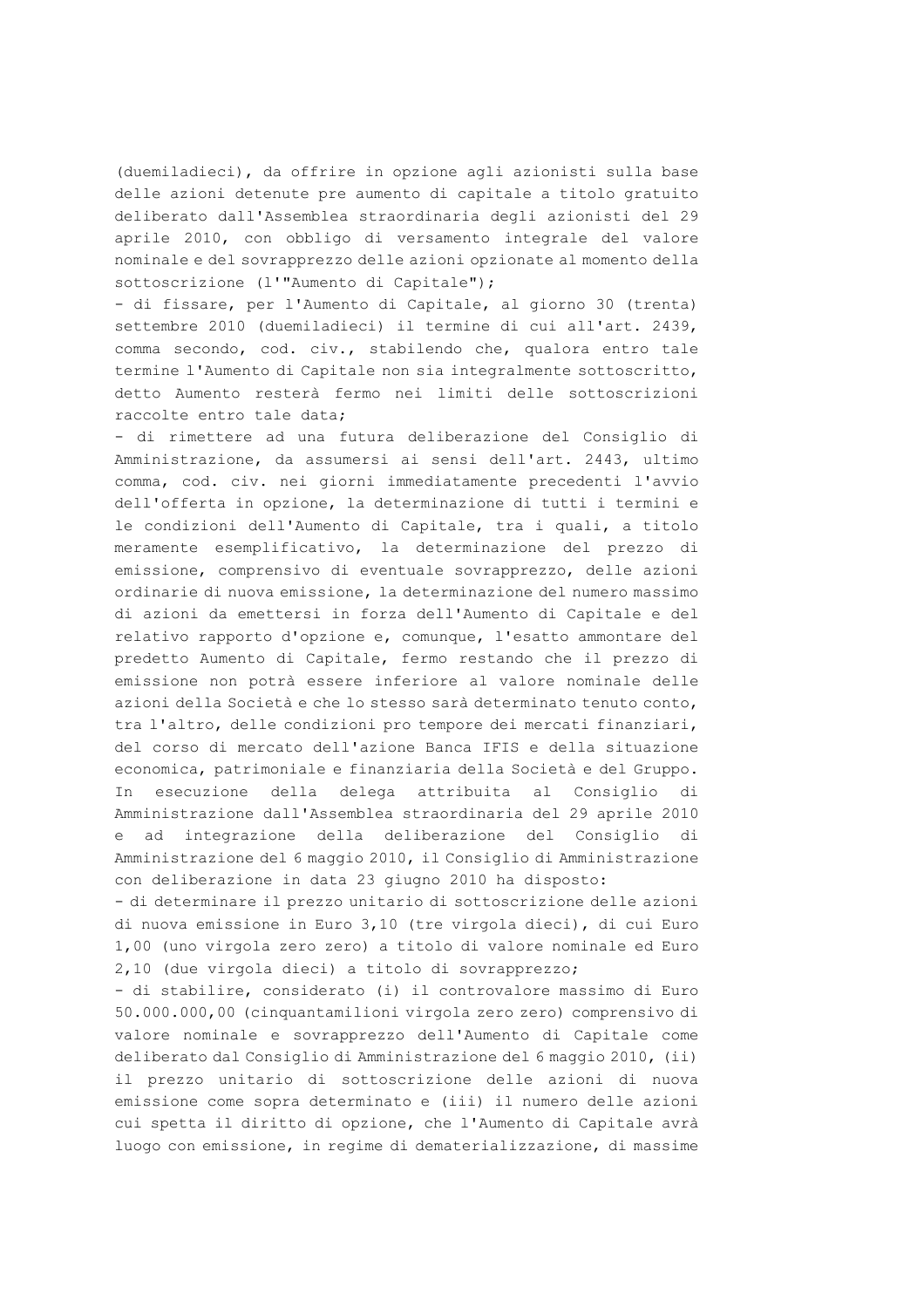n. 16.080.919 (sedicimilioniottantamilanovecentodiciannove) azioni ordinarie del valore nominale di Euro 1,00 (uno virgola zero zero) ciascuna, godimento regolare 1 (uno) gennaio 2010 (duemiladieci), aventi le medesime caratteristiche delle azioni della Società già in circolazione, da offrire in opzione agli aventi diritto sulla base delle azioni detenute pre aumento di capitale a titolo gratuito deliberato dall'Assemblea straordinaria degli azionisti del 29 aprile 2010, con obbligo di versamento integrale del valore nominale e del sovrapprezzo al momento della sottoscrizione delle azioni opzionate e così per un totale di massimi Euro 49.850.848,90 (quarantanovemilioniottocentocinquantamilaottocentoquarantotto virgola novanta), di cui Euro 16.080.919,00 (sedicimilioniottantamilanovecentodiciannove virgola zero zero) a titolo di valore nominale ed Euro 33.769.929,90 (trentatremilionisettecentosessantanovemilanovecentoventinove virgola novanta) a titolo di sovrapprezzo dell'Aumento di Capitale;

- di determinare conseguentemente il rapporto di assegnazione in opzione in ragione di n. 1 (una) nuova azione ordinaria ogni n. 2 (due) azioni ordinarie possedute; troveranno applicazione le disposizioni di cui all'art. 2357-ter, comma secondo, prima parte, cod. civ.;

- di determinare che i diritti di opzione potranno essere esercitati in Borsa dal 28 (ventotto) giugno 2010 (duemiladieci) al 16 (sedici) luglio 2010 (duemiladieci), estremi inclusi, e che la negoziazione in Borsa dei diritti di opzione avvenga dal 28 (ventotto) giugno 2010 (duemiladieci) al 9 (nove) luglio 2010 (duemiladieci), estremi inclusi, fermo restando che i diritti di opzione eventualmente non esercitati saranno offerti in Borsa ai sensi dell'art. 2441, comma terzo, cod. civ.;

- di confermare al giorno 30 (trenta) settembre 2010 (duemiladieci) il termine di cui all'art. 2439, comma secondo, cod. civ., stabilendo che, qualora entro tale termine l'Aumento di Capitale non sia integralmente sottoscritto, detto Aumento resterà fermo nei limiti delle sottoscrizioni raccolte entro tale data.

Art.5.6) L'Assemblea straordinaria del 29 aprile 2010 ha deliberato di rideterminare il prezzo di esercizio dei piani di stock option denominati "Quarto piano di incentivazione azionaria per gli Amministratori e i dipendenti di Banca IFIS S.p.A. - Piano N. 4" e "Quinto piano di incentivazione azionaria per gli Amministratori e i dipendenti di Banca IFIS S.p.A. - Piano N. 5" di cui agli artt.5.2-5.3, stabilendo che il ricalcolo avverrà: (i) per quanto riguarda l'aumento a titolo gratuito di cui al precedente art.5.4, moltiplicando il prezzo di esercizio delle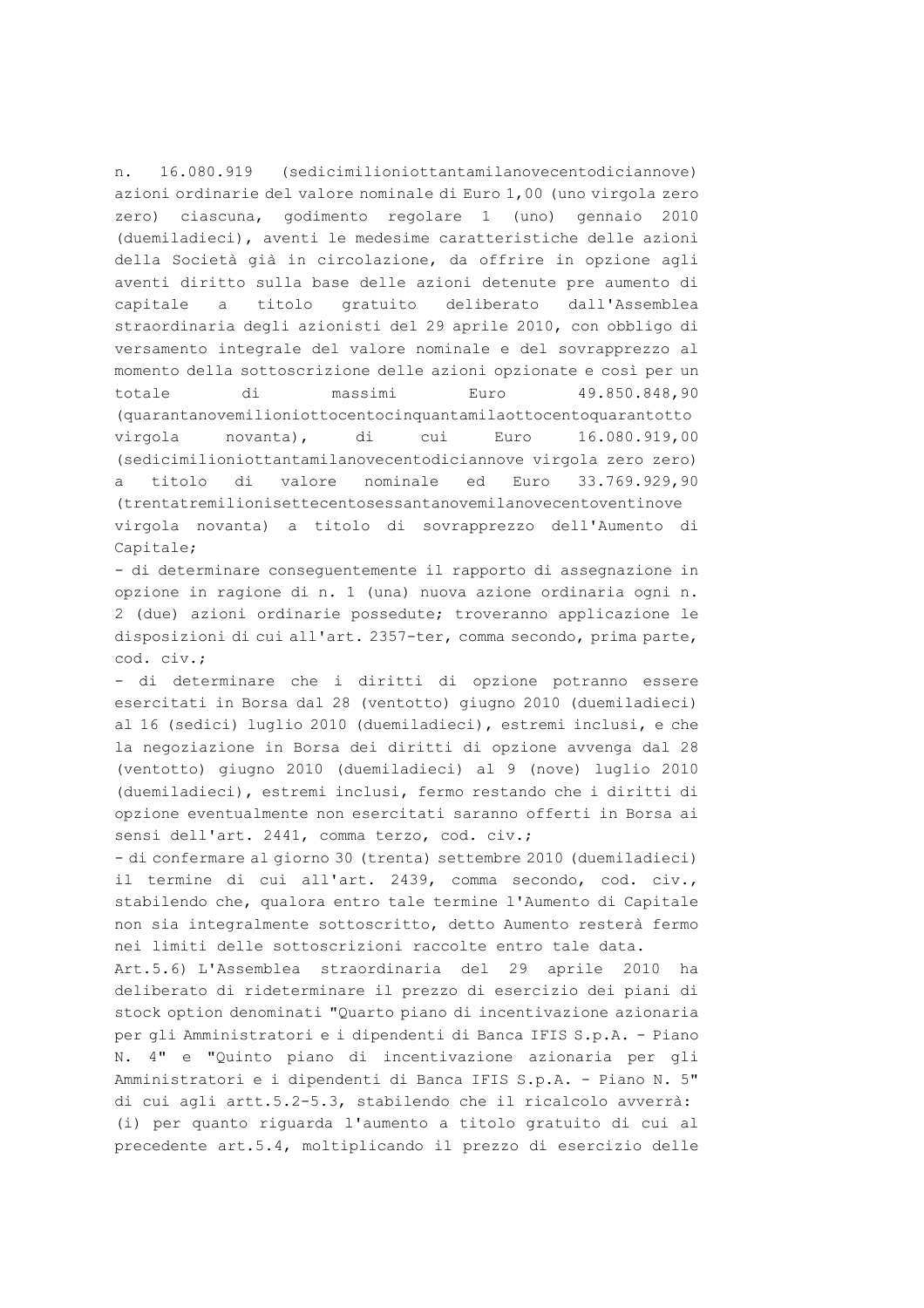stock option prima di detto aumento di capitale a titolo gratuito pari ad Euro 10,10 (dieci virgola dieci) per azione per il fattore di rettifica calcolato dall'AIAF (Associazione Italiana Analisti Finanziari) secondo la seguente formula: F: Pex/Pcum dove F: Fattore di rettifica; Pex: Prezzo dell'azione dopo l'aumento di capitale a titolo gratuito; Pcum: Prezzo dell'azione prima dell'aumento di capitale a titolo gratuito; (ii) per quanto riguarda l'aumento di capitale a pagamento di cui al precedente art.5.5, moltiplicando il prezzo di esercizio delle stock option dopo l'aumento di capitale a titolo gratuito per il fattore di rettifica calcolato dall'AIAF (Associazione Italiana Analisti Finanziari) secondo la seguente formula: F: Pex/Pcum dove F: Fattore di rettifica; Pex: Prezzo dell'azione dopo l'aumento di capitale a pagamento; Pcum: Prezzo dell'azione prima dell'aumento di capitale a pagamento ma dopo l'aumento a titolo gratuito.

### ASSEMBLEE

Art.6) Le deliberazioni dell'Assemblea, prese in conformità di Legge e di Statuto, obbligano tutti i soci ancorché assenti o dissenzienti. I soci che non abbiano concorso all'approvazione di deliberazioni riguardanti l'introduzione o la rimozione di vincoli alla circolazione delle azioni non hanno diritto di recedere.

L'Assemblea è ordinaria e straordinaria a sensi di legge.

Le Assemblee possono essere tenute in convocazioni successive alla seconda nel rispetto delle disposizioni di legge.

Le Assemblee possono essere convocate anche fuori della sede sociale purchè in Italia.

Art.7) Ogni azione dà diritto ad un voto.

Art.8) L'Assemblea Ordinaria è convocata almeno una volta all'anno, entro 120 (centoventi) giorni dalla chiusura dell'esercizio sociale, per deliberare sugli oggetti attribuiti dalla Legge e dallo Statuto Sociale alla sua competenza.

Art.9) Possono intervenire all'Assemblea gli azionisti cui spetti il diritto di voto, i quali, ancorchè già iscritti nel libro dei soci, producano la comunicazione dell'intermediario che tiene i relativi conti almeno due giorni non festivi prima di quello fissato per l'Assemblea. Per tale periodo e sino a che l'Assemblea non abbia avuto luogo, le azioni saranno indisponibili.

Per quanto concerne la rappresentanza dei soci in Assemblea, le maggioranze per la validità delle deliberazioni, la redazione del processo verbale, si fa riferimento a quanto stabilito dalla Legge, dai regolamenti applicabili, dallo Statuto Sociale e dal Regolamento Assembleare.

Art.10) L'Assemblea ordinaria, oltre a stabilire i compensi spettanti agli organi dalla stessa nominati, approva:

– le politiche di remunerazione a favore di amministratori,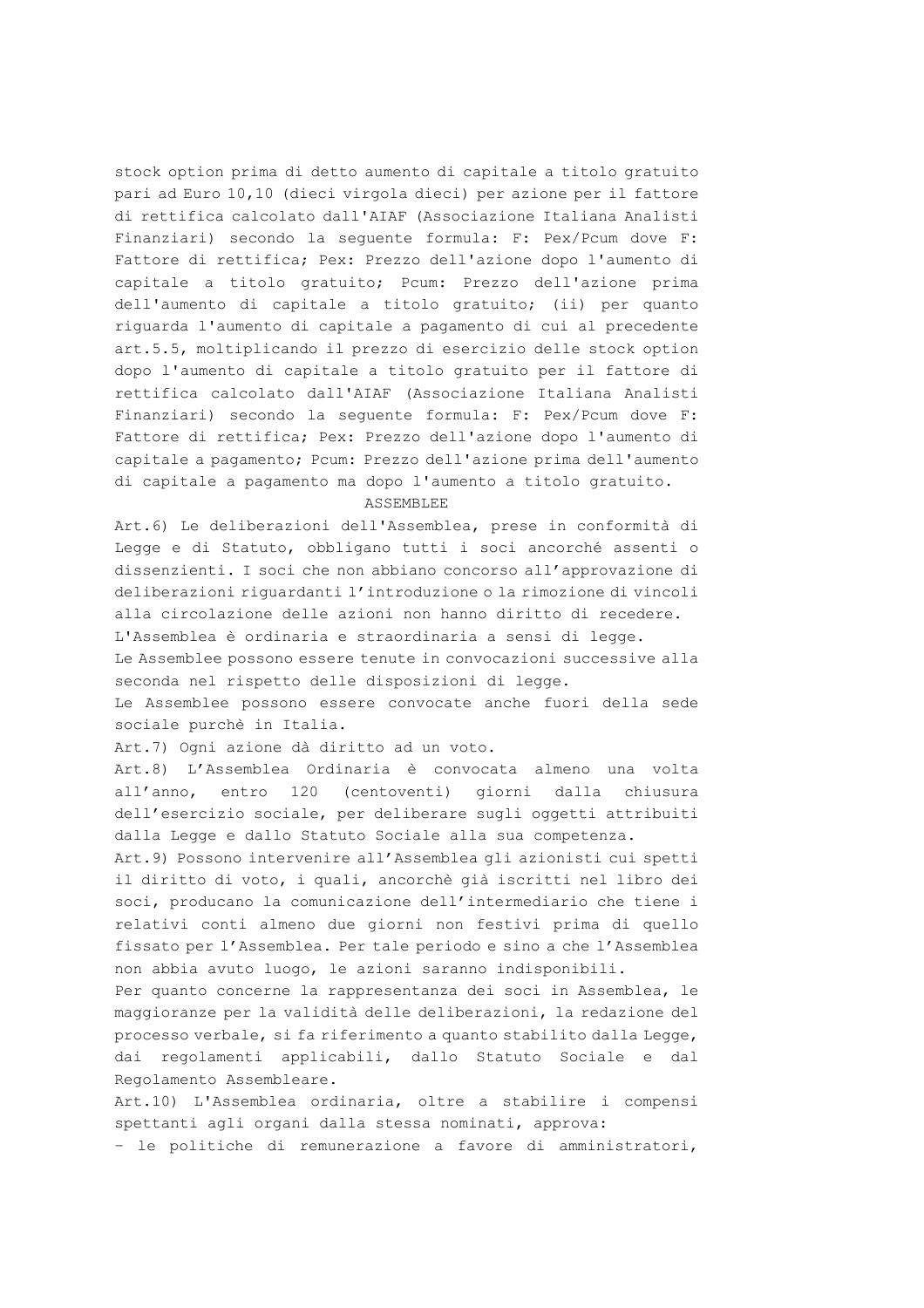dipendenti o collaboratori non legati alla società da rapporti di lavoro subordinato;

– gli eventuali piani di remunerazione basati su strumenti finanziari.

Sull'attuazione delle politiche di remunerazione l'Assemblea viene adeguatamente informata.

I compensi spettanti ai membri del Consiglio di Amministrazione sono stabiliti all'atto della nomina o dall'Assemblea, ai sensi dell'art. 2389 C.C.. La remunerazione degli amministratori investiti di particolari cariche in conformità dello Statuto può essere stabilita dal Consiglio di Amministrazione, sentito il parere favorevole del Collegio Sindacale. L'Assemblea può determinare un importo complessivo per la remunerazione di tutti gli amministratori, inclusi quelli investiti di particolari cariche.

## AMMINISTRAZIONE

Art.11) La Società è amministrata da un Consiglio di Amministrazione composto da cinque a quindici membri, eletti dall'Assemblea. Essi durano in carica per il periodo, non superiore a tre esercizi, stabilito all'atto della nomina, e scadono alla data dell'Assemblea convocata per l'approvazione del bilancio relativo all'ultimo esercizio della loro carica.

La nomina dei componenti del Consiglio di Amministrazione avviene sulla base di liste presentate dagli azionisti; i candidati sono elencati in ordine progressivo e sono comunque in numero non superiore al numero massimo di componenti previsto statutariamente.

Hanno diritto a presentare una lista soltanto gli azionisti che al momento della presentazione della stessa siano titolari, da soli od insieme ad altri, di una quota di partecipazione pari ad almeno l'1% (uno per cento) delle azioni ordinarie, od altra minore soglia di possesso che – ai sensi della normativa vigente – verrà indicata nell'avviso di convocazione dell'Assemblea chiamata a deliberare sulla nomina dei componenti del Consiglio di Amministrazione.

Un socio non può presentare né votare più di una lista, anche se per interposta persona o per il tramite di società fiduciarie. I soci appartenenti al medesimo gruppo e i soci che aderiscano ad un patto parasociale avente ad oggetto azioni della Società non possono presentare o votare più di una lista, anche se per interposta persona o per il tramite di società fiduciarie. Un candidato può essere presente in una sola lista a pena di ineleggibilità.

Le liste sono depositate presso la sede della Società almeno 15 (quindici) giorni prima di quello previsto per l'Assemblea in prima convocazione e di ciò sarà fatta menzione nell'avviso di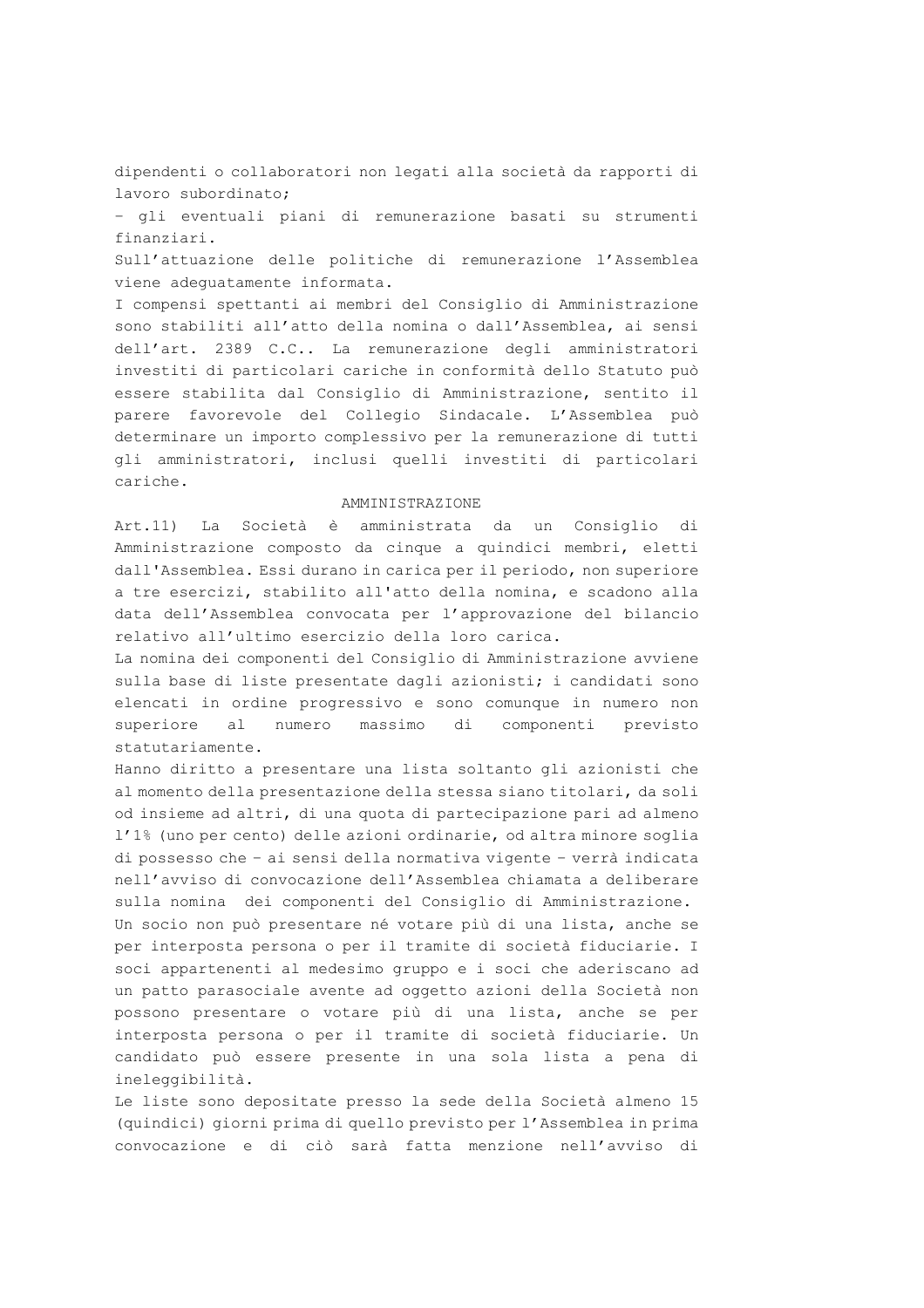convocazione.

Le liste devono essere corredate:

- delle informazioni relative all'identità degli azionisti che hanno presentato le liste, con l'indicazione della percentuale di partecipazione complessivamente detenuta e di una certificazione dalla quale risulti la titolarità di tale partecipazione;

- di una dichiarazione degli azionisti diversi da quelli che detengono, anche congiuntamente, una partecipazione di controllo o di maggioranza relativa, attestante l'assenza di rapporti di collegamento di cui all'art. 147-ter del D.Lgs. n. 58/1998 e all'art. 144-quinquies del "Regolamento di attuazione del D.Lgs. n. 58/1998 concernente la disciplina degli emittenti" con questi ultimi;

- di un'esauriente informativa sulle caratteristiche personali e professionali dei candidati, nonché di una dichiarazione dei medesimi candidati attestante il possesso dei requisiti previsti dalla Legge e della loro accettazione della candidatura.

Non possono essere inseriti nelle liste candidati che non siano in possesso dei requisiti di onorabilità, professionalità e indipendenza previsti dall'art. 26 del D.Lgs. n. 385/1993. Ciascuna lista deve inoltre indicare almeno due candidati che siano in possesso dei requisiti di indipendenza previsti sia dal Codice di Autodisciplina delle Società Quotate predisposto da Borsa Italiana S.p.A. sia dall'art. 148, comma 3 del D.Lgs. n. 58/1998. Tali candidati dovranno essere collocati, nella lista, tra i primi quattro posti dell'ordine progressivo.

La lista per la quale non sono osservate le statuizioni di cui sopra è considerata come non presentata.

All'elezione dei componenti del Consiglio di Amministrazione si procede come segue:

1) dalla lista che ha ottenuto in Assemblea il maggior numero di voti sono espressi, in base all'ordine progressivo con il quale sono indicati nella lista medesima, tutti gli amministratori salvo  $11nO:$ 

2) dalla lista che ha ottenuto in Assemblea il maggior numero di voti e che, ai sensi dell'art. 147-ter, comma 3 del D.Lgs. n. 58/1998, non sia collegata in alcun modo, neppure indirettamente, con i soci che hanno presentato o votato la lista risultata prima per numero di voti, è espresso un amministratore.

In caso di presentazione di una sola lista di candidati, saranno eletti membri del Consiglio di Amministrazione i nominativi indicati in tale lista, fino al numero di consiglieri da eleggere meno uno, che dovrà essere nominato dall'Assemblea seduta stante, a maggioranza semplice ma con esclusione dal voto degli azionisti che hanno presentato la lista unica, su proposta dei medesimi soci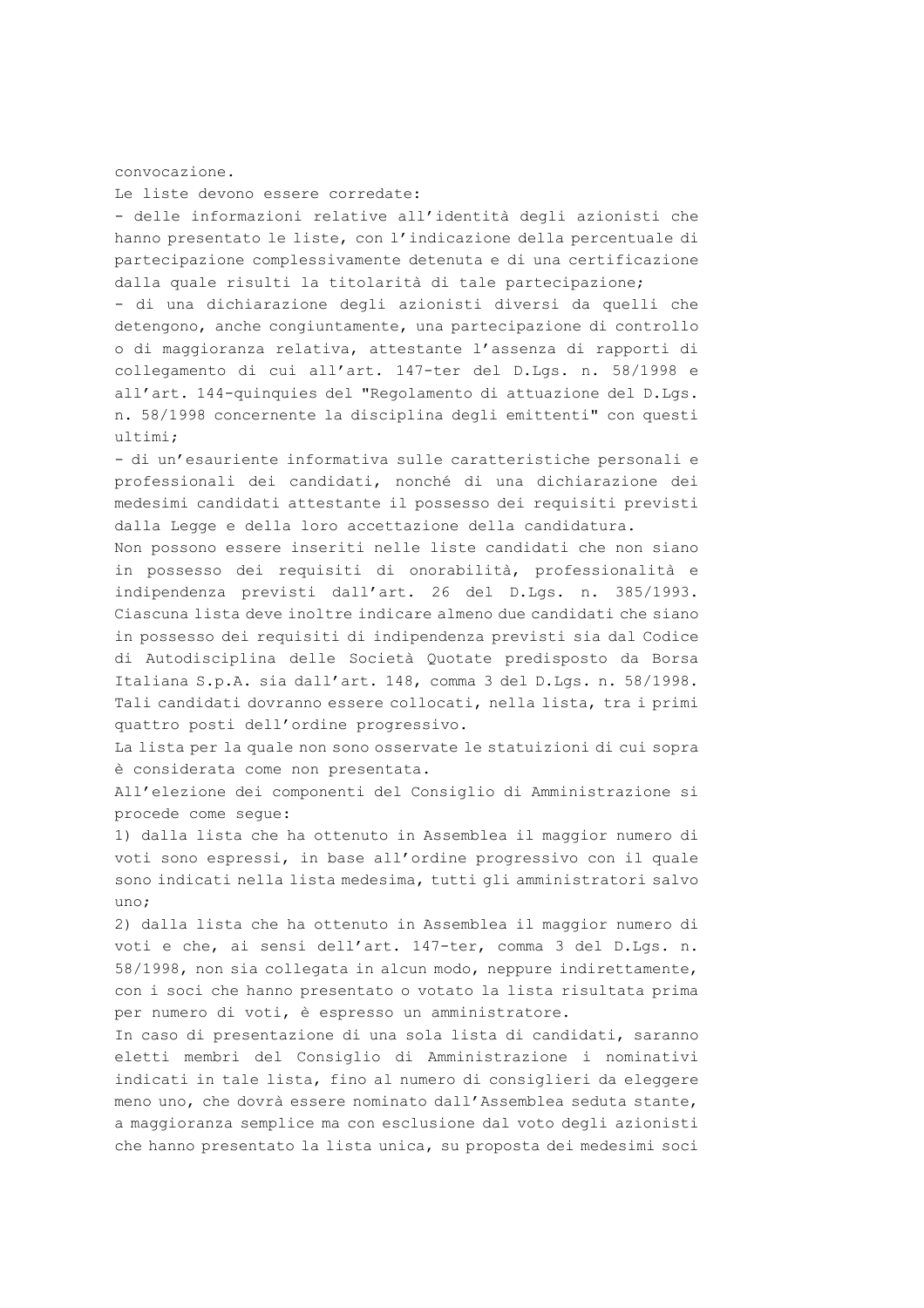aventi diritto al voto ai sensi del presente comma.

In ogni caso almeno due componenti del Consiglio di Amministrazione devono possedere i requisiti di indipendenza stabiliti sia dal Codice di Autodisciplina delle Società Quotate predisposto da Borsa Italiana S.p.A. sia dall'art. 148, comma 3 del D.Lgs. n. 58/1998.

Qualora, nel corso dell'esercizio, tali requisiti risultassero in possesso di un numero di amministratori inferiore a due, il Consiglio delibererà la decadenza di uno o due dei propri membri che hanno perso tali requisiti, secondo un criterio di minore anzianità di carica o, a parità, di minore età, e provvederà alla cooptazione di uno o due membri indipendenti.

Valgono le disposizioni di legge, senza che operi il voto di lista, per l'eventuale sostituzione di membri del Consiglio di Amministrazione, salvo che ricorra l'ipotesi di cessazione di tutti gli Amministratori.

Peraltro, in caso di cessazione dell'amministratore espresso dalla lista che ha ottenuto in Assemblea il maggior numero di voti e che, ai sensi dell'art. 147-ter, comma 3 del D.Lgs. n. 58/1998, non sia collegata in alcun modo, neppure indirettamente, con i soci che hanno presentato o votato la lista risultata prima per numero di voti, il Consiglio verificherà preventivamente il perdurare della disponibilità dei candidati elencati nella lista stessa, secondo l'ordine progressivo della medesima, e procederà alla cooptazione in base a tale criterio di preferenza.

Art.12) Il Consiglio elegge fra i suoi membri un Presidente e può eleggere un Vice Presidente. In caso di assenza o impedimento del Presidente presiede il Vice Presidente. In caso di assenza o impedimento di entrambi presiede l'Amministratore Delegato. In caso di assenza anche di quest'ultimo presiede l'Amministratore più anziano di età. Il Consiglio nomina il Segretario ed il suo sostituto. Il Segretario cura la redazione e la conservazione del verbale di ciascuna adunanza che dovrà essere sottoscritto da chi presiede l'adunanza e dal segretario stesso.

Art.13) La convocazione del Consiglio di Amministrazione è fatta dal Presidente con lettera, fax, posta elettronica o altra forma idonea, al domicilio di ciascun consigliere almeno tre giorni prima della data prevista per la riunione e, nei casi di urgenza, la convocazione può essere trasmessa anche un solo giorno prima della data prevista per la riunione.

Le riunioni del Consiglio saranno validamente costituite anche quando tenute mediante mezzi di telecomunicazione, a condizione che tutti i partecipanti possano essere identificati dal Presidente e da tutti gli altri intervenuti, che sia loro consentito di seguire la discussione e di intervenire in tempo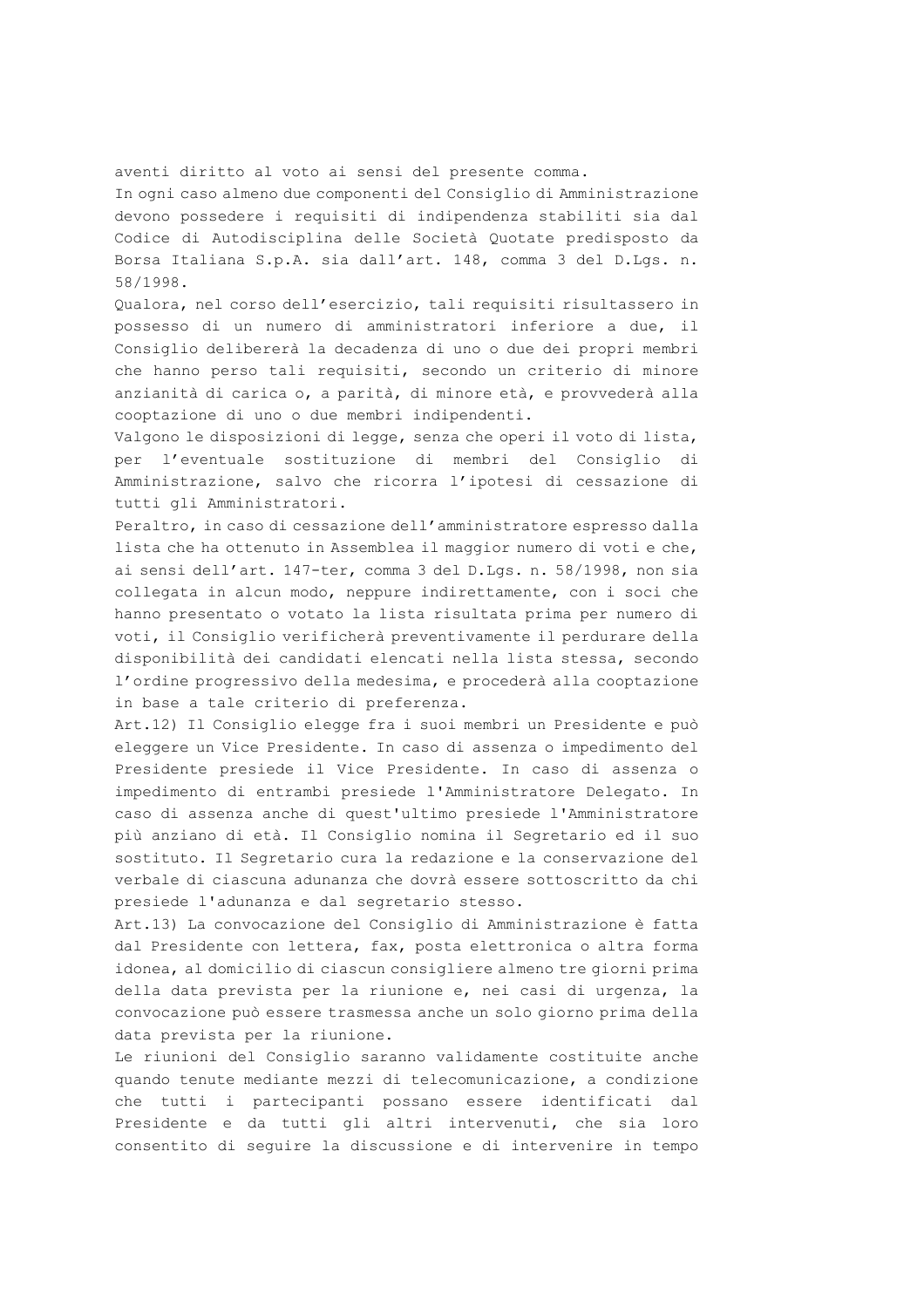reale nella trattazione degli argomenti discussi, che sia loro consentito di ricevere, trasmettere e visionare documenti relativi a tali argomenti e che di tutto quanto sopra venga dato atto nel relativo verbale. Verificandosi tali presupposti, la riunione del Consiglio di Amministrazione si considera tenuta nel luogo in cui si trova il Presidente e dove pure deve trovarsi il Segretario della riunione, onde consentire la stesura del relativo verbale.

Le deliberazioni del Consiglio sono valide se è presente la maggioranza degli amministratori in carica e sono prese a maggioranza assoluta dei presenti.

Il Consiglio di Amministrazione si raduna ad intervalli di tempo di regola non superiori a tre mesi e tutte le volte che il Presidente lo ritenga necessario o gli sia richiesto dall'Amministratore Delegato o da almeno tre amministratori. Il Consiglio può altresì essere convocato da almeno due sindaci previa comunicazione datane al Presidente del Consiglio di Amministrazione.

Art.14) Al Consiglio spettano tutti i poteri di ordinaria e straordinaria amministrazione, esclusi soltanto quelli che la legge riserva tassativamente all'Assemblea.

Oltre alle attribuzioni non delegabili a norma di legge, sono di esclusiva competenza del Consiglio di Amministrazione le delibere riguardanti:

- le linee e le operazioni strategiche e i piani industriali e finanziari;

- gli adeguamenti dello Statuto a disposizioni normative;

- la fusione per incorporazione di società nei casi previsti dagli artt. 2505 e 2505 bis Codice Civile;

- la riduzione del capitale in caso di recesso;

- la indicazione di quali amministratori, oltre quelli indicati nel presente Statuto, hanno la rappresentanza della Società;

la costituzione di comitati interni al Consiglio di Amministrazione;

- le politiche di gestione del rischio nonché, sentito anche il parere del Collegio Sindacale, la valutazione della funzionalità, efficienza, efficacia del sistema dei controlli interni e dell'adeguatezza dell'assetto organizzativo, amministrativo e contabile;

- la determinazione dell'assetto generale dell'organizzazione della Banca e dei conseguenti regolamenti interni;

- l'istituzione e l'ordinamento, anche ai fini dell'articolazione della facoltà di firma, di Succursali, Filiali, Agenzie, Sportelli, Recapiti, Rappresentanze, in Italia e all'estero, nonché la loro soppressione;

- il trasferimento della sede sociale nel territorio nazionale; - l'assunzione e la cessione di partecipazioni, aziende e/o rami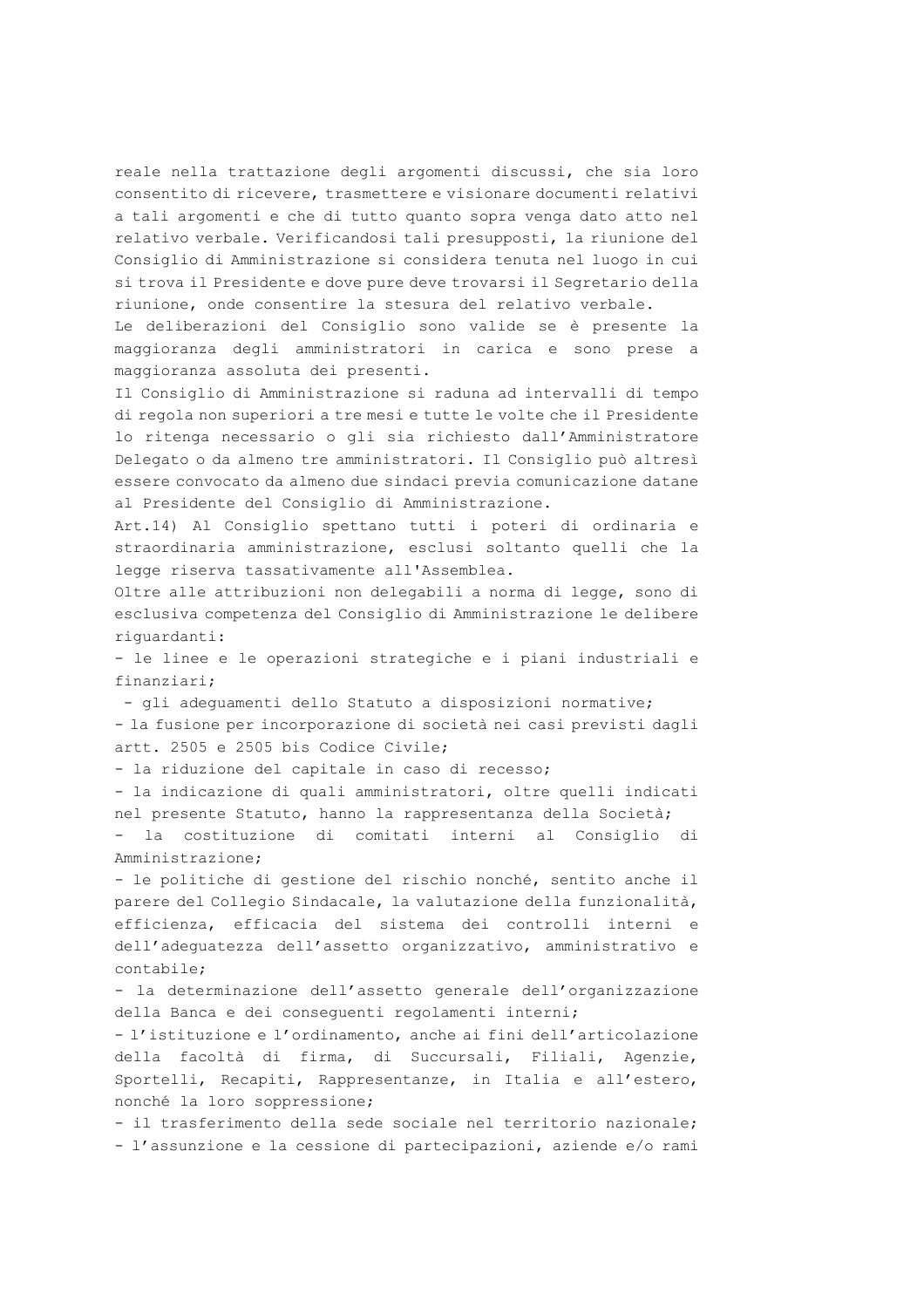di azienda comportanti variazioni del gruppo o investimenti o disinvestimenti che superino l'1% (uno per cento) del patrimonio netto risultante dall'ultimo bilancio approvato della Società; - la determinazione dei criteri per l'esecuzione delle istruzioni della Banca d'Italia;

- la nomina, la revoca e il trattamento economico dei componenti la Direzione Generale;

- la valutazione della coerenza del sistema di remunerazione ed incentivazione con le strategie di lungo periodo della Banca, assicurando che il sistema sia tale da non accrescere i rischi aziendali;

- la nomina, dopo aver sentito il parere del Collegio Sindacale, dei responsabili delle funzioni di revisione interna e di conformità.

Gli amministratori riferiscono tempestivamente, e comunque con periodicità almeno trimestrale, al Collegio Sindacale in occasione delle riunioni del Consiglio di Amministrazione o anche direttamente, in forma scritta, sull'attività svolta, sulle operazioni di maggior rilievo effettuate dalla Società o dalle Società controllate e su quelle in potenziale conflitto di interessi.

Art.15) Il Consiglio nomina tra i suoi membri un Amministratore Delegato e ne fissa i poteri gestori. Può inoltre conferire speciali incarichi a singoli amministratori, il tutto ai sensi e nei limiti previsti dall'art. 2381 C.C.. Il Consiglio può altresì nominare procuratori per determinati atti o categorie di atti e procuratori speciali. All'Amministratore Delegato spetta curare l'esecuzione delle deliberazioni del Consiglio di Amministrazione, anche avvalendosi della Direzione Generale. L'Amministratore Delegato relaziona al Consiglio di Amministrazione sulla propria attività con cadenza trimestrale. In caso di urgenza l'Amministratore Delegato può assumere deliberazioni in merito a qualsiasi affare od operazione non riservati all'esclusiva competenza del Consiglio di Amministrazione, informandone immediatamente il Presidente e dandone comunicazione al Consiglio in occasione della prima riunione successiva.

Art.16) Il Consiglio può inoltre delegare, predeterminandone i limiti, poteri in materia di erogazione del credito e di gestione corrente a personale della Società in base alle funzioni o al grado ricoperto, singolarmente e/o costituito in Comitato presieduto dall'Amministratore Delegato.

Le decisioni assunte dai predetti delegati dovranno essere portate a conoscenza del Consiglio di Amministrazione, secondo modalità e periodicità fissate dallo stesso.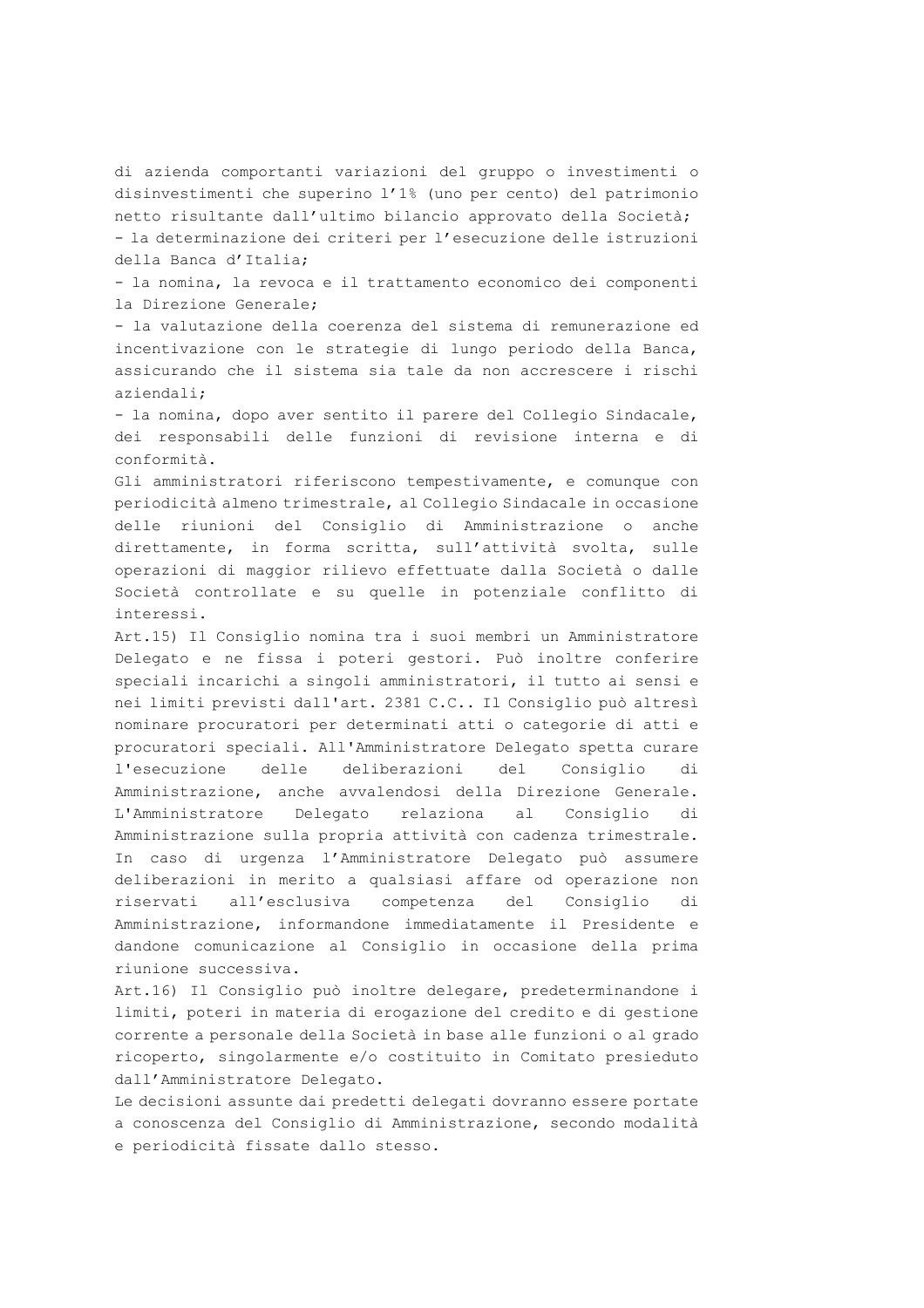### DIREZIONE GENERALE

Art.17) Il Consiglio di Amministrazione nomina un Direttore Generale e può nominare uno o più Vice Direttori Generali, determinandone le attribuzioni e la durata dell'incarico. Il Direttore Generale cura l'attuazione delle direttive di gestione dell'Amministratore Delegato e lo assiste nell'esecuzione delle deliberazioni del Consiglio di Amministrazione.

Il Direttore Generale è il capo del personale della Società ed esercita le proprie attribuzioni nell'ambito dei poteri conferiti dal Consiglio di Amministrazione.

Il Direttore Generale partecipa alle riunioni del Consiglio di Amministrazione con funzioni consultive.

In caso di assenza o impedimento, il Direttore Generale è sostituito, secondo determinazione del Consiglio di Amministrazione, da uno dei Vice Direttori Generali, se nominati. Di fronte ai terzi la firma del Vice Direttore Generale, che sostituisce il Direttore Generale, costituisce prova dell'assenza o impedimento di questi.

Art.18) La Direzione Generale è costituita dal Direttore Generale e, se nominati, da uno o più Vice Direttori Generali. Essi gestiscono, nell'ambito delle previsioni dei principali regolamenti interni approvati dal Consiglio di Amministrazione, gli affari correnti dirigendo il personale all'uopo designato. Art.19) Ai sensi dell'art. 154-bis del D.Lgs. n. 58/1998, il Consiglio di Amministrazione nomina, previo parere obbligatorio del Collegio Sindacale, un dirigente preposto alla redazione dei documenti contabili societari.

Il dirigente preposto alla redazione dei documenti contabili societari deve essere in possesso dei requisiti di onorabilità previsti per l'elezione alla carica di sindaco dall'art. 2 del D.M. 30 marzo 2000 n. 162 e dei requisiti di professionalità previsti per l'elezione alla carica di consigliere di amministrazione delle Banche costituite in forma di Società per azioni dall'art. 1, comma 1 del D.M. 18 marzo 1998 n. 161.

Il dirigente preposto alla redazione dei documenti contabili societari predispone adeguate procedure amministrative e contabili per la formazione del bilancio d'esercizio, del bilancio consolidato e di ogni altra comunicazione di carattere finanziario e svolge le altre funzioni previste dalla Legge.

Il Consiglio di Amministrazione vigila affinché il dirigente preposto alla redazione dei documenti contabili societari disponga di adeguati poteri e mezzi per l'esercizio dei compiti a lui attribuiti nonché sul rispetto effettivo delle procedure amministrative e contabili.

Il Consiglio di Amministrazione, ai sensi dell'art. 154-bis del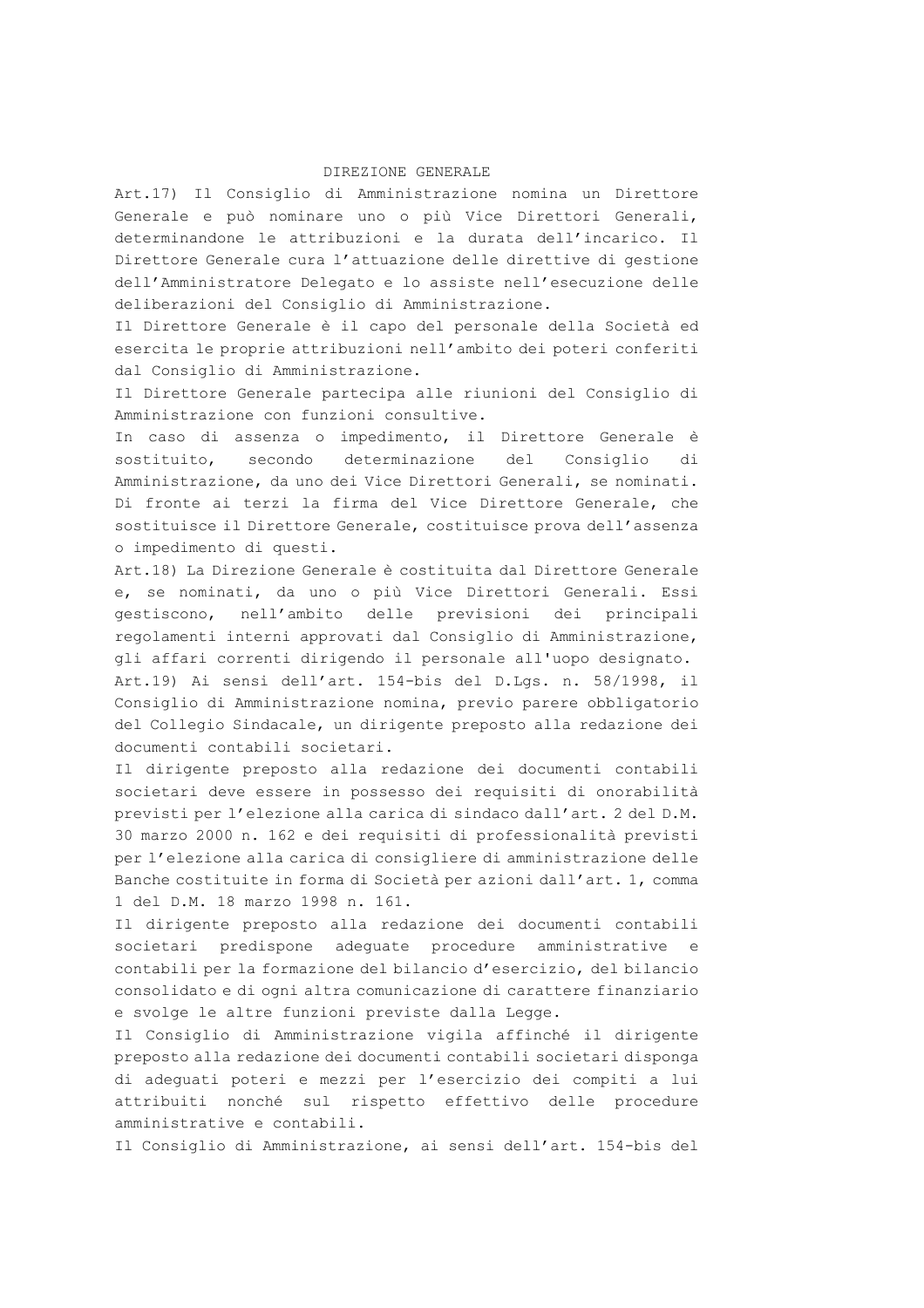D.Lgs. n. 58/1998, mediante l'atto di nomina conferisce al dirigente preposto alla redazione dei documenti contabili societari adeguati poteri e mezzi per l'esercizio dei compiti attribuiti.

Al dirigente preposto alla redazione dei documenti contabili societari si applicano le disposizioni che regolano la responsabilità degli amministratori in relazione ai compiti loro spettanti, salve le azioni esercitabili in base al rapporto di lavoro con la Società.

### FIRMA E RAPPRESENTANZA SOCIALE

Art.20) La rappresentanza legale della Società, di fronte ai terzi ed in giudizio, e la firma sociale spettano al Presidente del Consiglio di Amministrazione, all'Amministratore Delegato e al Direttore Generale.

Il Consiglio di Amministrazione può, per determinate categorie di atti e di affari, conferire procura, con la relativa facoltà di firmare per la Società, anche a persone estranee alla stessa. L'Amministratore Delegato può nominare procuratori per determinati atti o categorie di atti, all'interno dei poteri a lui conferiti dal Consiglio.

Per agevolare lo svolgimento del lavoro della Società, il Consiglio può autorizzare dirigenti e altri dipendenti a firmare, singolarmente o congiuntamente, per quelle categorie di operazioni dallo stesso Consiglio di Amministrazione determinate.

# COLLEGIO SINDACALE

 Art.21) Il Collegio Sindacale è composto di tre sindaci effettivi e due supplenti.

La nomina del Collegio Sindacale avviene sulla base di liste presentate dagli azionisti nelle quali i candidati sono elencati in ordine progressivo e in numero non superiore ai componenti dell'organo da eleggere. Ogni lista si compone di due sezioni: una per i candidati alla carica di sindaco effettivo, l'altra per i candidati alla carica di sindaco supplente.

Possono presentare una lista l'azionista o gli azionisti che siano titolari, al momento della presentazione della stessa, di una quota di partecipazione pari ad almeno l'1% (uno per cento) delle azioni ordinarie, od altra minore soglia di possesso che – ai sensi della normativa vigente – verrà indicata nell'avviso di convocazione dell'Assemblea chiamata a deliberare sulla nomina dei componenti del Collegio Sindacale.

Un socio non può presentare né votare più di una lista, anche se per interposta persona o per il tramite di società fiduciarie. I soci appartenenti al medesimo gruppo e i soci che aderiscano ad un patto parasociale avente ad oggetto azioni della Società non possono presentare o votare più di una lista, anche se per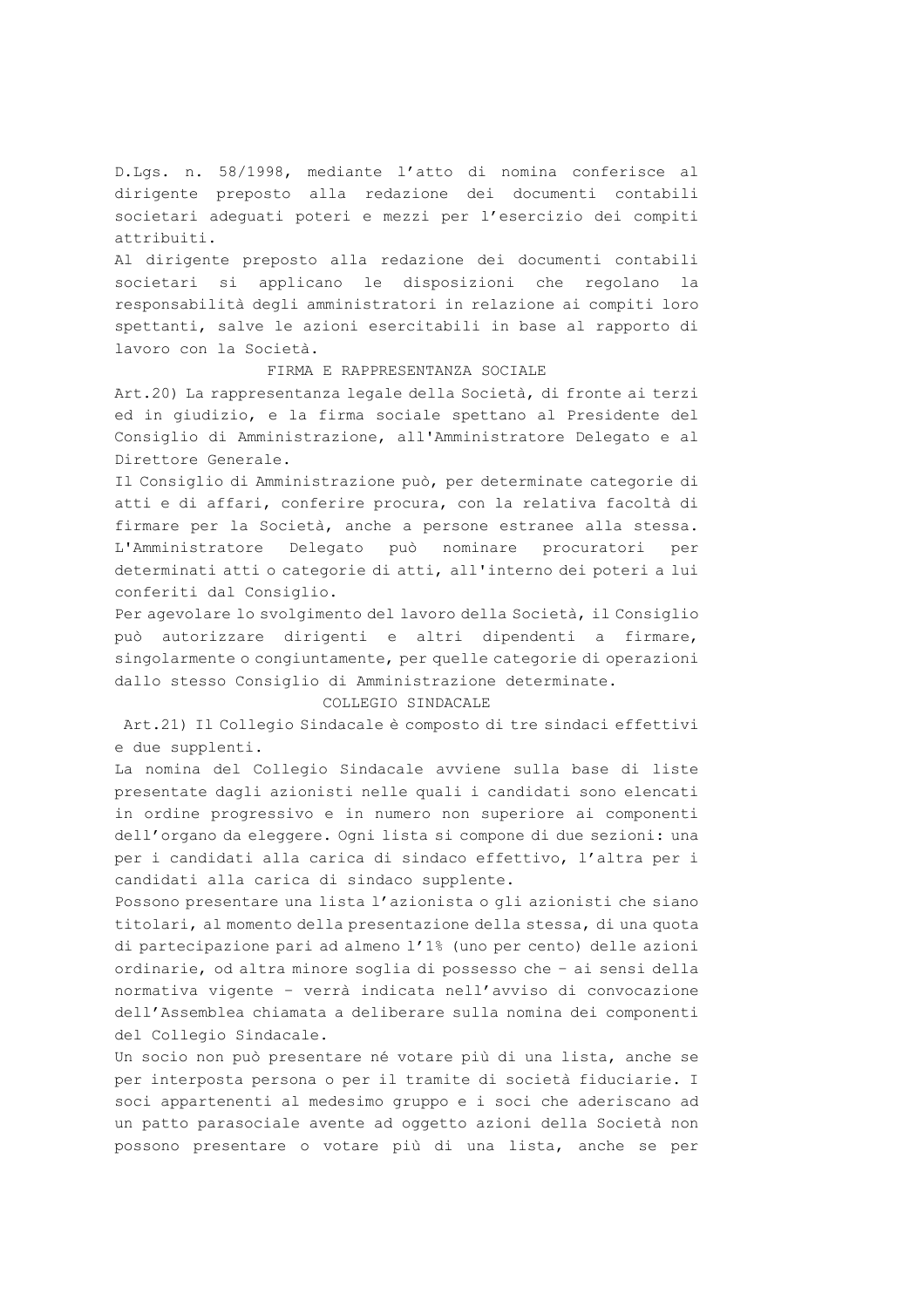interposta persona o per il tramite di società fiduciarie. Un candidato può essere presente in una sola lista a pena di ineleggibilità.

Le liste sono depositate presso la sede della Società almeno 15 (quindici) giorni prima di quello previsto per l'Assemblea in prima convocazione e di ciò sarà fatta menzione nell'avviso di convocazione.

Le liste devono essere corredate:

- delle informazioni relative all'identità dei soci che hanno presentato le liste, con l'indicazione della percentuale di partecipazione complessivamente detenuta e di una certificazione dalla quale risulti la titolarità di tale partecipazione;

- di una dichiarazione dei soci diversi da quelli che detengono, anche congiuntamente, una partecipazione di controllo o di maggioranza relativa, attestante l'assenza di rapporti di collegamento previsti dall'art. 144-quinquies del "Regolamento di attuazione del D.Lgs. n. 58/1998 concernente la disciplina degli emittenti" con questi ultimi nonché di altre relazioni significative;

- di un'esauriente informativa sulle caratteristiche personali e professionali dei candidati, nonché di una dichiarazione dei medesimi candidati attestante il possesso dei requisiti previsti dalla legge e della loro accettazione della candidatura.

Non possono essere inseriti nelle liste candidati che ricoprano già incarichi di sindaco in altre cinque società quotate o che non siano in possesso dei requisiti di onorabilità, professionalità e indipendenza stabiliti dalla normativa applicabile o che rientrino nelle ipotesi di cui all'art. 148, comma 3 del D.Lgs. n. 58/1998.

I sindaci uscenti sono rieleggibili.

Nel caso in cui alla data di scadenza del termine di 15 (quindici) giorni di cui sopra sia stata depositata una sola lista, ovvero soltanto liste presentate da soci che risultino collegati tra loro ai sensi dell'art. 144-quinquies del "Regolamento di attuazione del D.Lgs. n. 58/1998 concernente la disciplina degli emittenti", possono essere presentate liste sino al quinto giorno successivo a tale data. In tal caso la quota di partecipazione richiesta per la presentazione delle liste è ridotta alla metà.

All'elezione dei sindaci si procede come segue:

1) dalla lista che ha ottenuto il maggior numero di voti sono eletti, in base all'ordine progressivo con il quale sono indicati nella lista medesima, due sindaci effettivi ed uno supplente; 2) dalla lista che ha ottenuto il maggior numero di voti tra le liste presentate e votate da parte di soci che non siano collegati ai soci di riferimento ai sensi dell'art. 148, comma 2 del D.Lgs.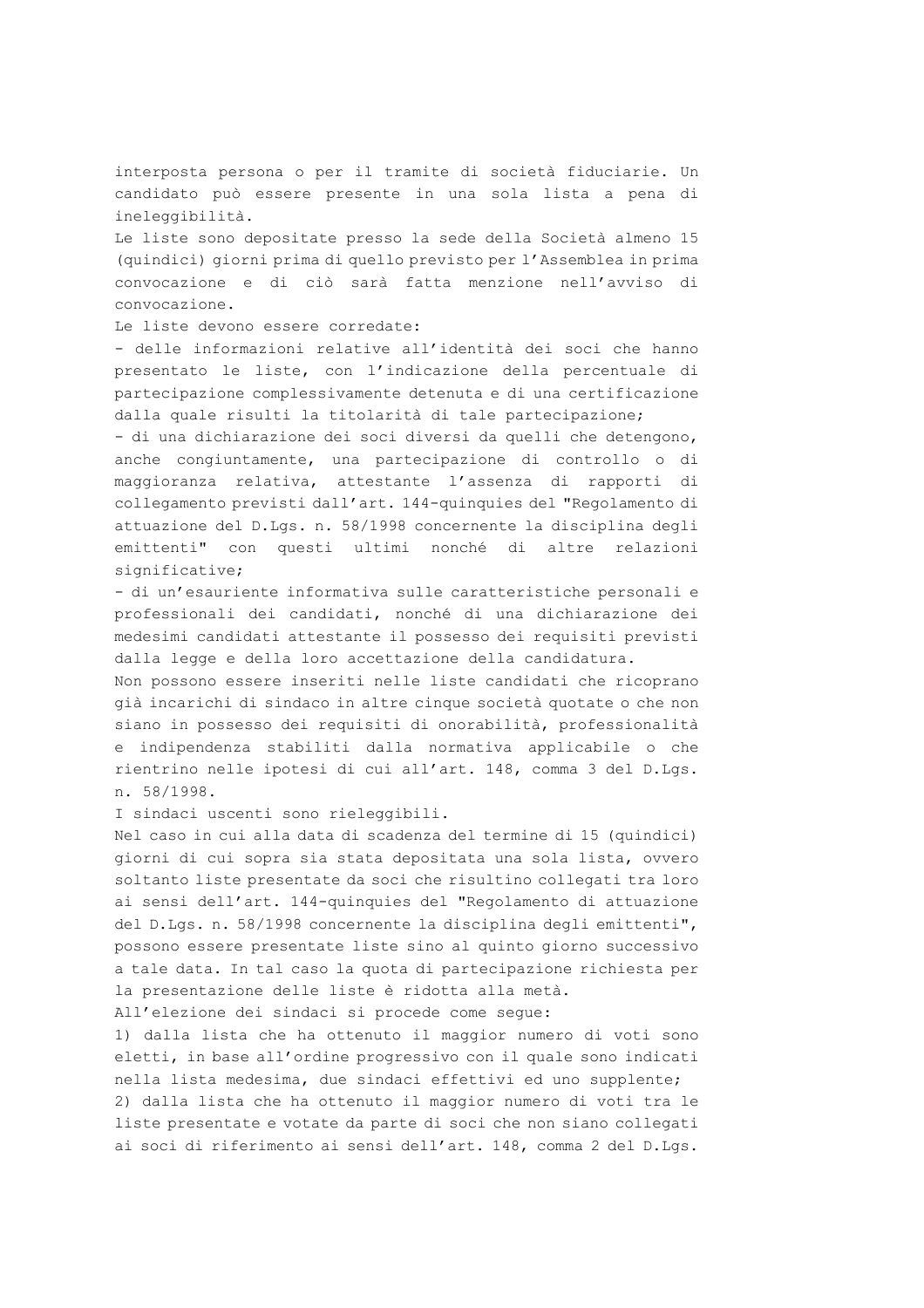n. 58/1998, è eletto sindaco effettivo il candidato indicato al primo posto della relativa sezione della lista medesima; dalla stessa lista è eletto sindaco supplente il candidato indicato al primo posto della relativa sezione della lista medesima.

In caso di parità di voti tra due o più liste risulteranno eletti sindaci i candidati più anziani per età.

E' dichiarato Presidente del Collegio Sindacale il sindaco effettivo eletto dalla lista di minoranza.

Il sindaco decade dalla carica nei casi normativamente previsti nonché qualora vengano meno i requisiti richiesti statutariamente per la nomina.

In caso di sostituzione di un sindaco effettivo, subentra il supplente appartenente alla medesima lista di quello cessato.

Qualora, nonostante quanto previsto nel presente articolo, venga proposta una sola lista o consegua voti una sola lista, risulteranno eletti - a condizione che tale lista riceva la maggioranza dei voti rappresentati in Assemblea - tre sindaci effettivi e due sindaci supplenti nell'ordine in cui sono indicati per la rispettiva carica in tale lista e sarà nominato Presidente del Collegio Sindacale il candidato alla carica di sindaco effettivo indicato al primo posto della lista stessa.

Qualora occorra provvedere alla nomina di sindaci effettivi e/o supplenti necessari per l'integrazione del Collegio Sindacale a seguito di cessazione anticipata di sindaci nella carica, l'Assemblea provvederà come segue: qualora si debba provvedere alla sostituzione di sindaci eletti nella lista di maggioranza, la nomina del sindaco o dei sindaci, avviene con votazione a maggioranza, senza vincolo di lista. Qualora, invece, occorra sostituire un sindaco designato dalla minoranza, l'Assemblea lo sostituirà, con voto a maggioranza relativa, scegliendolo tra i candidati indicati nella lista di cui faceva parte il sindaco da sostituire, che abbiano confermato almeno quindici giorni prima di quello stabilito per l'Assemblea in prima convocazione la propria candidatura, unitamente con le dichiarazioni relative all'inesistenza di cause di ineleggibilità o di incompatibilità, nonché all'esistenza dei requisiti prescritti per la carica. Art.22) Il collegio sindacale vigila:

a) sull'osservanza della legge, dello statuto e dei regolamenti; b) sul rispetto dei principi di corretta amministrazione;

c) sull'adeguatezza dell'assetto organizzativo, amministrativo e contabile adottato dalla società e sul suo concreto funzionamento; d) sull'adeguatezza e funzionalità del sistema dei controlli interni;

e) sull'esercizio dell'attività di direzione e coordinamento da parte della Banca;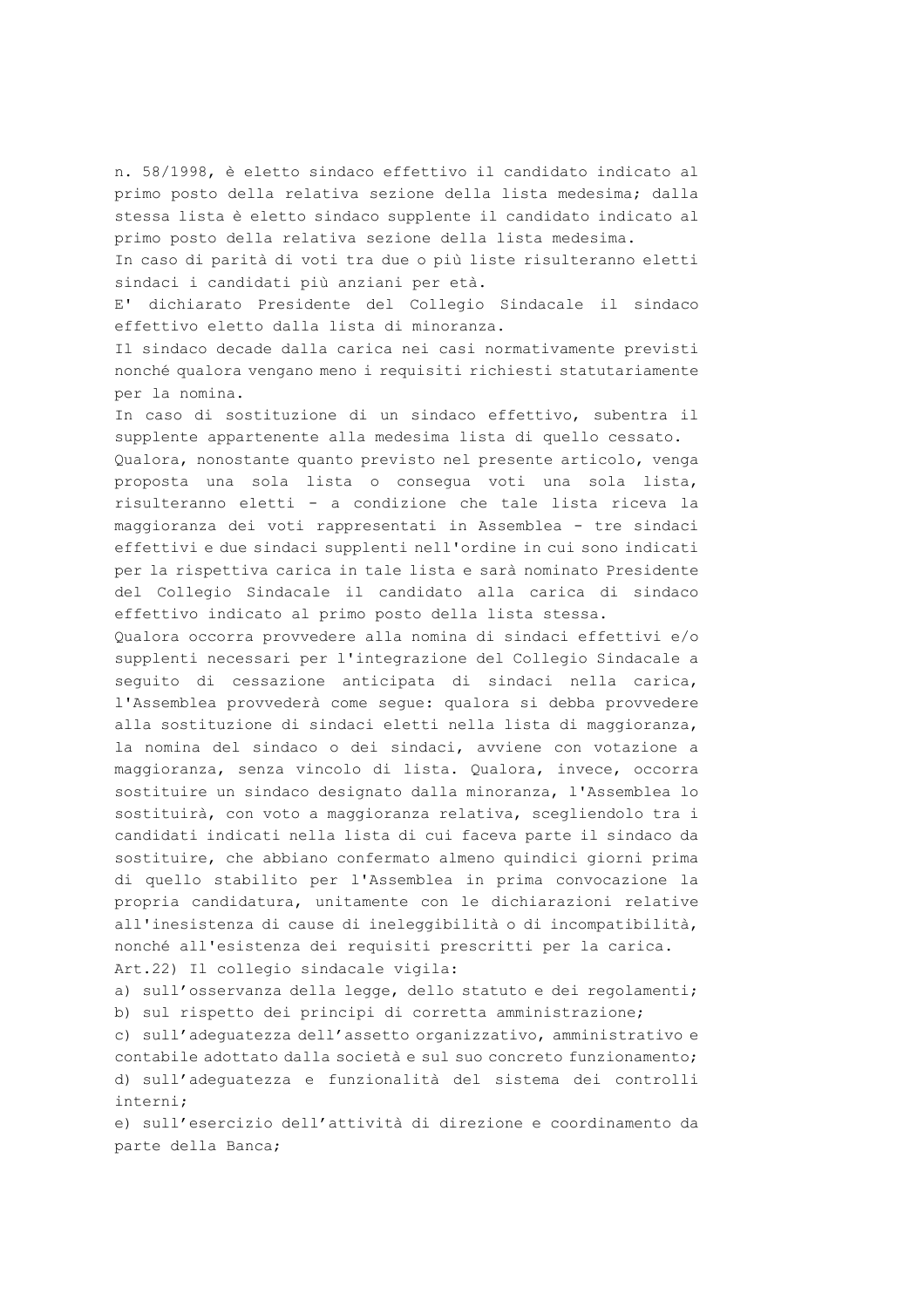f) sugli altri atti e fatti precisati dalla legge;

 adempiendo a tutte le funzioni che gli sono demandate nel rispetto della relativa disciplina prevista dalla legge.

Il collegio sindacale accerta, in particolare, l'adeguato coordinamento di tutte le funzioni e strutture coinvolte nel sistema dei controlli interni, ivi compresa la società di revisione incaricata del controllo contabile, promuovendo, se del caso, gli opportuni interventi correttivi.

A tal fine, il collegio sindacale e la società di revisione si scambiano i dati e le informazioni rilevanti per l'espletamento dei relativi compiti.

I sindaci possono avvalersi, nello svolgimento delle verifiche e degli accertamenti necessari, delle strutture e delle funzioni preposte al controllo interno nonché procedere, in qualsiasi momento, anche individualmente, ad atti di ispezione e controllo. Il collegio sindacale può chiedere agli amministratori, al direttore generale, ai dirigenti e agli altri dipendenti qualsiasi notizia, anche con riferimento a società controllate, sull'andamento delle operazioni sociali o su determinati affari. Può scambiare informazioni con i corrispondenti organi delle società controllate in merito ai sistemi di amministrazione e controllo e all'andamento generale dell'attività sociale.

Fermo restando l'obbligo di segnalazione alle Autorità di vigilanza di atti o fatti che possano costituire una irregolarità di gestione o violazione di norme, previste dalla normativa vigente, il collegio sindacale segnala al consiglio di amministrazione le carenze ed irregolarità eventualmente riscontrate, richiede l'adozione di idonee misure correttive e ne verifica nel tempo l'efficacia.

### BILANCIO E UTILI

Art.23) L'esercizio sociale si chiude al trentuno dicembre di ogni anno.

Il Consiglio di Amministrazione redige il bilancio nei termini e osservate le norme di Legge.

Art.24) L'utile netto risultante dal bilancio, dedotta la quota di riserva legale, sarà ripartito fra i soci in proporzione alle azioni possedute salvo che l'Assemblea deliberi speciali accantonamenti a favore di riserve straordinarie, speciali assegnazioni al Consiglio di Amministrazione o di rinviarlo in tutto od in parte ai successivi esercizi.

I dividendi non riscossi e prescritti sono devoluti alla Società. SCIOGLIMENTO

Art.25) Addivenendosi in qualunque tempo e per qualsiasi causa allo scioglimento della Società, l'Assemblea stabilisce le modalità della liquidazione e nomina uno o più liquidatori determinandone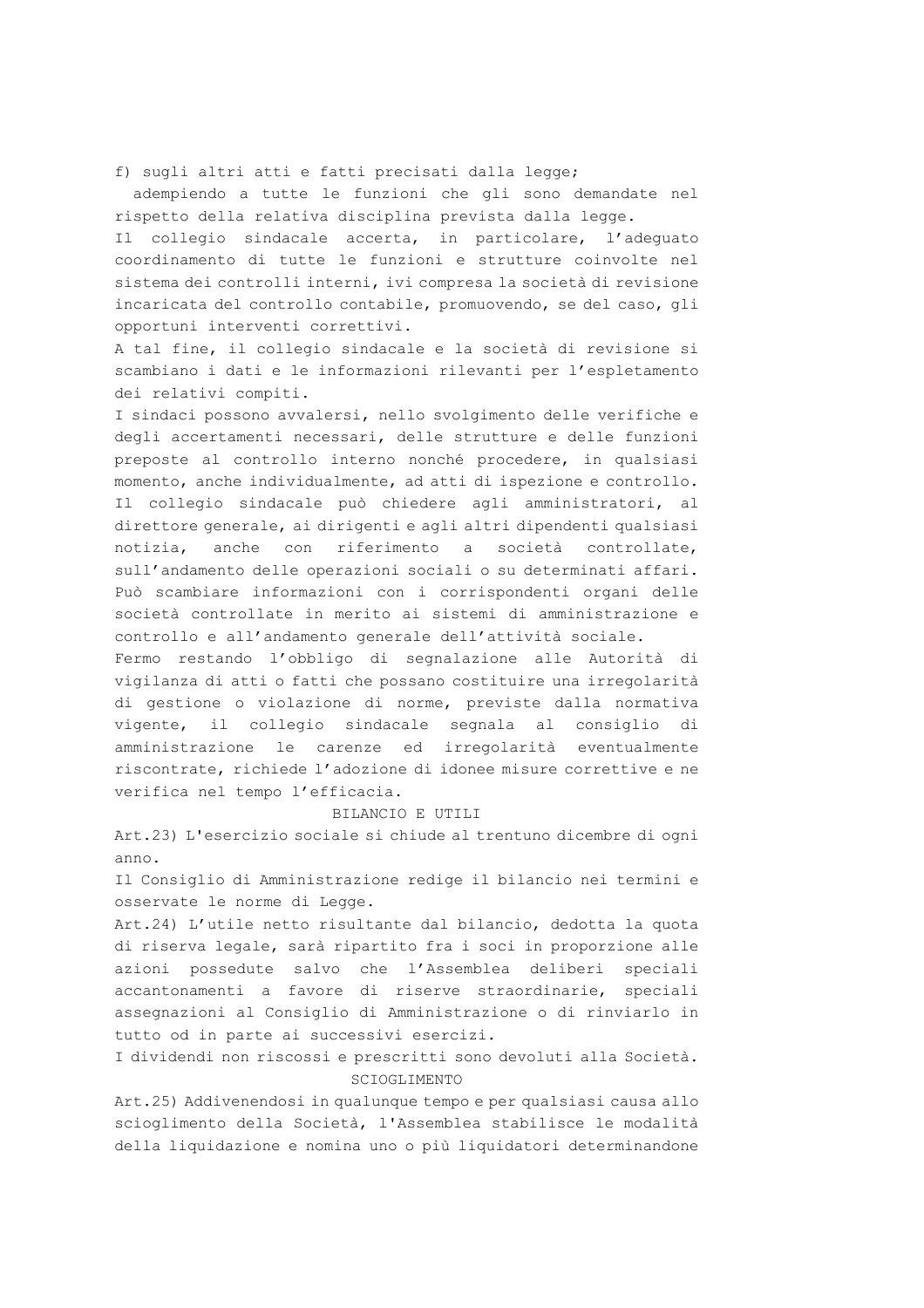i poteri.

# NORME APPLICABILI

Art.26) Per quanto non previsto dal presente Statuto si applicano le norme di Legge vigenti.

Firmato: Sebastien Egon Furstenberg - Angelo Ausilio Notaio L.S.